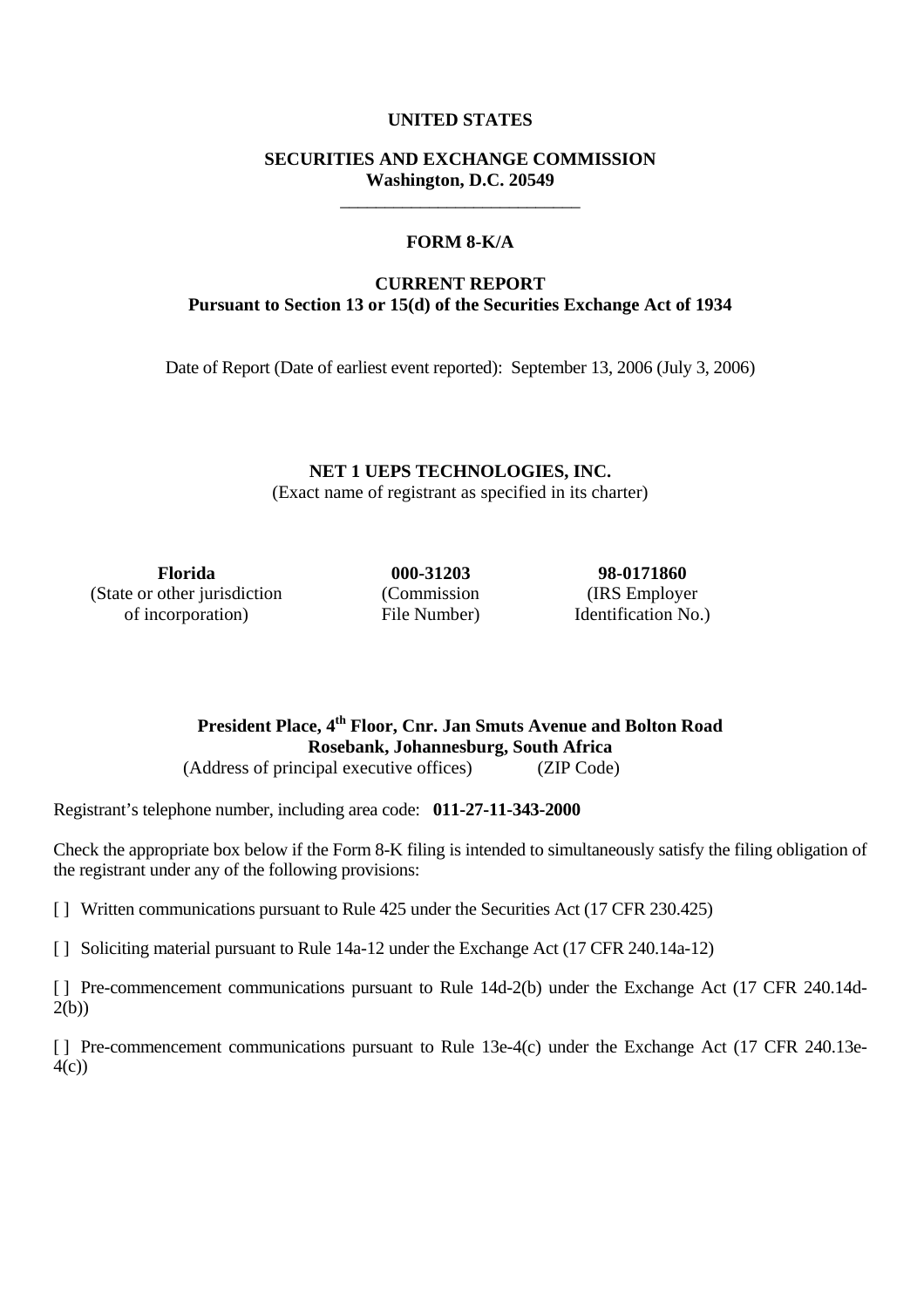# **TABLE OF CONTENTS**

**Item 9.01 Financial Statements and Exhibits SIGNATURES**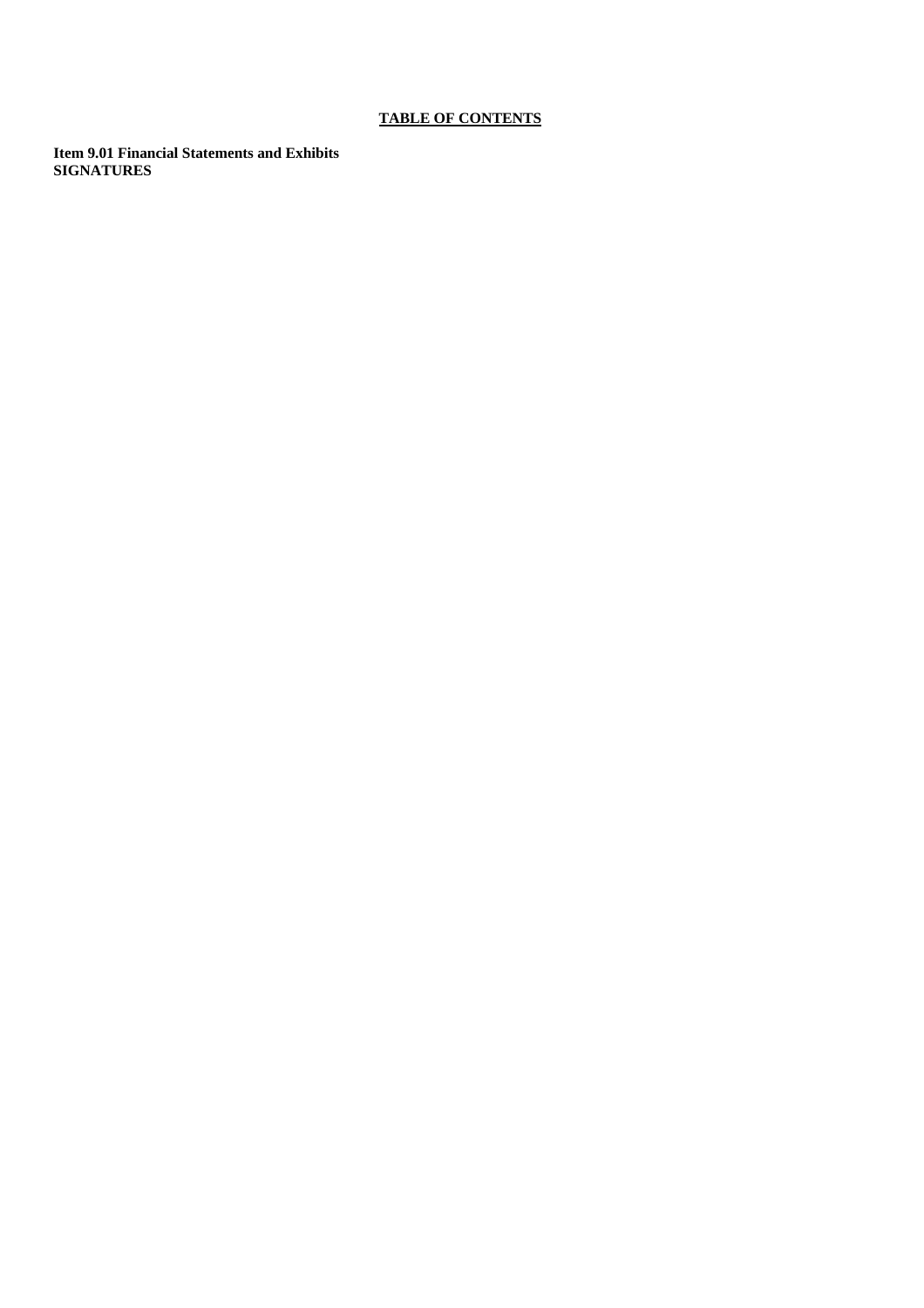### **Explanatory Note**

On July 3, 2006, our subsidiary, Net1 Applied Technologies South Africa Limited ("Net1 SA") acquired the entire issued and outstanding share capital of Prism Holdings Limited ("Prism") for ZAR1.16 per share (approximately \$0.16, at the USD:ZAR exchange rate as of July 3, 2006) for a total consideration of \$95.2 million which was paid in cash.

On July 10, 2006, Net 1 UEPS Technologies, Inc. (the "Company," "we," "our," or "us") filed a Current Report on Form 8-K under Item 2.01 to report the completion of the Prism acquisition. In response to parts (a) and (b) of Item 9.01 of the Form 8-K, we stated that we would file the required financial information by amendment, as permitted by Item 9.01. This Form 8-K amendment is being filed to provide the financial statements of Prism and pro forma financial data for the Company.

#### **Section 9 — Financial Statements and Exhibits**

### **Item 9.01. Financial Statements and Exhibits.**

#### (a) Financial statements of businesses acquired.

| Report of PricewaterhouseCoopers Inc. Independent Auditor                           | $F-3$  |
|-------------------------------------------------------------------------------------|--------|
| Prism Holdings Limited Annual Financial Statements for the years ended 30 June 2006 |        |
| and 30 June 2005 comprising:                                                        |        |
| Balance Sheet as at 30 June 2006 and 30 June 2005                                   | $F-4$  |
| Income Statement for the years ended 30 June 2006 and 30 June 2005                  | $F-5$  |
| Statement of Changes in Equity for the years ended 30 June 2006 and 30 June 2005    | F-6    |
| Cash Flow Statement for the years ended 30 June 2006 and 30 June 2005               | $F-7$  |
| <b>Accounting Policies</b>                                                          | $F-8$  |
| Notes to Annual Financial Statements                                                | $F-21$ |

#### (b) Pro forma financial information.

Unaudited Pro Forma Combined Financial Statements for Net 1 UEPS Technologies, Inc. comprising: Unaudited Pro Forma Combined Balance Sheet as of June 30, 2006 F-46 Unaudited Pro Forma Combined Statement of Operations for the year ended June 30, 2006 F-47 Notes to Unaudited Pro Forma Combined Financial Statements F-48

#### (c) Exhibits

The following required unaudited pro forma financial data are filed on the pages listed below.

#### **Exhibits Description**  23.1 Consent of PricewaterhouseCoopers Inc.

#### **[remainder of page intentionally left blank; signature page follows]**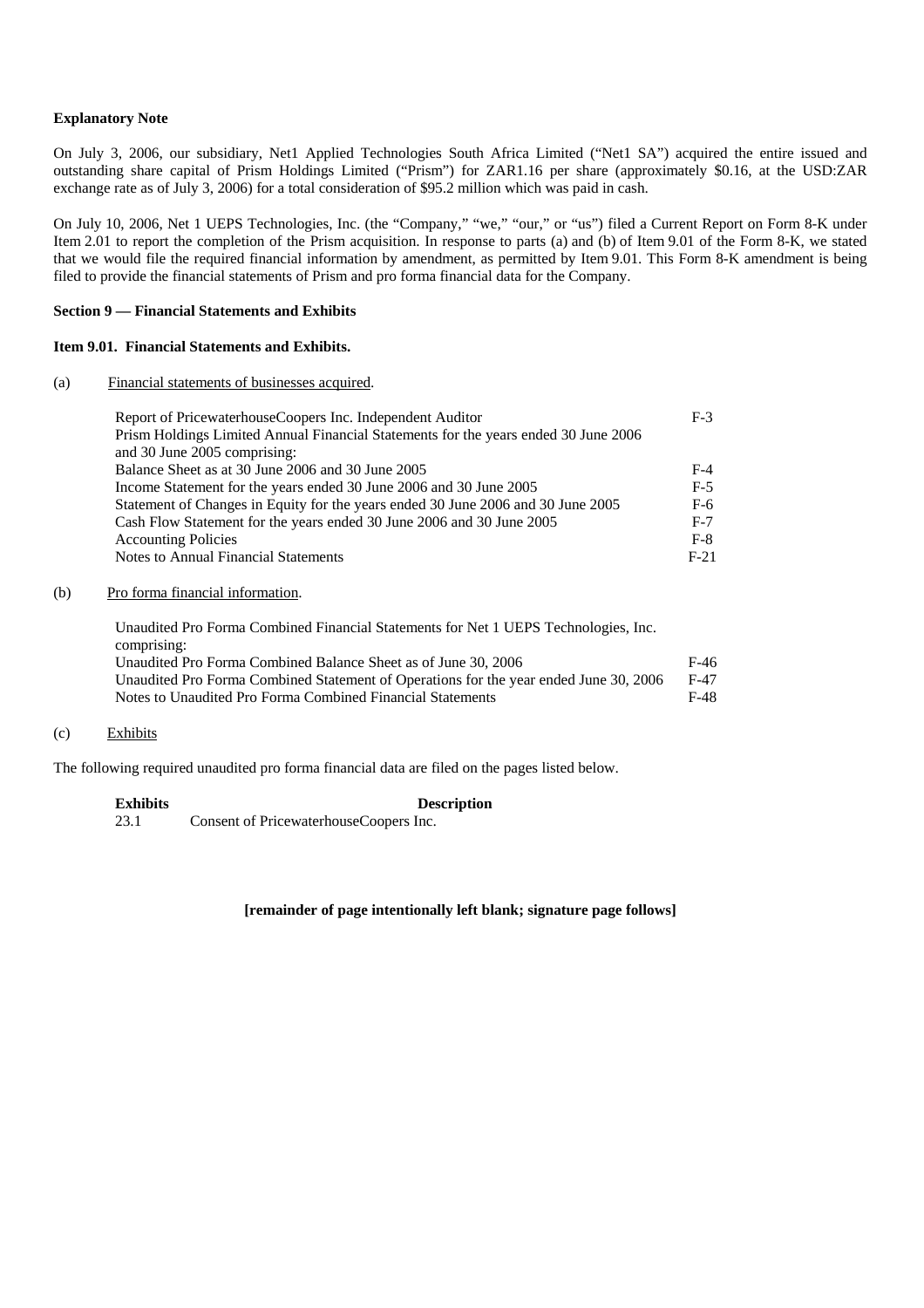**Registration number 1998/018949/06** 

**ANNUAL FINANCIAL STATEMENTS FOR THE YEARS ENDED 30 JUNE 2006 AND 30 JUNE 2005**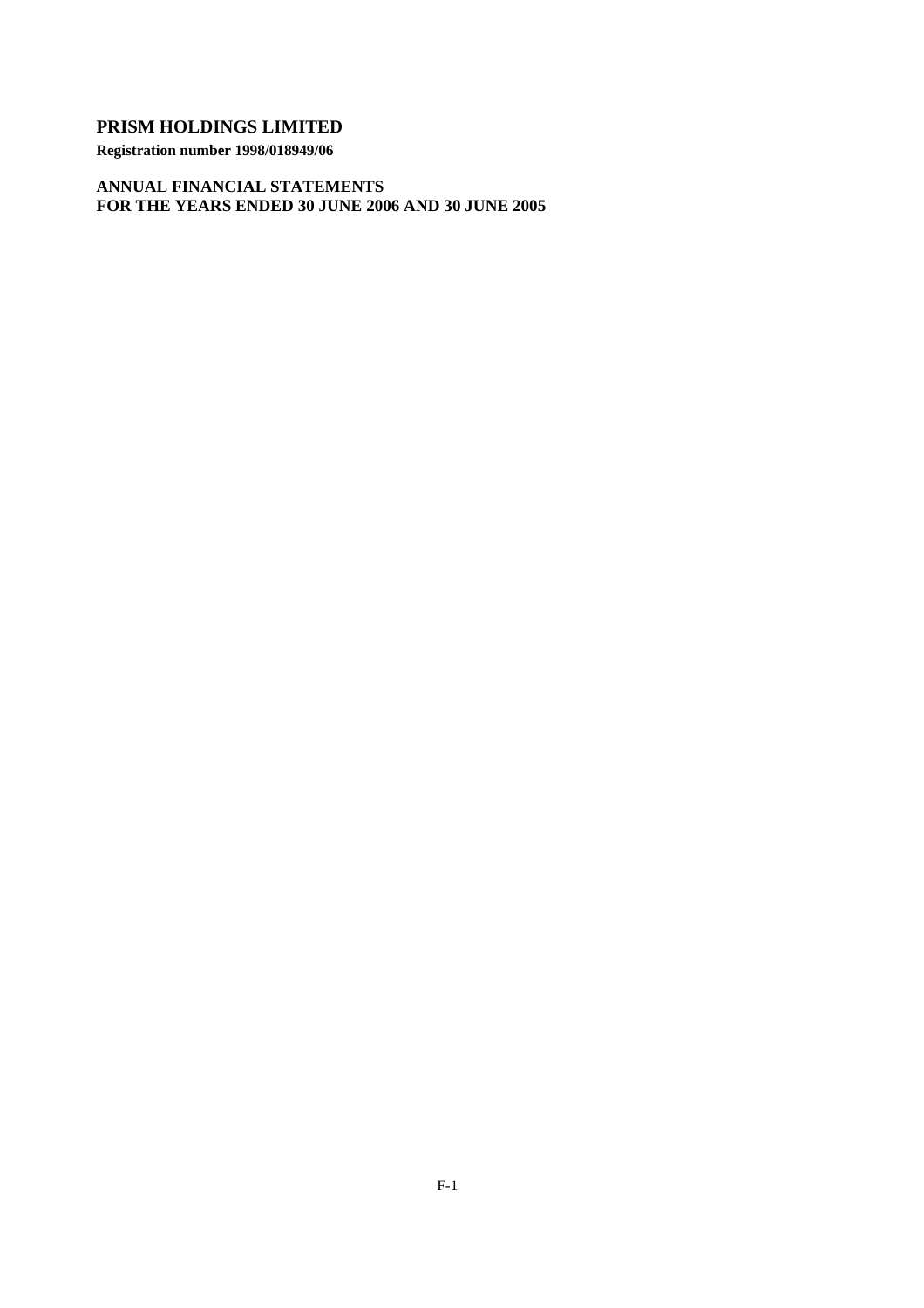### **PRISM HOLDINGS LIMITED AND ITS SUBSIDIARY COMPANIES**

### **ANNUAL FINANCIAL STATEMENTS for the years ended 30 June 2006 and 30 June 2005**

# **COMPANY INFORMATION**

| Company registration number:             | 1998/018949/06                                                         |
|------------------------------------------|------------------------------------------------------------------------|
| Registered address:                      | Building 1<br>Prism Business Park<br>Ruby Close<br>Fourways<br>Sandton |
| Postal address:                          | PO Box 901<br>Witkoppen<br>2068                                        |
| Auditors:                                | PricewaterhouseCoopers Inc.<br>Johannesburg                            |
| Bankers:                                 | The Standard Bank of South Africa Limited                              |
| <b>CONTENTS</b>                          | Page                                                                   |
| Report of the independent auditors       | $F-3$                                                                  |
| <b>Balance</b> sheet                     | $F-4$                                                                  |
| Income statement                         | $F-5$                                                                  |
| Statement of changes in equity           | $F-6$                                                                  |
| Cash flow statement                      | $F-7$                                                                  |
| Accounting policies                      | $F-8 - F-18$                                                           |
| Notes to the annual financial statements | $F-19-F-44$                                                            |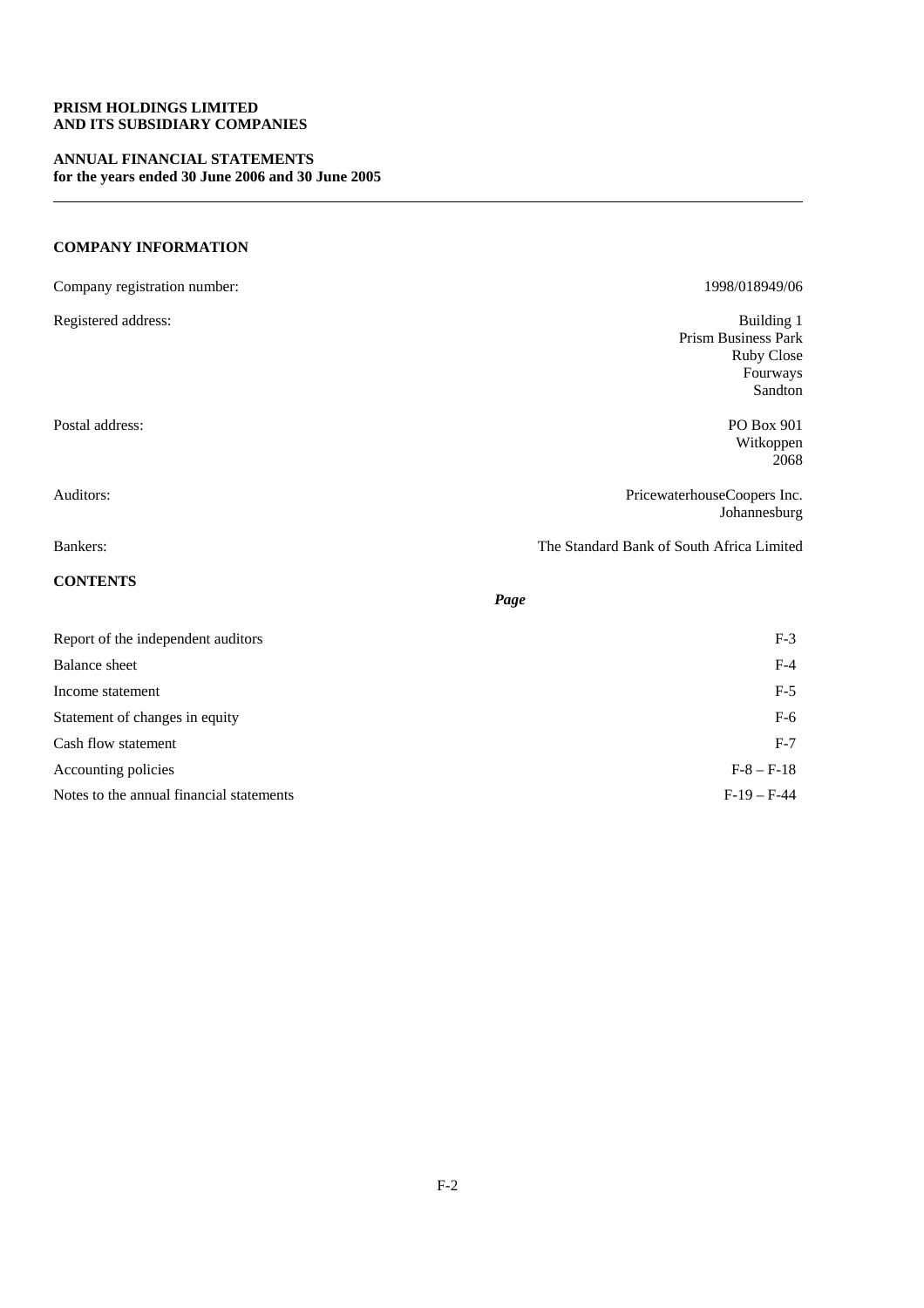### **REPORT OF THE INDEPENDENT AUDITORS**

#### TO THE BOARD OF DIRECTORS AND SHAREHOLDERS OF PRISM HOLDINGS LIMITED

We have audited the accompanying balance sheets of Prism Holdings Limited and its subsidiaries as of 30 June 2006 and 30 June 2005, and the related statements of income, shareholders equity and cash flows for the years then ended. These financial statements are the responsibility of the directors of the company. Our responsibility is to express an opinion on these financial statements based on our audits.

#### **SCOPE**

We conducted our audits in accordance with International Standards on Auditing and the Standards of the Public Company Accounting Oversight Board (United States). Those standards require that we plan and perform the audit to obtain reasonable assurance about whether the consolidated financial statements are free of material misstatement. An audit includes examining, on a test basis, evidence supporting the amounts and disclosures in the financial statements, assessing the accounting principles used and significant estimates made by management; and evaluating the overall financial statement presentation. We believe that our audits provide a reasonable basis for our opinion.

### **AUDIT OPINION**

In our opinion, the consolidated financial statements present fairly, in all material respects, the financial position of Prism Holdings Limited and its subsidiaries at 30 June 2006 and 30 June 2005, and the results of its operations and cash flows for the years then ended, in conformity with International Financial Reporting Standards, and in the manner required by the Companies Act of South Africa.

### **US GAAP RECONCILIATION**

International Financial Reporting Standards vary in certain significant respects from accounting principles generally accepted in the United States of America. Information relating to the nature and effect of such differences is presented in note 30 to the consolidated annual financial statements.

*/s/PricewaterhouseCoopers Inc.* 

**PricewaterhouseCoopers Inc.** Registered Auditor

Johannesburg, South Africa 8 September 2006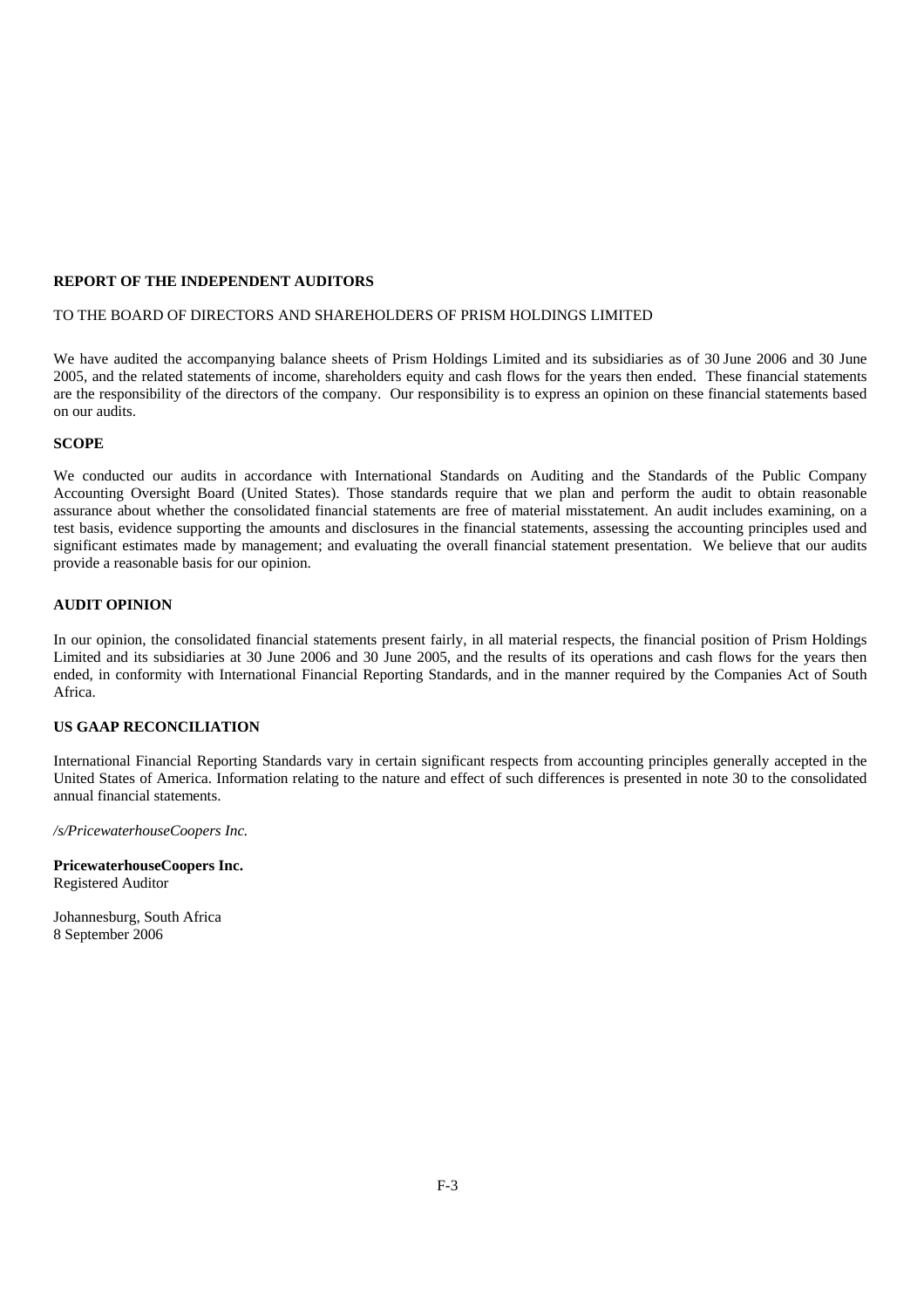# **BALANCE SHEET**

**as at 30 June 2006 and 30 June 2005** 

|                                                                    |                         | <b>Group</b> |           |
|--------------------------------------------------------------------|-------------------------|--------------|-----------|
|                                                                    |                         | 2006         | 2005      |
|                                                                    | <b>Notes</b>            | R'000        | R'000     |
| <b>ASSETS</b>                                                      |                         |              |           |
| <b>Non-current assets</b>                                          |                         |              |           |
| Property, plant and equipment                                      | $\mathbf{3}$            | 22 900       | 25 9 26   |
| Intangible assets                                                  | $\overline{\mathbf{4}}$ | 12 070       | 8 1 6 8   |
| Deferred taxation                                                  | 5                       | 22 149       | 30 432    |
|                                                                    |                         | 57 119       | 64 5 26   |
| <b>Current assets</b>                                              |                         |              |           |
| Inventories                                                        | 6                       | 10 805       | 9 3 3 3   |
| Trade and other receivables                                        | 7                       | 55 956       | 47 344    |
| Loan receivable                                                    |                         |              | 1690      |
| Taxation prepaid                                                   |                         | 20           |           |
| Cash resources                                                     |                         | 81 866       | 63 458    |
|                                                                    |                         | 148 647      | 121 825   |
| <b>Total assets</b>                                                |                         | 205 766      | 186 351   |
| <b>EQUITY</b>                                                      |                         |              |           |
| Capital and reserves attributable to equity holders of the company |                         |              |           |
| Share capital                                                      | 8                       | 240 003      | 238 602   |
| Other reserves                                                     | 9                       | 3 1 9 9      | 1 3 4 3   |
| Accumulated deficit                                                |                         | (130 496)    | (145 866) |
|                                                                    |                         | 112 706      | 94 079    |
| <b>Minority interest</b>                                           |                         | 6811         | 2 2 0 3   |
| <b>Total equity</b>                                                |                         | 119 517      | 96 282    |
| <b>LIABILITIES</b>                                                 |                         |              |           |
| <b>Current liabilities</b>                                         |                         |              |           |
| Trade and other payables                                           | 10                      | 74 893       | 77 328    |
| Provisions                                                         | 11                      | 5 000        | 5 0 0 0   |
| Taxation payable                                                   |                         | 6 3 5 6      | 7 7 4 1   |
| <b>Total liabilities</b>                                           |                         | 86 249       | 90 069    |
| <b>Total equity and liabilities</b>                                |                         | 205 766      | 186 351   |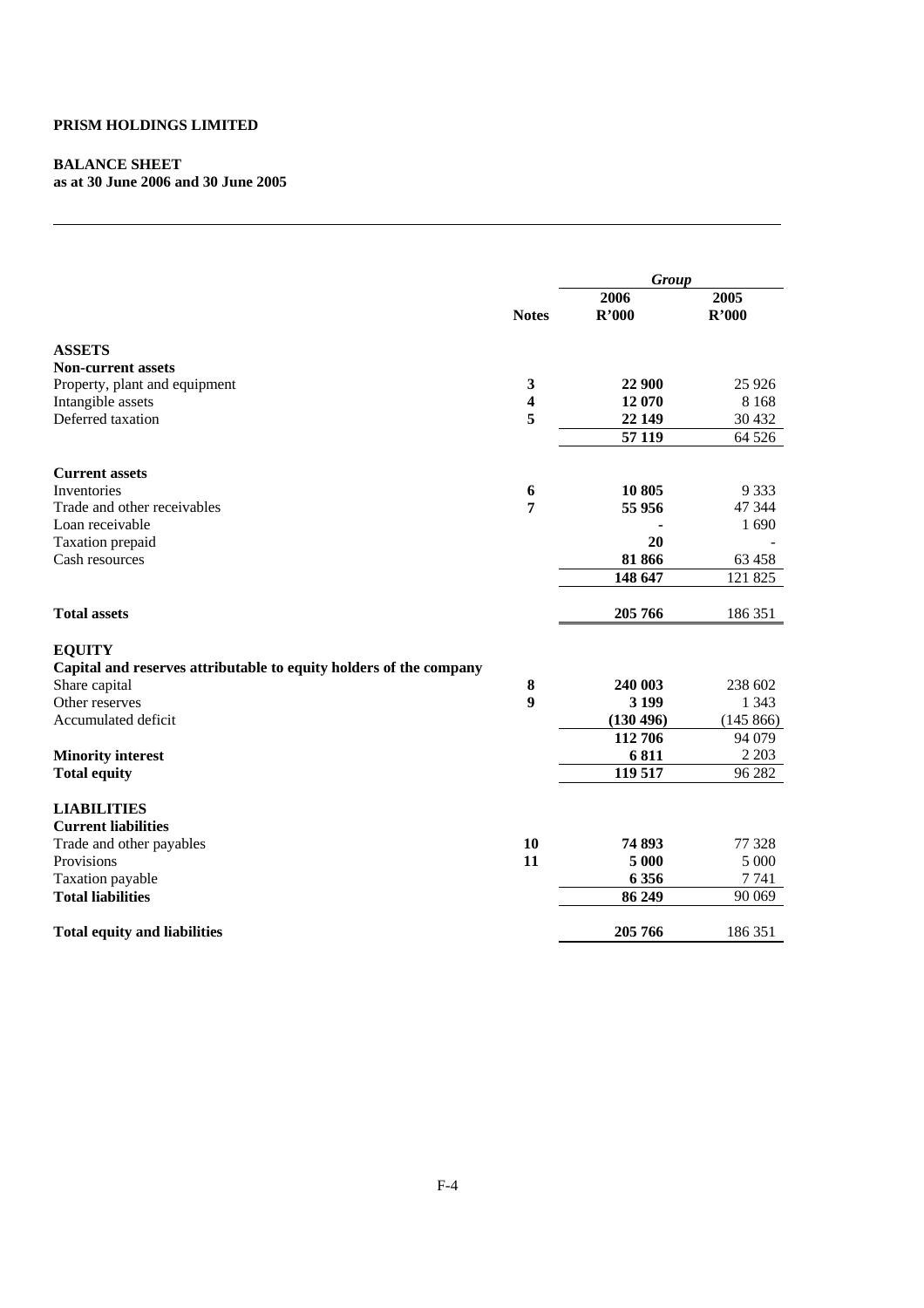# **INCOME STATEMENT**

# **for the years ended 30 June 2006 and 30 June 2005**

|                                    |              | Group               |                     |  |
|------------------------------------|--------------|---------------------|---------------------|--|
|                                    | <b>Notes</b> | 2006<br>R'000       | 2005<br>R'000       |  |
| <b>Revenue</b><br>Material costs   |              | 346 169<br>(139090) | 301 066<br>(122317) |  |
| <b>Gross profit</b>                |              | 207 079             | 178 749             |  |
| Other income                       | 12           |                     | 3 2 5 3             |  |
| Operating costs                    | 13           | (153171)            | (149 204)           |  |
| <b>Operating profit</b>            | 15           | 53 908              | 32 798              |  |
| Finance income                     | 16           | 2467                | 2700                |  |
| Finance costs                      | 17           | (648)               | (61)                |  |
| Profit before taxation             |              | 55 727              | 35 437              |  |
| Taxation                           | 18           | (17850)             | (13054)             |  |
| Profit for the year                |              | 37 877              | 22 3 8 3            |  |
| Earnings are attributable to:      |              |                     |                     |  |
| Equity holders of the company      |              | 32 265              | 18 016              |  |
| Minority interest                  |              | 5 6 12              | 4 3 6 7             |  |
| Profit for the year                |              | 37 877              | 22 3 8 3            |  |
| Earnings per share (cents)         | 19           |                     |                     |  |
| - basic                            |              | 6,6                 | 3,4                 |  |
| - headline                         |              | 6,6                 | 5,1                 |  |
| Diluted earnings per share (cents) | 19           |                     |                     |  |
| - basic                            |              | 5,7                 | 3,1                 |  |
| - headline                         |              | 5,7                 | 4,7                 |  |
| Dividends per share (cents)        | 20           | 2,1                 |                     |  |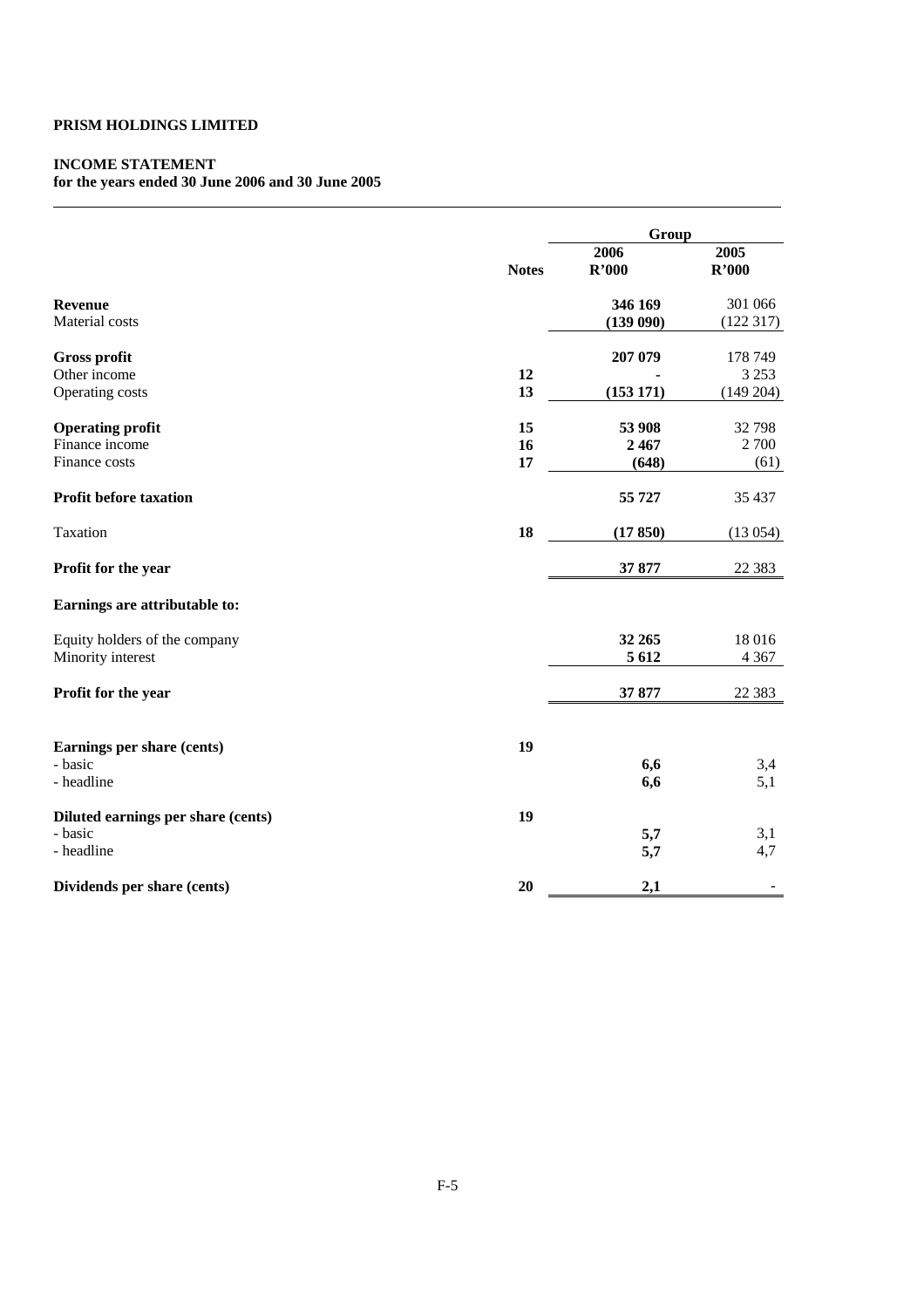#### **STATEMENT OF CHANGES IN EQUITY for the years ended 30 June 2006 and 30 June 2005**

|                                  |                                  | Attributable to equity holders of the<br>company |                                        |                                      |                                 |
|----------------------------------|----------------------------------|--------------------------------------------------|----------------------------------------|--------------------------------------|---------------------------------|
| <b>GROUP</b>                     | <b>Share</b><br>capital<br>R'000 | Other<br>reserves<br>R'000                       | <b>Accumulated</b><br>deficit<br>R'000 | <b>Minority</b><br>interest<br>R'000 | <b>Total</b><br>equity<br>R'000 |
| Balance at 1 July 2005           | 238 602                          | 1 3 4 3                                          | (145 866)                              | 2 2 0 3                              | 96 282                          |
| Treasury share movements         | 1 4 0 1                          |                                                  |                                        |                                      | 1401                            |
| Currency translation differences |                                  | 1 1 3 2                                          |                                        |                                      | 1 1 3 2                         |
| Share repurchase expenses        |                                  |                                                  | (603)                                  |                                      | (603)                           |
| Employee share scheme            |                                  |                                                  |                                        |                                      |                                 |
| - value of services              |                                  | 1809                                             |                                        |                                      | 1809                            |
| - transfer to accumulated        |                                  |                                                  |                                        |                                      |                                 |
| deficit                          |                                  | (1085)                                           | 1 0 8 5                                |                                      |                                 |
| Share Trust trading results      |                                  |                                                  | (4703)                                 |                                      | (4703)                          |
| Profit for the year              |                                  |                                                  | 32 265                                 | 5 6 12                               | 37 877                          |
| Dividends paid                   |                                  |                                                  | (12674)                                | (1004)                               | (13678)                         |
| <b>Balance at 30 June 2006</b>   | 240 003                          | 3 1 9 9                                          | (130 496)                              | 6811                                 | 119 517                         |
| Balance at 1 July 2004           | 281 620                          | (18946)                                          | (144026)                               | 848                                  | 119 496                         |
| IFRS transitional adjustments    |                                  | 19 9 10                                          | (19024)                                |                                      | 886                             |
| <b>Restated balance</b>          | 281 620                          | 964                                              | (163 050)                              | 848                                  | 120 382                         |
| <b>BEE</b> transaction shares    | (22000)                          |                                                  |                                        |                                      | (22000)                         |
| Treasury share movements         | (21018)                          |                                                  |                                        |                                      | (21018)                         |
| Currency translation differences |                                  | 115                                              |                                        |                                      | 115                             |
| Share repurchase expenses        |                                  |                                                  | (870)                                  |                                      | (870)                           |
| Employee share scheme            |                                  |                                                  |                                        |                                      |                                 |
| - value of services              |                                  | 1 4 0 4                                          |                                        |                                      | 1 4 0 4                         |
| - transfer to accumulated        |                                  |                                                  |                                        |                                      |                                 |
| deficit                          |                                  | (1140)                                           | 1 1 4 0                                |                                      |                                 |
| Share Trust trading results      |                                  |                                                  | (1102)                                 |                                      | (1102)                          |
| Profit for the year              |                                  |                                                  | 18 016                                 | 4 3 6 7                              | 22 3 8 3                        |
| Dividends paid                   |                                  |                                                  |                                        | (3012)                               | (3012)                          |
| Balance at 30 June 2005          | 238 602                          | 1 3 4 3                                          | (145 866)                              | 2 2 0 3                              | 96 282                          |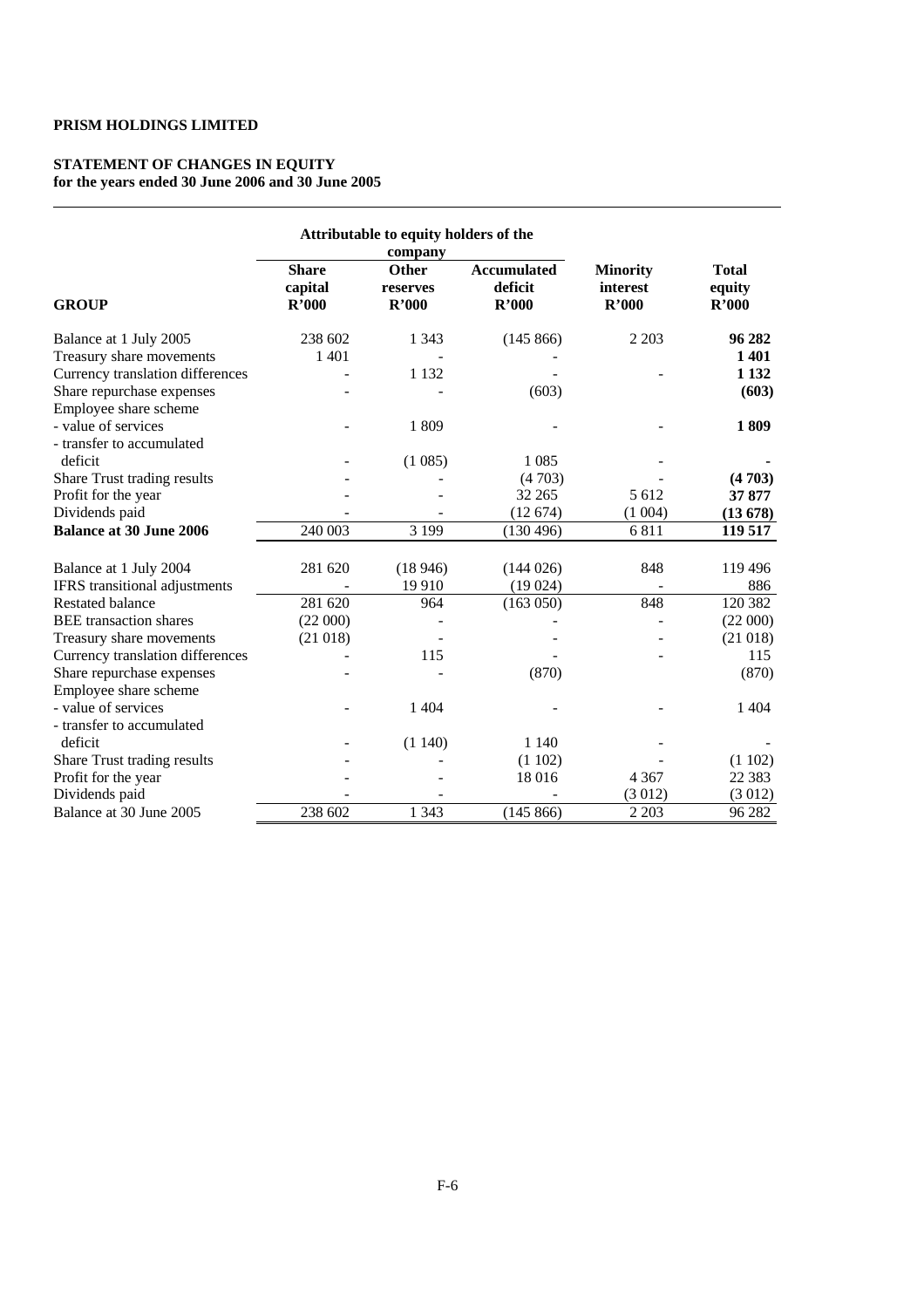# **CASH FLOW STATEMENT**

# **for the years ended 30 June 2006 and 30 June 2005**

|                                                       | <b>Notes</b> | Group         |               |  |
|-------------------------------------------------------|--------------|---------------|---------------|--|
|                                                       |              | 2006<br>R'000 | 2005<br>R'000 |  |
| Cash flows from operating activities                  |              |               |               |  |
| Cash flow from operations                             | 21.1         | 56 985        | 71 124        |  |
| Finance income                                        |              | 2467          | 2 700         |  |
| Finance costs                                         |              | (648)         | (61)          |  |
| Taxation paid                                         | 21.2         | (10972)       | (5523)        |  |
| Dividends paid                                        |              | (12674)       |               |  |
| Net cash inflow from operating activities             |              | 35 158        | 68 240        |  |
| <b>Cash flows from investing activities</b>           |              |               |               |  |
| Acquisition of property, plant and equipment          |              | (7545)        | (18720)       |  |
| Proceeds on disposal of property, plant and equipment |              | 7             | 16            |  |
| Acquisition of intangible assets                      |              | (5993)        | (3027)        |  |
| Proceeds on disposal of subsidiaries                  |              | 1690          | 1457          |  |
| Recoupment on disposal of investments                 |              |               | 3 2 5 3       |  |
| Net cash outflow from investing activities            |              | (11841)       | (17021)       |  |
| <b>Cash flows from financing activities</b>           |              |               |               |  |
| Share repurchase expenses                             |              | (603)         | (870)         |  |
| Increase in treasury shares                           |              | (3302)        | (22120)       |  |
| Dividends paid to minority shareholders               |              | (1004)        | (3012)        |  |
| <b>BEE</b> transaction shares                         |              |               | (22 000)      |  |
| Net cash outflow from financing activities            |              | (4909)        | (48002)       |  |
| Net increase in cash and cash equivalents             |              | 18 408        | 3 2 1 7       |  |
| Cash and cash equivalents at beginning of year        |              | 63458         | 60 241        |  |
| Cash and cash equivalents at end of year              | 21.3         | 81866         | 63458         |  |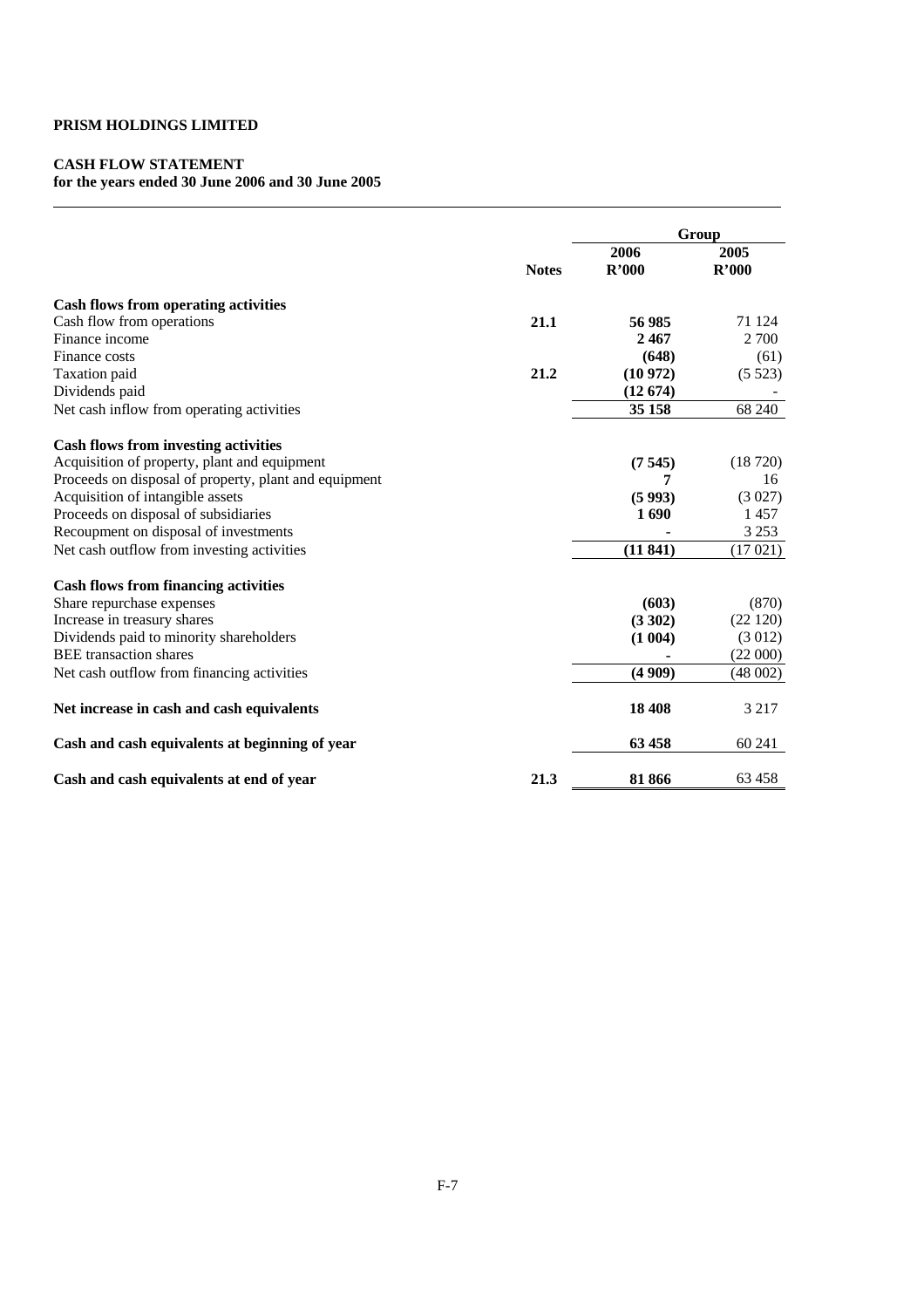#### **ACCOUNTING POLICIES for the years ended 30 June 2006 and 30 June 2005**

#### **Basis of preparation**

These consolidated financial statements of Prism Holdings Limited have been prepared in accordance with International Financial Reporting Standards and are covered by IFRS 1, First-time Adoption of IFRS, because they are part of the group's first IFRS financial statements for the years ended 30 June 2006 and 30 June 2005. They have been prepared in accordance with those IFRS standards and IFRIC interpretations issued and effective or issued and early adopted as at the time of preparing these statements.

Principal accounting policies set out below have been consistently applied to all the years presented except for those relating to the classification and measurement of financial instruments. The group has made use of the exemption available under IFRS 1 to only apply IAS 32 and IAS 39 from 1 January 2005. The policies applied to financial instruments for 2005 and 2006 are disclosed separately below.

The consolidated financial statements were prepared in accordance with South African Generally Accepted Accounting Practice (SA GAAP) until 30 June 2005. SA GAAP differs from IFRS in some areas. In preparing the 2006 consolidated financial statements, management has amended certain accounting, valuation and consolidation methods applied in the SA GAAP financial statements to comply with IFRS. The comparative figures in respect of 2005 were restated to reflect these adjustments.

Reconciliations and descriptions of the effect of the transition from SA GAAP to IFRS on the group's equity and its net income and cash flows are provided in note 2 – Transition to IFRS.

The consolidated financial statements are prepared under the historical cost convention as modified by the revaluation of financial assets and financial liabilities (including derivative instruments) at fair value through profit or loss.

The preparation of financial statements in conformity with IFRS requires the use of estimates and assumptions that affect the reported amounts of assets and liabilities at the date of the financial statements and the reported amounts of revenues and expenses during the reporting period. Although these estimates are based on management's best knowledge of the amount, event or actions, actual results ultimately may differ from those estimates (refer to note 1).

#### **Interpretations and amendments to published standards effective in 2006**

The following amendments and interpretations to standards are mandatory for the group's accounting periods beginning on or after 1 July 2004:

– IFRIC 2, Members' Shares in Co-operative Entities and Similar Instruments (effective from 1 January 2005),

– SIC 12 (Amendment), Consolidation – Special Purpose Entities (effective from 1 January 2005); and

– IAS 39 (Amendment), Transition and Initial Recognition of Financial Assets and Financial Liabilities (effective from 1 January 2005).

Management assessed the relevance of these amendments and interpretations with respect to the group's operations and concluded that they are not relevant to the group.

### **Standards, interpretations and amendments to published standards that are not yet effective**

Certain new standards, amendments and interpretations to existing standards have been published that are mandatory for the group's accounting periods beginning on or after 1 January 2006 or later periods but which the group has not early adopted, as follows: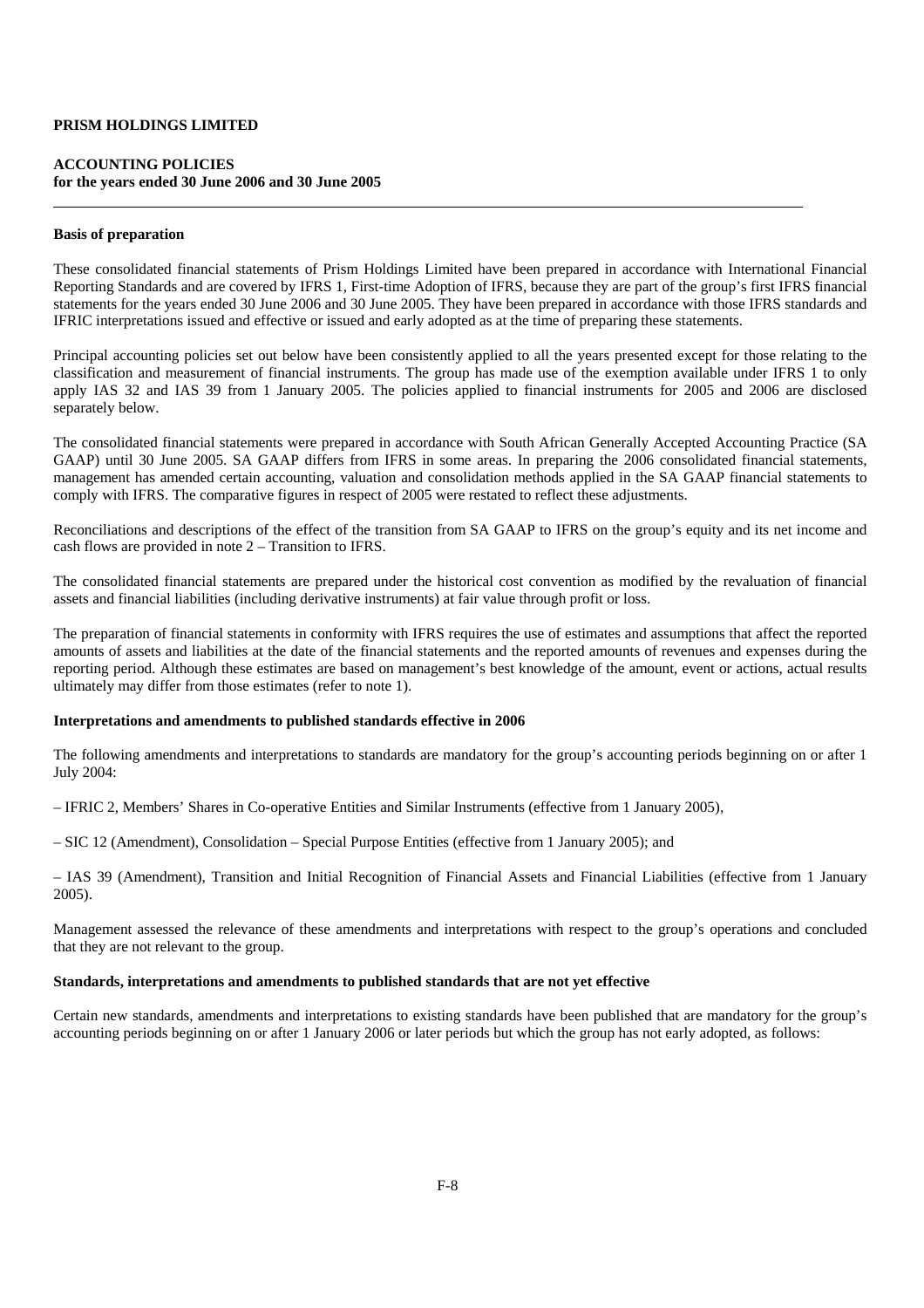### **ACCOUNTING POLICIES (continued) for the years ended 30 June 2006 and 30 June 2005**

#### **Standards, interpretations and amendments to published standards that are not yet effective (continued)**

– IAS 19 (Amendment), Employee Benefits (effective from 1 January 2006). This amendment introduces the option of an alternative recognition approach for actuarial gains and losses. It may impose additional recognition requirements for multi-employer plans where insufficient information is available to apply defined benefit accounting. It also adds new disclosure requirements. As the group does not intend to change the accounting policy adopted for recognition of actuarial gains and losses and does not participate in any multi-employer plans, adoption of this amendment will only impact the format and extent of disclosures presented in the accounts. Management considered this amendment to IAS 19 and concluded that it is not relevant to the group.

– IAS 39 (Amendment), Cash Flow Hedge Accounting of Forecast Intragroup Transactions (effective from 1 January 2006). The amendment allows the foreign currency risk of a highly probable forecast intragroup transaction to qualify as a hedged item in the consolidated financial statements, provided that: (a) the transaction is denominated in a currency other than the functional currency of the entity entering into that transaction; and (b) the foreign currency risk will affect consolidated profit or loss. This amendment is not relevant to the group's operations, as the group does not have any intragroup transactions that would qualify as a hedged item in the consolidated financial statements as of 30 June 2006 and 2005.

– IAS 39 (Amendment), The Fair Value Option (effective from 1 January 2006). This amendment changes the definition of financial instruments classified at fair value through profit or loss and restricts the ability to designate financial instruments as part of this category. Management considered this amendment to IAS 39 and concluded that it is not relevant to the group.

– IAS 39 and IFRS 4 (Amendment), Financial Guarantee Contracts (effective from 1 January 2006). This amendment requires issued financial guarantees, other than those previously asserted by the entity to be insurance contracts, to be initially recognised at their fair value and subsequently measured at the higher of: (a) the unamortised balance of the related fees received and deferred, and (b) the expenditure required to settle the commitment at the balance sheet date. Management considered this amendment to IAS 39 and concluded that it is not relevant to the group.

– IFRS 1 (Amendment), First-time Adoption of International Financial Reporting Standards and IFRS 6 (Amendment), Exploration for and Evaluation of Mineral Resources (effective from 1 January 2006). These amendments are not relevant to the group's operations as the group does not carry out exploration for and evaluation of mineral resources.

– IFRS 6, Exploration for an Evaluation of Mineral Resources (effective from 1 January 2006). IFRS 6 is not relevant to the group's operations.

– IFRS 7, Financial Instruments: Disclosures, and a complementary amendment to IAS 1, Presentation of Financial Statements – Capital Disclosure (effective from 1 January 2007). IFRS 7 introduces new disclosures to improve the information about financial instruments. It requires the disclosure of qualitative and quantitative information about exposure to risks arising from financial instruments, including specified minimum disclosures about credit risk, liquidity risk and market risk, including sensitivity analysis to market risk. It replaces IAS 30, Disclosures in the Financial Statements of Banks and Similar Financial Institutions, and disclosure requirements in IAS 32, Financial Instruments: Disclosure and Presentation. It is applicable to all entities that report under IFRS. The amendment to IAS 1 introduces disclosures about the level of an entity's capital and how it manages capital. The group assessed the impact of IFRS 7 and the amendment to IAS 1 and concluded that the main additional disclosures will be the sensitivity analysis to market risk and the capital disclosures required by the amendment of IAS 1. The group will apply IFRS 7 and the amendment to IAS 1 from annual periods beginning 1 July 2007.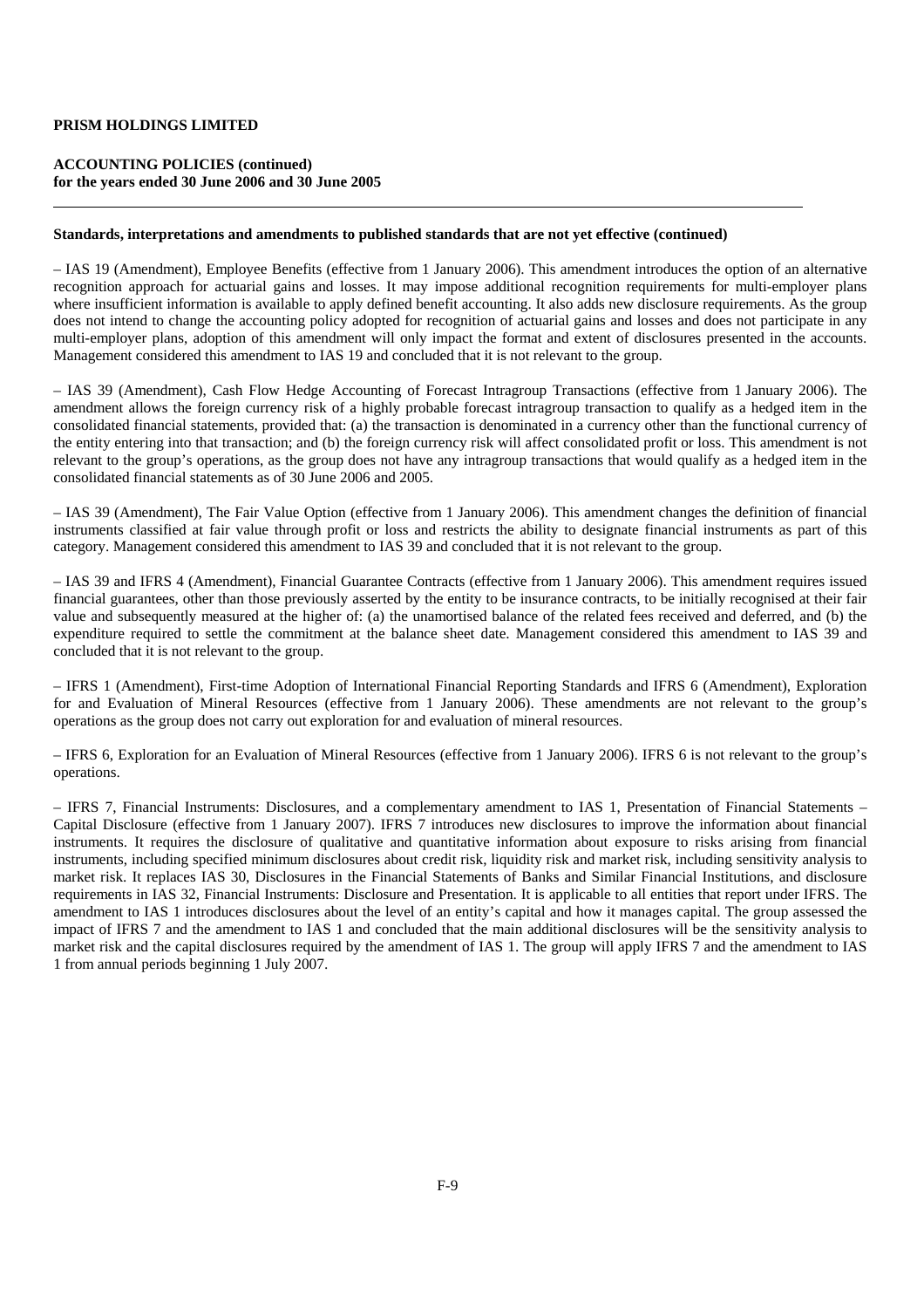### **ACCOUNTING POLICIES (continued) for the years ended 30 June 2006 and 30 June 2005**

#### **Standards, interpretations and amendments to published standards that are not yet effective (continued)**

– IFRIC 4, Determining whether an Arrangement contains a Lease (effective from 1 January 2006). IFRIC 4 requires the determination of whether an arrangement is or contains a lease to be based on the substance of the arrangement. It requires an assessment of whether: (a) fulfilment of the arrangement is dependent on the use of a specific asset or assets (the asset); and (b) the arrangement conveys a right to use the asset. Management is currently assessing the impact of IFRIC 4 on the group's operations.

– IFRIC 5, Rights to Interests arising from Decommissioning, Restoration and Environmental Rehabilitation Funds (effective from 1 January 2006). IFRIC 5 is not relevant to the group's operations.

– IFRIC 6, Liabilities arising from Participating in a Specific Market – Waste Electrical and Electronic Equipment (effective from 1 December 2005). IFRIC 6 is not relevant to the group's operations.

– IFRIC 7, Applying the restatement approach under IAS 39, Financial reporting in hyperinflationary economies (effective from 1 March 2006). IFRIC 7 is not relevant to the group's operations.

– IFRIC 8, Scope of IFRS 2 (effective 1 May 2006). Management is assessing the impact of IFRIC 8, but do not consider it relevant to the group's operations.

– IFRIC 9, Reassessment of embedded derivatives (effective 1 June 2006). IFRIC 9 is not relevant to the group's operations.

#### **Basis of consolidation**

#### *(a) Subsidiaries*

Subsidiaries are all entities (including special purpose entities) over which the group has the power to govern the financial and operating policies generally accompanying a shareholding of more than one half of the voting rights. The existence and effect of potential voting rights that are currently exercisable or convertible are considered when assessing whether the group controls another entity. Subsidiaries are fully consolidated from the date on which control is transferred to the group. They are deconsolidated from the date that control ceases. Intercompany transactions, balances and unrealised gains on transactions between group companies are eliminated.

The purchase method of accounting is used for the acquisition of subsidiaries by the group. The cost of an acquisition is measured as the fair value of the assets given, equity instruments issued and liabilities incurred or assumed at the date of acquisition, plus the costs, directly attributable to the acquisition. Identifiable assets acquired and liabilities and contingent liabilities assumed in the business combination are measured initially at their fair values at acquisition date, irrespective of the extent of any minority interest. The excess of the cost of acquisition over the fair value of the group's share of the identifiable net assets acquired, is recorded as goodwill. If the cost of acquisition is less than the fair value of the net assets of the subsidiary acquired, the difference is recognised directly in the income statement.

#### *(b) Transactions and minority interests*

The group applies a policy of treating transactions with minority interests as transactions with parties external to the group. Disposals to minority interests result in gains and losses for the group that are recorded in the income statement. Purchases from minority interests result in goodwill, being the difference between the consideration paid and the relevant share acquired of the carrying value net of assets of the subsidiary.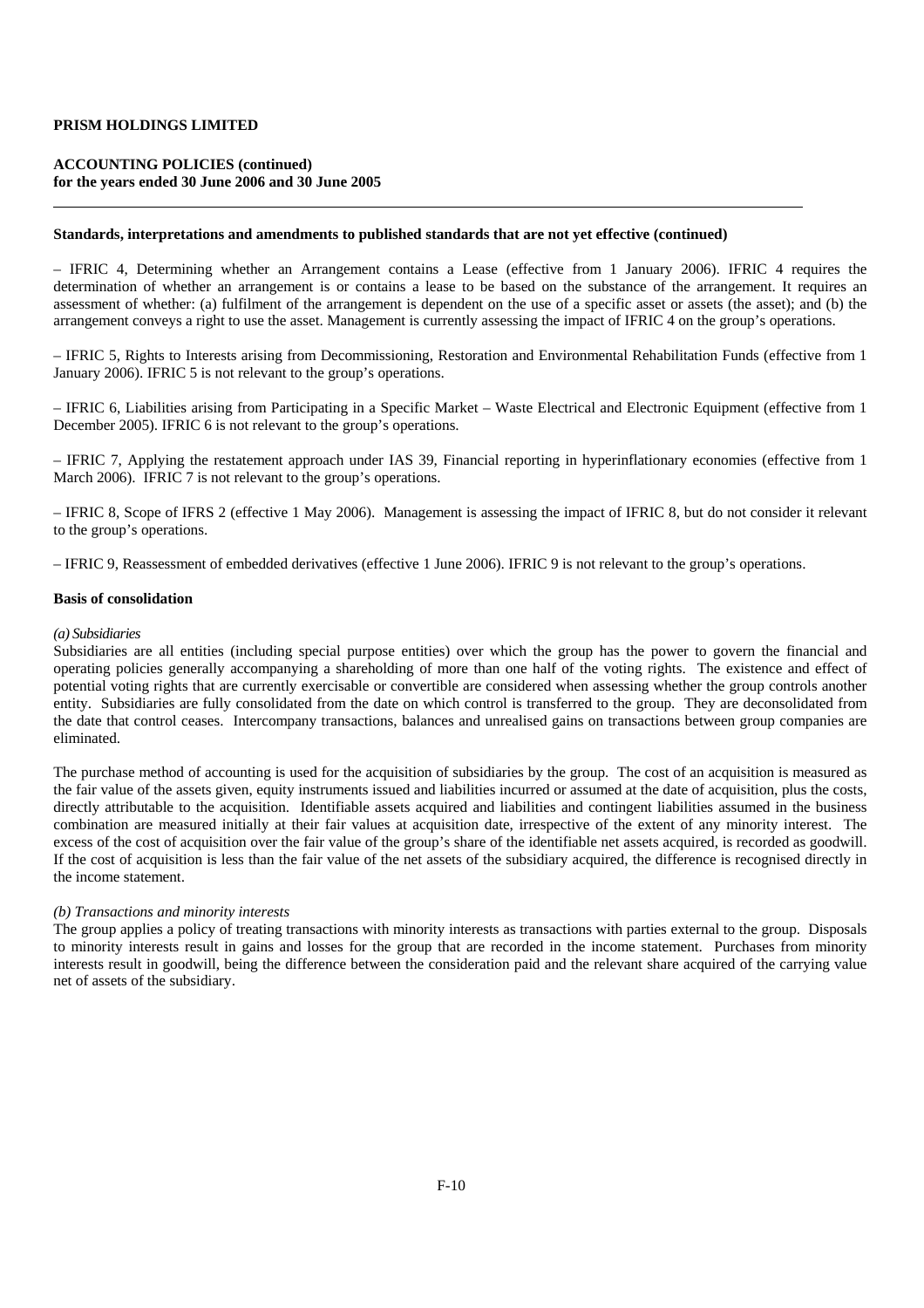### **ACCOUNTING POLICIES (continued) for the years ended 30 June 2006 and 30 June 2005**

#### **Intangible assets**

#### *(a) Goodwill*

Goodwill represents the excess of the cost of an acquisition over the fair value of the group's share of the net identifiable assets of the subsidiary. Goodwill is included in intangible assets in relation to subsidiaries. Goodwill is tested annually for impairment, and carried at cost less accumulated impairment/losses. Impairment losses on goodwill are not reversed. Gains or losses on the disposal of an entity include the carrying amount of goodwill relating to the entity sold. Goodwill is allocated to cash-generating units for the purposes of impairment testing. The allocation is made to those cash-generating units or groups of cash-generating units that are expected to benefit from the business combination in which the goodwill arose.

#### *(b) Research and development*

Research expenditure is charged to income in the year in which it is incurred. Internal development expenditure is charged to income in the year in which it is incurred, unless it meets the recognition criteria of IAS 38, Intangible Assets, in which case such assets are capitalised and amortised over the estimated useful life of the asset created.

#### *(c) Computer software*

Acquired computer software licences are capitalised on the basis of costs incurred to acquire and bring into use the specific software. These costs are amortised over the estimated useful life of the licence, usually between three and five years. Costs associated with developing or maintaining computer software programmes are recognised as an expense as incurred. Internal expenditure associated with developing or maintaining computer software programmes is charged to income in the year in which it is incurred, except such costs that are directly associated with the production of identifiable and unique software products controlled by the group that are likely to generate benefits exceeding costs beyond one year, in which case such costs are capitalised and amortised over the estimated useful life of the software product, usually less than three years.

#### **Foreign currency translation**

#### *(a) Functional and presentation currency*

Items included in the financial statements are measured using the currency of the primary economic environment in which the company operates ('the functional currency'). The financial statements are presented in South African Rands, which is the company's functional and presentation currency.

### *(b) Transactions and balances*

Foreign currency transactions are translated into the functional currency using the exchange rates prevailing at the dates of the transactions. Foreign exchange gains and losses resulting from the settlement of such transactions and from the translation at yearend exchange rates of monetary assets and liabilities denominated in foreign currencies are recognised in the income statement.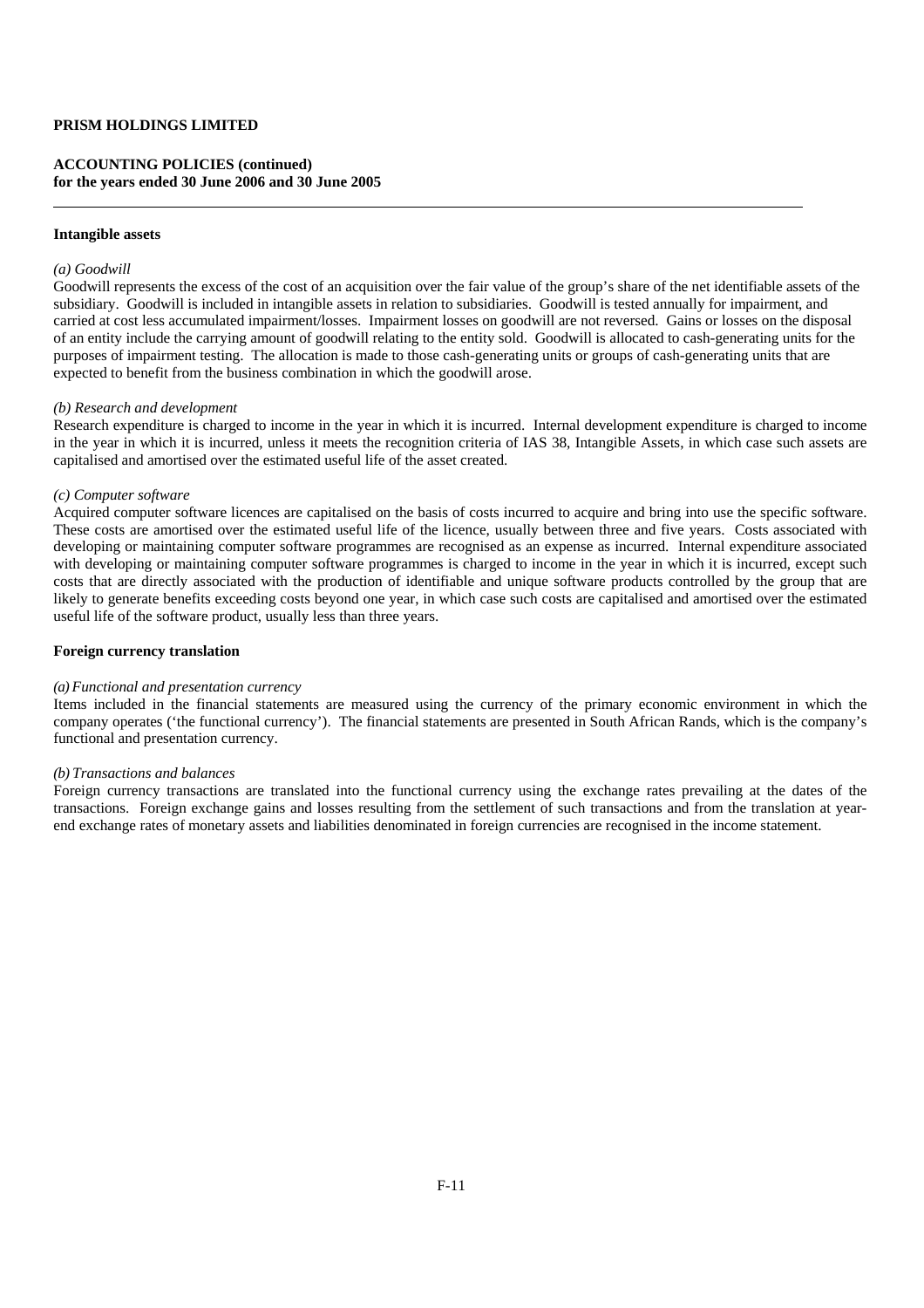### **ACCOUNTING POLICIES (continued) for the years ended 30 June 2006 and 30 June 2005**

#### **Foreign currency translation (continued)**

#### *(c) Group companies*

The results and net assets of all the group companies that have non-Rand functional currency are included in the financial statements as follows:

- (i) assets and liabilities are translated at the exchange rate at the balance sheet date;
- (ii) income and expenses are translated at average exchange rates for the relevant period; and
- (iii) all resulting exchange differences are recognised in a separate component of equity.

On consolidation, exchange differences arising from the translation of the net investment in the foreign entity are taken to shareholders' equity. When a foreign entity is sold, such exchange differences arising are recognised in the income statement as part of the gain or loss on sale.

#### **Property, plant and equipment**

Property, plant and equipment is stated at historical cost less accumulated depreciation and impairment losses. Historical cost includes expenditure that is directly attributable to the acquisition of the items. Subsequent costs are included in the asset's carrying amount or recognised as a separate asset, as appropriate, only when it is probable that future economic benefits associated with the item will flow to the group, and the cost of the item can be measured reliably. All other repairs and maintenance are charged to the income statement during the financial period in which they are incurred. Depreciation is calculated using the straight-line method to allocate their cost to their residual values over their estimated useful lives, as follows:

| Plant and equipment    | - 5 years         |
|------------------------|-------------------|
| Office equipment       | - 6 years         |
| Computer equipment     | - 3 years         |
| Furniture and fittings | - 6 years         |
| Motor vehicles         | - 5 years         |
| Leasehold improvements | - Period of lease |

The assets' residual values and useful lives are reviewed, and adjusted if appropriate, at each balance sheet date. An asset's carrying amount is written down immediately to its recoverable amount if the asset's carrying amount is greater than its estimated recoverable amount. Gains and losses on disposals are determined by comparing proceeds with carrying amount. These are included in the income statement.

#### **Impairment of non-financial assets**

Assets that are subject to amortisation are reviewed for impairment whenever events or changes in circumstances indicate that the carrying amount may not be recoverable. An impairment loss is recognised for the amount by which the asset's carrying amount exceeds its recoverable amount. The recoverable amount is the higher of an asset's fair value less costs to sell and value in use. For the purposes of assessing impairment, assets are grouped at the lowest levels for which there are separately identifiable cash flows (cashgenerating units). Impairment losses are recognised as an expense immediately, and are written off in the income statement.

Where an impairment loss subsequently reverses, the carrying amount of the asset or cash-generating unit is increased to the revised estimate of its recoverable amount, but so that the increased carrying amount does not exceed that carrying amount that would have been determined had no impairment loss been recognised for the asset or cash-generating unit in prior years. A reversal of an impairment loss is recognised as income immediately.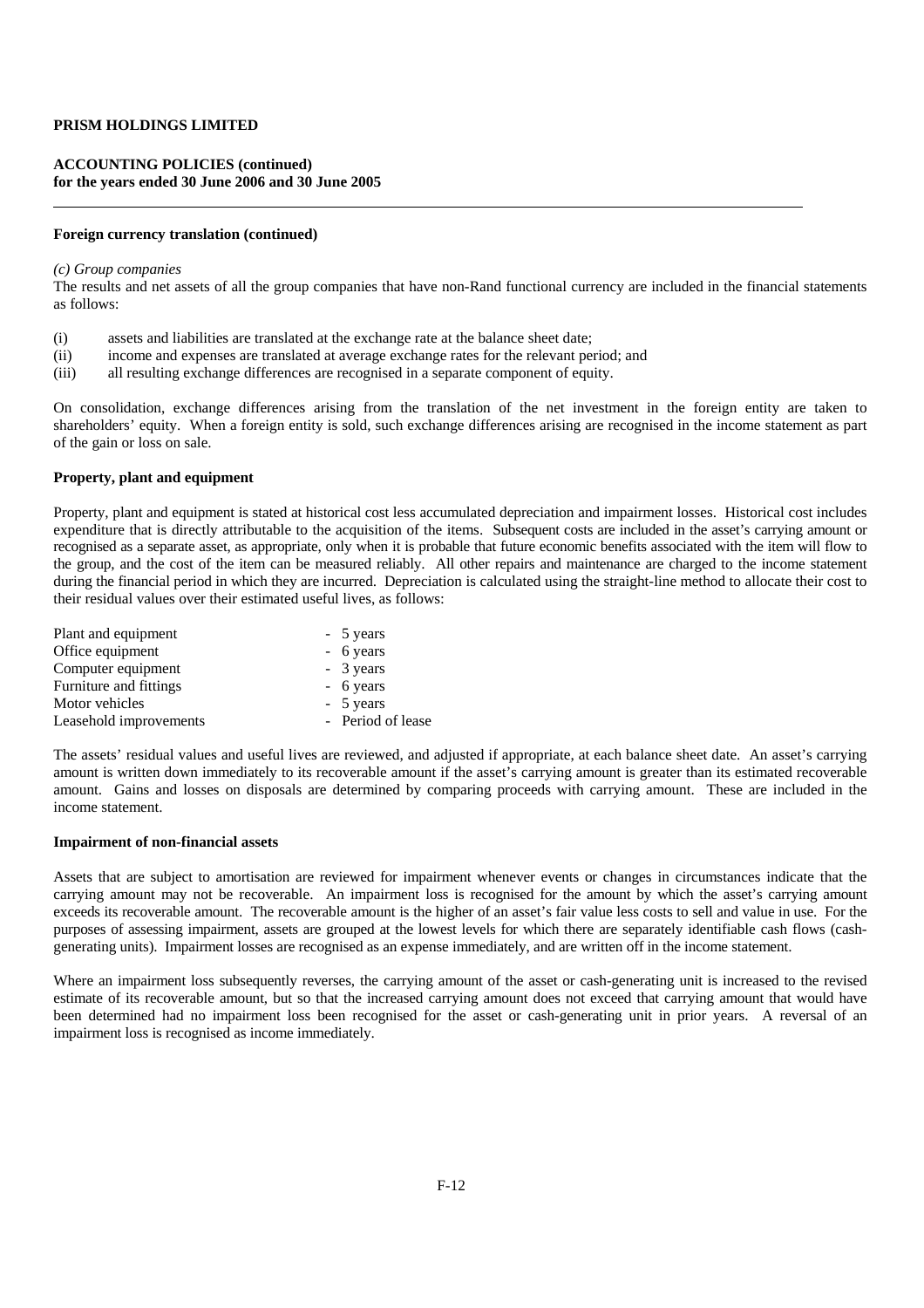### **ACCOUNTING POLICIES (continued) for the years ended 30 June 2006 and 30 June 2005**

#### **Financial assets**

The group classifies its financial assets in the following categories: at fair value through profit or loss, available-for-sale and loans and receivables. Currently the group has no financial assets in the second category. The classification depends on the purpose for which the financial assets were acquired. Management determines the classification of its financial assets at initial recognition and reevaluates this designation at every reporting date.

#### *(a) Financial assets at fair value through profit or loss*

This category has two sub-categories: "financial assets held for trading" and those designated at fair value through profit or loss at inception. A financial asset is classified in this category if acquired principally for the purpose of selling in the short term, or if so designated by management. Derivatives are also categorised as "held for trading" unless they are designated as hedges. Assets in this category are classified as current assets if they are either held for trading or are expected to be realised within twelve months of the balance sheet date.

#### *(b) Loans and receivables*

Loans and receivables are non-derivative financial assets with fixed or determinable payments that are not quoted in an active market. They are included in current assets, except for those with maturities greater than twelve months after the balance sheet date. These are classified as non-current assets. Loans and receivables are initially recognised at cost and are subsequently carried at amortised cost using the effective interest rate method. Any adjustments to the carrying value of loans and receivables to amortised cost are calculated by reference to market rates using the effective interest rate method.

The group assesses at each balance sheet date whether there is objective evidence that a financial asset is impaired. If any such evidence exists, the recoverable amount is determined, and an impairment loss is recognised. A financial asset is impaired if its carrying amount is greater than the present value of the estimated future cash flows.

#### **Financial instruments**

Financial instruments are initially recognised when the group becomes a party to contractual arrangements. Financial instruments are initially recognised at the fair value (including transaction costs) of the consideration given (in the case of an asset) or received (in the case of a liability). Where the group can legally do so, and the group intends to settle on a net basis, all related positive and negative values of financial instruments are offset within the balance sheet totals.

The group uses derivative financial instruments to manage its exposure to foreign exchange risks arising from operational activities.

Derivative financial instruments are measured at fair value. The method of recognising the resulting gain or loss is dependent on the nature of the item being hedged. The group designates certain derivatives as (1) a hedge of the fair value of a recognised asset or liability (fair value hedge) or, (2) a hedge of a forecasted transaction of a firm commitment (cash flow hedge). Changes in the fair value of derivatives that are designated and qualify as fair value hedges are recorded in the income statements, along with any changes in the fair value of the hedged assets or liability that are attributable to the hedged risk. Changes in the fair value of derivatives that are designated and qualify as cash flow hedges that are highly effective, are recognised in equity. Changes in the fair value of any derivative instruments that do not qualify for hedge accounting under IAS39 are recognised immediately in the income statement. The group does not apply hedge accounting, and all fair value adjustments are recognised in the income statement.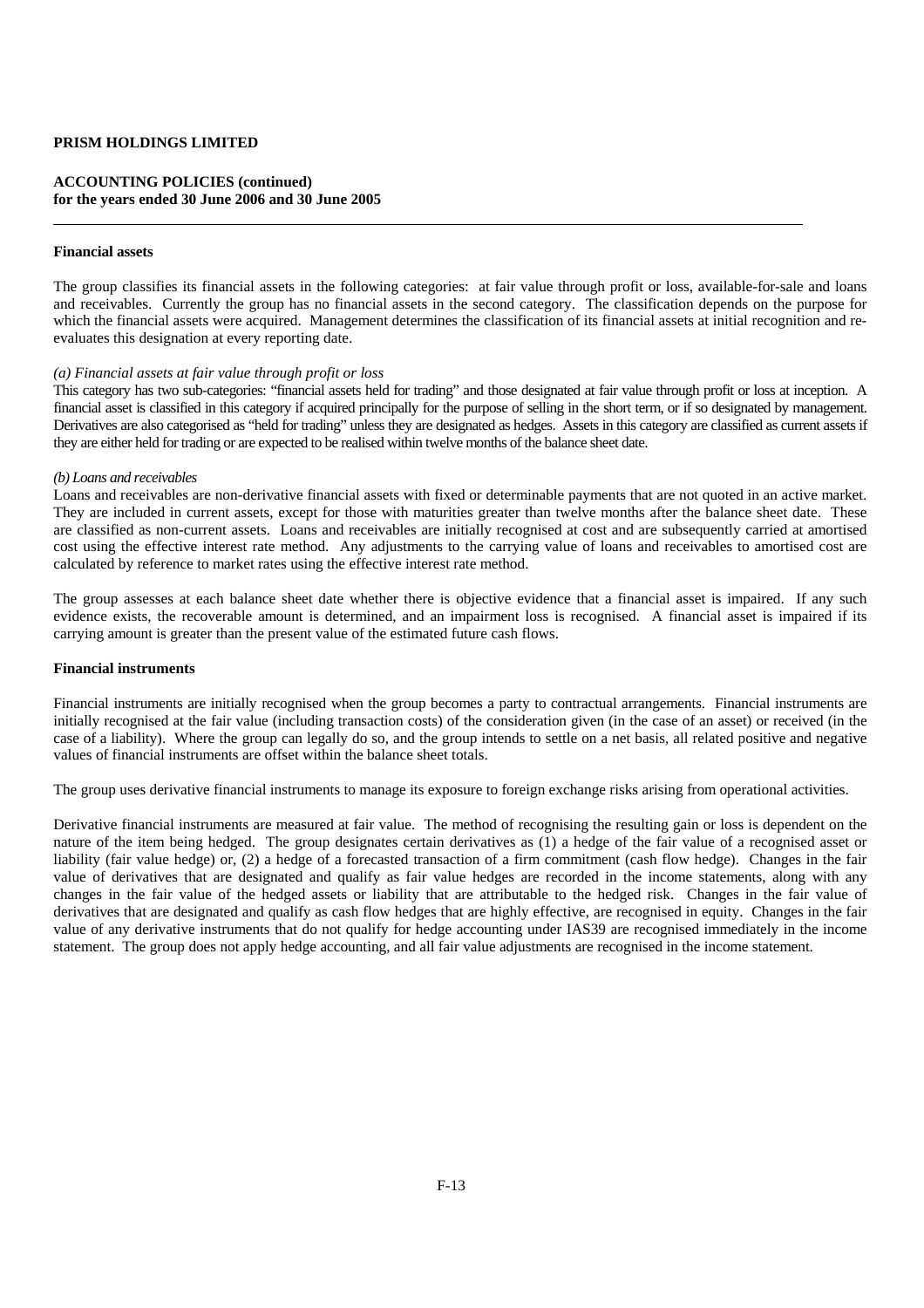### **ACCOUNTING POLICIES (continued) for the years ended 30 June 2006 and 30 June 2005**

#### **Financial instruments (continued)**

The fair value of forward exchange contracts is determined using forward exchange market rates at the balance sheet date.

In assessing the fair value of financial instruments the company uses a variety of methods and makes assumptions that are based on market conditions existing at each balance sheet date. Techniques, such as estimated discounted cash flows, are used to determine fair value for these financial instruments. The nominal value less impairment provision of trade receivables and payables are assumed to approximate their fair values. The fair value of non-current financial liabilities is estimated by discounting the future contractual cash flows at the current market interest rate that is available to the company for similar financial instruments.

#### **Inventories**

Inventories are valued at the lower of cost or net realisable value. Cost is determined on the average cost basis as follows:

- components at invoice cost.
- finished goods and projects-in-progress are valued at component cost plus other direct costs, and related direct overhead expenses.

Net realisable value is the estimated selling price in the ordinary course of business less any costs of disposal. Provision is made for slow moving goods and obsolete materials are written off.

#### **Trade receivables**

Trade receivables are recognised initially at fair value and subsequently measured at amortised cost using the effective interest method, less provision for impairment. A provision for impairment of trade receivables is established when there is objective evidence that the group will not be able to collect all amounts due according to the original terms of receivables. Significant financial difficulties of the debtor, probability that the debtor will enter bankruptcy or financial reorganisation, and default or delinquency in payments are considered indicators that the client accounts receivable is impaired. The amount of the provision is the difference between the asset's carrying amount and the present value of estimated future cash flows, discounted at the effective interest rate. The amount of the provision is recognised in the income statement.

### **Cash and cash equivalents**

For the purpose of the cash flow statement, cash and cash equivalents includes cash in hand, deposits held at call with banks, other short-term highly liquid investments with original maturities of three months or less, and bank overdrafts.

#### **Share capital**

Ordinary shares are classified as equity. Incremental costs directly attributable to the issue of new shares or options are shown as equity as a deduction from the proceeds, net of taxation. Where a group company purchases the company's equity share capital, the consideration paid, including any directly attributable incremental costs (net of income taxation), is deducted from equity attributable to the company's equity holders until the shares are cancelled, reissued or disposed of. Where such shares are subsequently sold or reissued, any consideration received, net of any directly attributable incremental transaction costs and related income taxation effects, is included in equity attributable to the company's equity holders.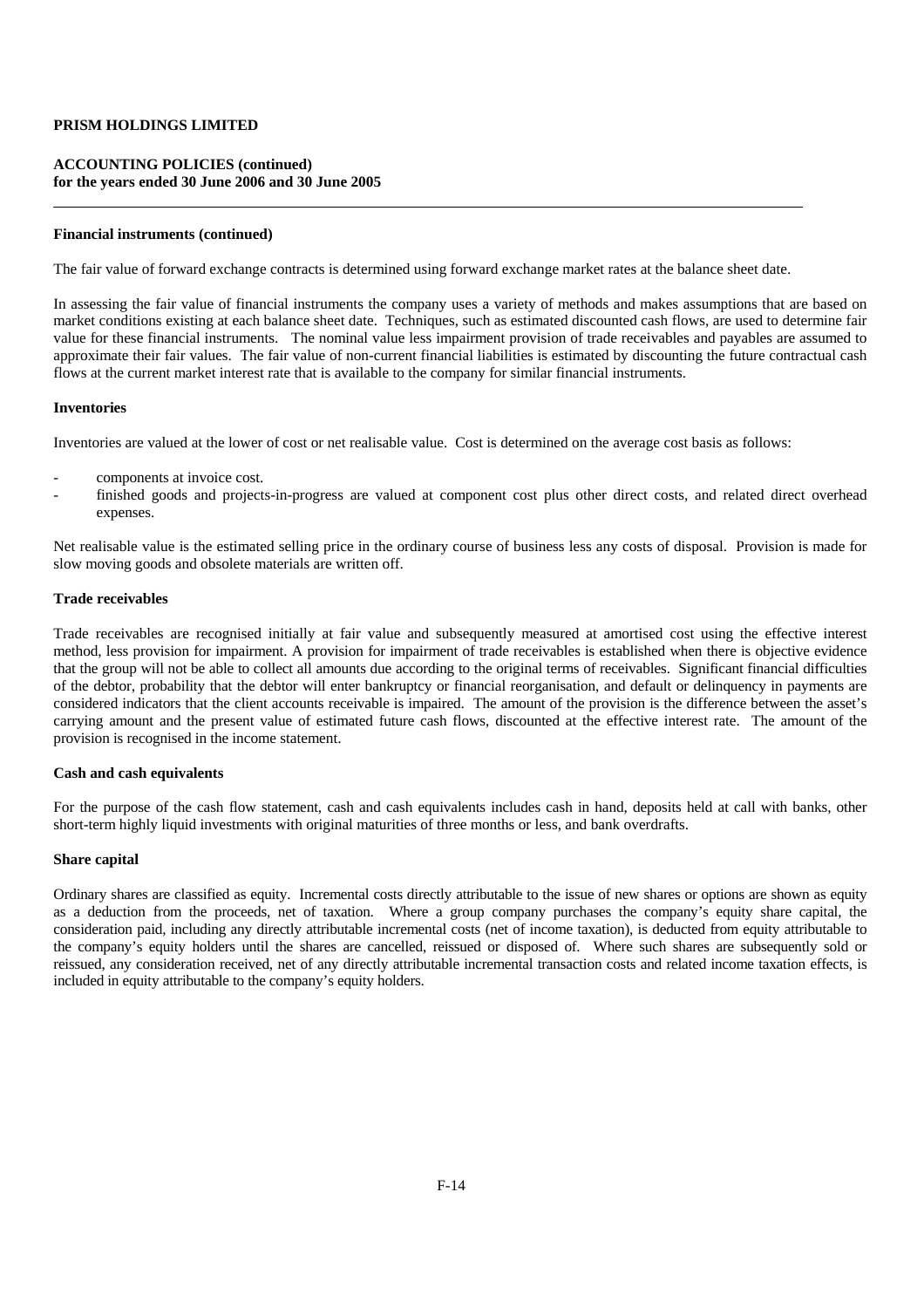### **ACCOUNTING POLICIES (continued) for the years ended 30 June 2006 and 30 June 2005**

#### **Equity participation plans**

Where participants use dividends on ordinary shares to repay a purchase consideration for an acquisition of an entity's ordinary equity, the outstanding purchase consideration receivable is not recognised as an asset, but is recognised as a reduction in equity as it represents cash flows generated by the entity in the form of the return of ordinary dividends. Equity will be reinstated in future to the extent that the purchase consideration is not backed by the reporting entity's equity.

#### **Deferred income taxation**

Deferred income taxation is provided in full, using the balance sheet liability method, on temporary differences arising between the tax bases of assets and liabilities and their carrying amounts in the financial statements. Deferred income taxation is determined using taxation rates that have been enacted or substantially enacted by the balance sheet date and are expected to apply when the related deferred income taxation asset is realised or the deferred income taxation liability is settled. Deferred income tax assets are recognised to the extent that it is probable that future taxable profit will be available against which the temporary differences can be utilised. Deferred income taxation is provided on temporary differences arising on investments in subsidiaries, except where the timing of the reversal of the temporary differences is controlled by the group and it is probable that the temporary differences will not reverse in the foreseeable future.

#### **Employee benefits**

#### *(a) Retirement obligations*

The group operates a defined contribution fund, the assets of which are generally held in separate trustee-administered funds. The plans are funded by payments from employees and by the relevant group companies, taking into account the recommendations of independent qualified actuaries. A defined contribution fund is a pension plan under which the group pays fixed contributions into a separate entity. The group has no legal or constructive obligation to pay further contributions if the funds do not hold sufficient assets to pay all employees the benefits relating to employee service in the current and prior periods. The group has no further payment obligations once the contributions have been paid. The contributions are recognised as employee benefit expenses when they are due.

### *(b) Performance bonus plans*

The group recognises a liability and an expense for bonuses and profit-sharing, based on a formula that takes into consideration the profit attributable to the company's shareholders after certain adjustments. The group recognises a provision where contractually obliged to, or where there is a past practice that has created a constructive obligation.

#### *(c) Short term employee benefits*

Employee entitlements to annual leave are recognised when it accrues to the employee. A provision is made for the estimated liability for annual leave as a result of services rendered by employees up to balance sheet date.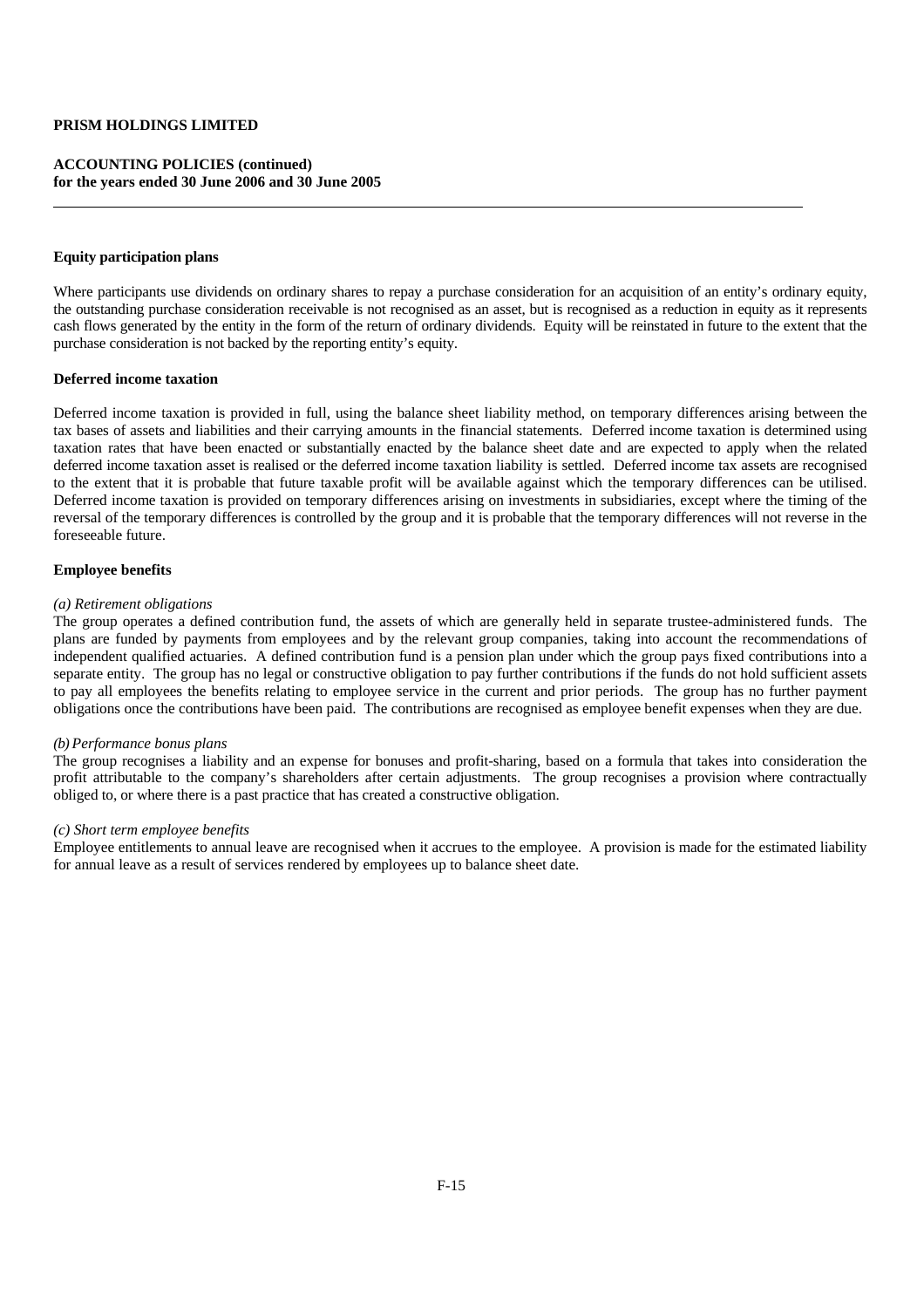### **ACCOUNTING POLICIES (continued) for the years ended 30 June 2006 and 30 June 2005**

#### **Employee benefits (continued)**

#### *(d) Share based compensation*

The group operates an equity settled share based compensation plan. The fair value of employee services rendered in exchange for participation in the scheme is recognised as an expense in the income statement. The fair value of the employee service is based on the fair value of the equity instruments granted. The expense is recognised over the vesting period of the instrument. The corresponding entry is credited to equity. At each balance sheet date, the company revises its estimate of the number of options that are expected to become exercisable. It recognises the impact of the revision of original estimates, if any, in the income statement, with a corresponding adjustment to equity. The proceeds received, net of any directly attributable transaction costs, are credited to share capital (nominal value), and share premium when the options are exercised.

#### *(e) Termination benefits*

Termination benefits are payable when employment is terminated by the group before the normal retirement date, or whenever an employee accepts voluntary redundancy in exchange for these benefits. The group recognises termination benefits when it is demonstrably committed to either terminating the employment of current employees according to a detailed formal plan without possibility of withdrawal, or providing termination benefits as a result of an offer made to encourage voluntary redundancy. Benefits falling due more than twelve months after the balance sheet date are discounted to present value.

#### **Provisions**

Provisions for claims are recognised when the group has a present legal or constructive obligation as a result of past events; it is more likely than not that an outflow of resources will be required to settle the obligation and the amount can be reliably estimated. Provisions are not recognised for future operating losses. If the effect of discounting is material, provisions are determined by discounting the expected value of future cash flows at a pre-tax discount rate that reflects current market assessments of the time value of money and, where appropriate, the risks specific to the obligation.

#### **Revenue recognition**

Revenue is recognised only when it is probable that the economic benefits associated with the transaction will flow to the group and the amount of revenue can be measured reliably. Revenue comprises the fair value of the consideration received or receivable for the sale of goods in the ordinary course of the group's activities. Revenue is shown net of value added tax, and estimated settlement discounts. Consolidated revenue excludes inter-group transactions.

Revenues earned by the group are recognised on the following bases:

- sales of goods when a group entity has delivered the products to the customer, the customer has accepted the products, and collectability of the related receivables is reasonably assured;
- sales of services in the period in which the services are rendered, by reference to completion of the specific transaction assessed on the basis of actual service provided as a proportion of total services to be provided.

Other income earned by the group which is not included in revenue is recognised on the following bases:

- interest income on the time proportion basis using the effective interest method;
- dividend income when the shareholder's right to receive payment is established.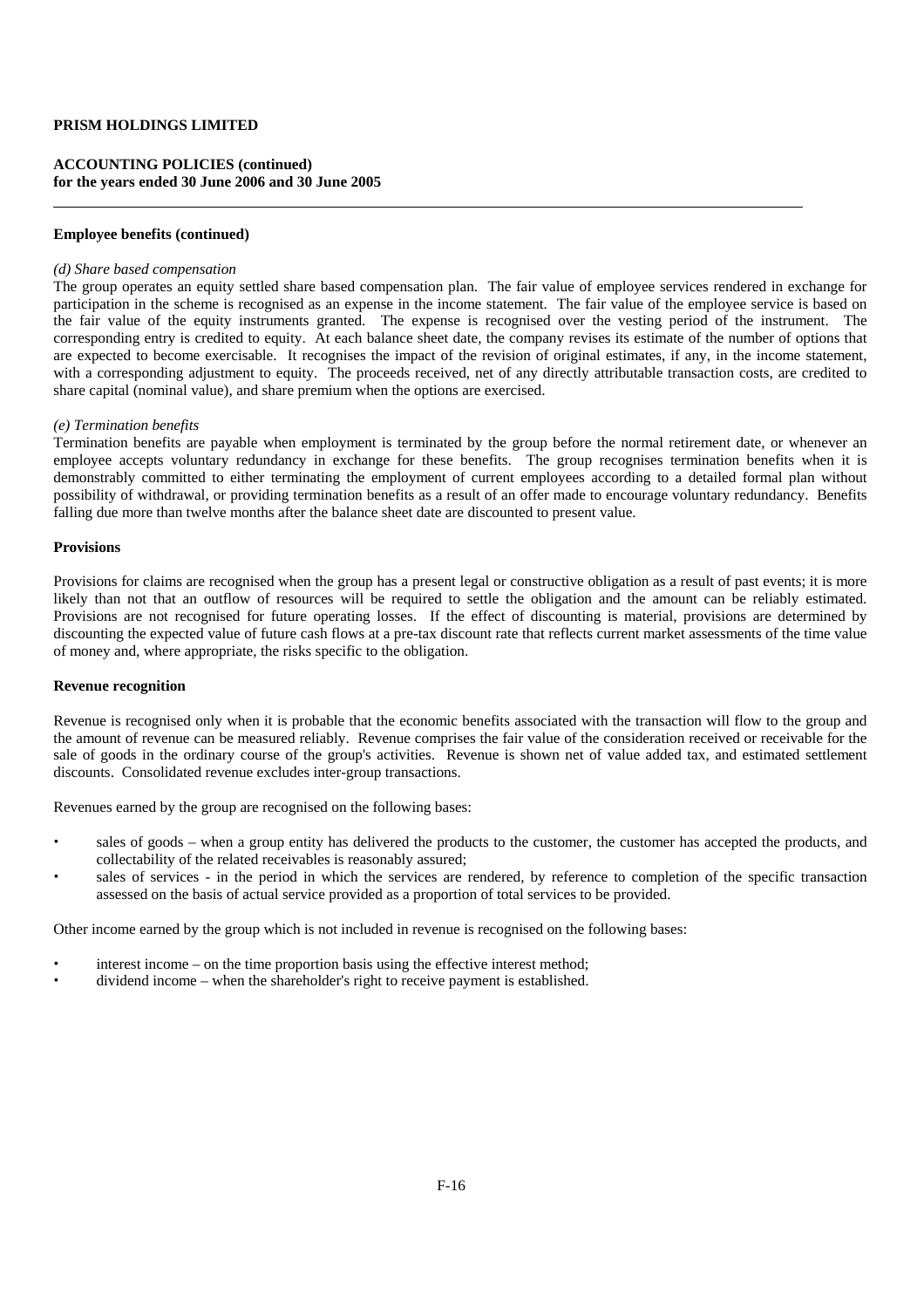### **ACCOUNTING POLICIES (continued) for the years ended 30 June 2006 and 30 June 2005**

#### **Leased assets**

Operating leases are those leases where substantially all the risks and rewards associated with ownership of an asset are not transferred from the lessor to the group as lessee. Costs of leasing property, plant and equipment held under operating leases are charged to the income statement on a straight-line basis over the period of the lease. The cost of the assets and the outstanding commitments are not recorded in the balance sheet. When an operating lease is terminated before the lease period has expired, any payment required to be made to the lessor by way of penalties is recognised as an expense in the period in which the termination takes place.

#### **Dividends**

Dividend distributions to the company's shareholders are recognised as a liability in the group financial statements in the period in which the dividends are approved by the company's shareholders.

#### **Financial risk management**

#### **Financial risk factors**

The group's activities expose it to a variety of financial risks: market risk (including currency risk, fair value interest rate risk and price risk), credit risk, liquidity risk and cash flow interest rate risk. The group's overall risk management programme focuses on the unpredictability of financial markets and seeks to minimise potential adverse effects on the group's financial performance. Risk management is carried out under policies approved by management.

### *(a) Market risk*

### *- Foreign exchange risk*

 The group operates internationally and is exposed to foreign exchange risk arising from various currency exposures, primarily with respect to the US Dollar. Foreign exchange risk arises from future commercial transactions, recognised assets and liabilities when they are denominated in a currency that is not the entity's functional currency. Entities within the group use forward exchange contracts to manage their foreign exchange risk arising from future commercial transactions, recognised assets and liabilities. The group manages the position by using external forward currency contracts. The group has certain investments in foreign operations, whose net assets are exposed to foreign currency translation risk. Currency exposure arising from net assets of the group's foreign operations is managed primarily through borrowings denominated in the relevant foreign currencies.

#### *- Price risk*

The group is not exposed to commodity price risk.

### *(b) Credit risk*

Potential concentrations of credit risk consist primarily of cash investments and trade receivables. Trade receivables consist of a large number of customers spread across diverse industries and geographical areas. The group has policies in place to ensure that sales are made to customers with an appropriate credit history. The ongoing creditworthiness of the debtors is assessed from time to time.

#### *(c) Liquidity risk*

The group manages liquidity risk by monitoring forecast cash flows and ensuring that adequate unutilised borrowing facilities are maintained. Due to the dynamic nature of the underlying businesses, the group aims to maintain flexibility in funding by keeping committed credit lines available.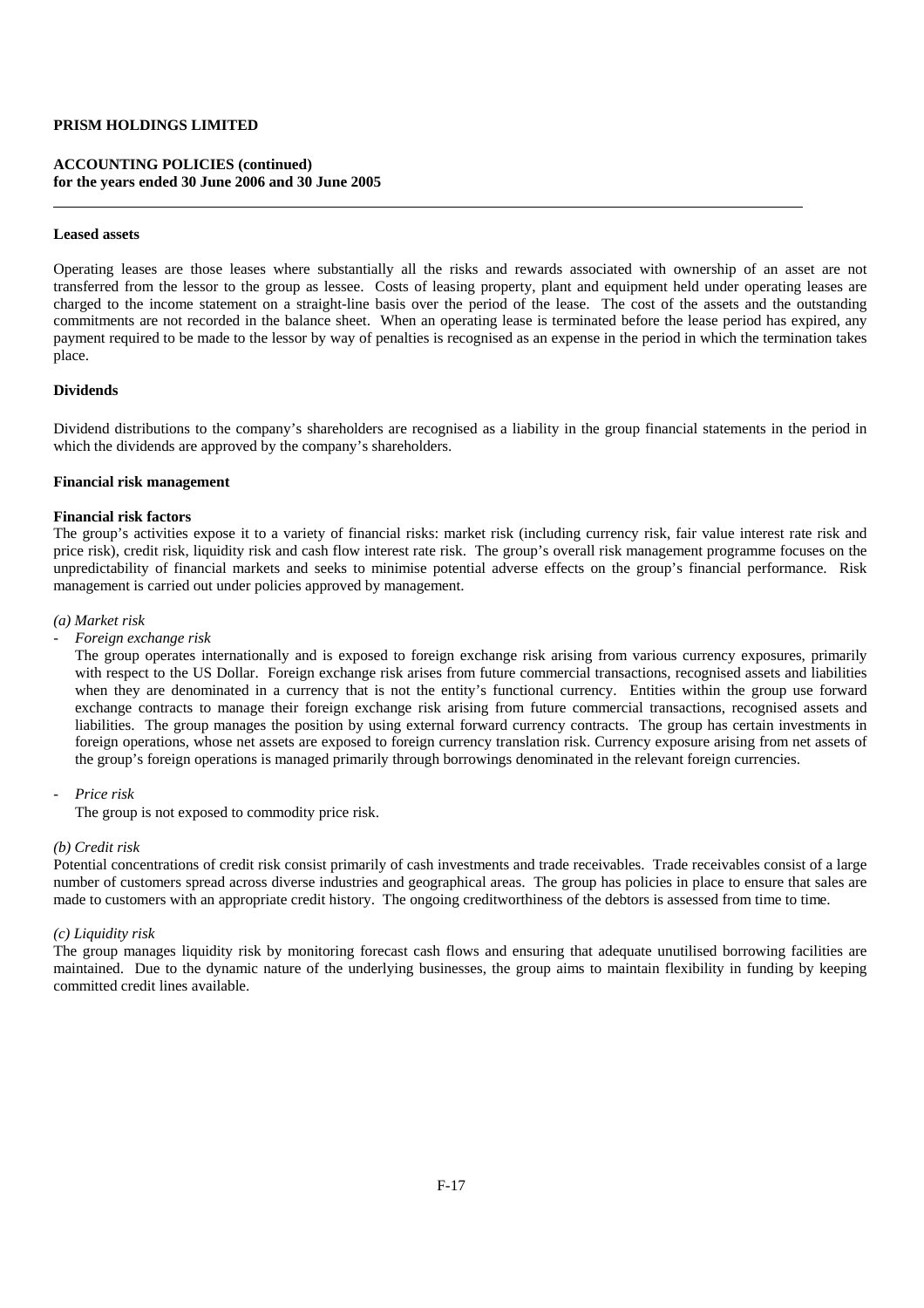### **ACCOUNTING POLICIES (continued) for the years ended 30 June 2006 and 30 June 2005**

### **Financial risk factors (continued)**

### *(d) Cash flow and fair value interest rate risk*

As the group has no interest-bearing assets, the group's income is substantially independent of changes in market interest rates. Borrowings issued at fixed rates expose the company to fair value interest rate risk. Borrowings issued at variable rates expose the company to cash flow interest rate risk.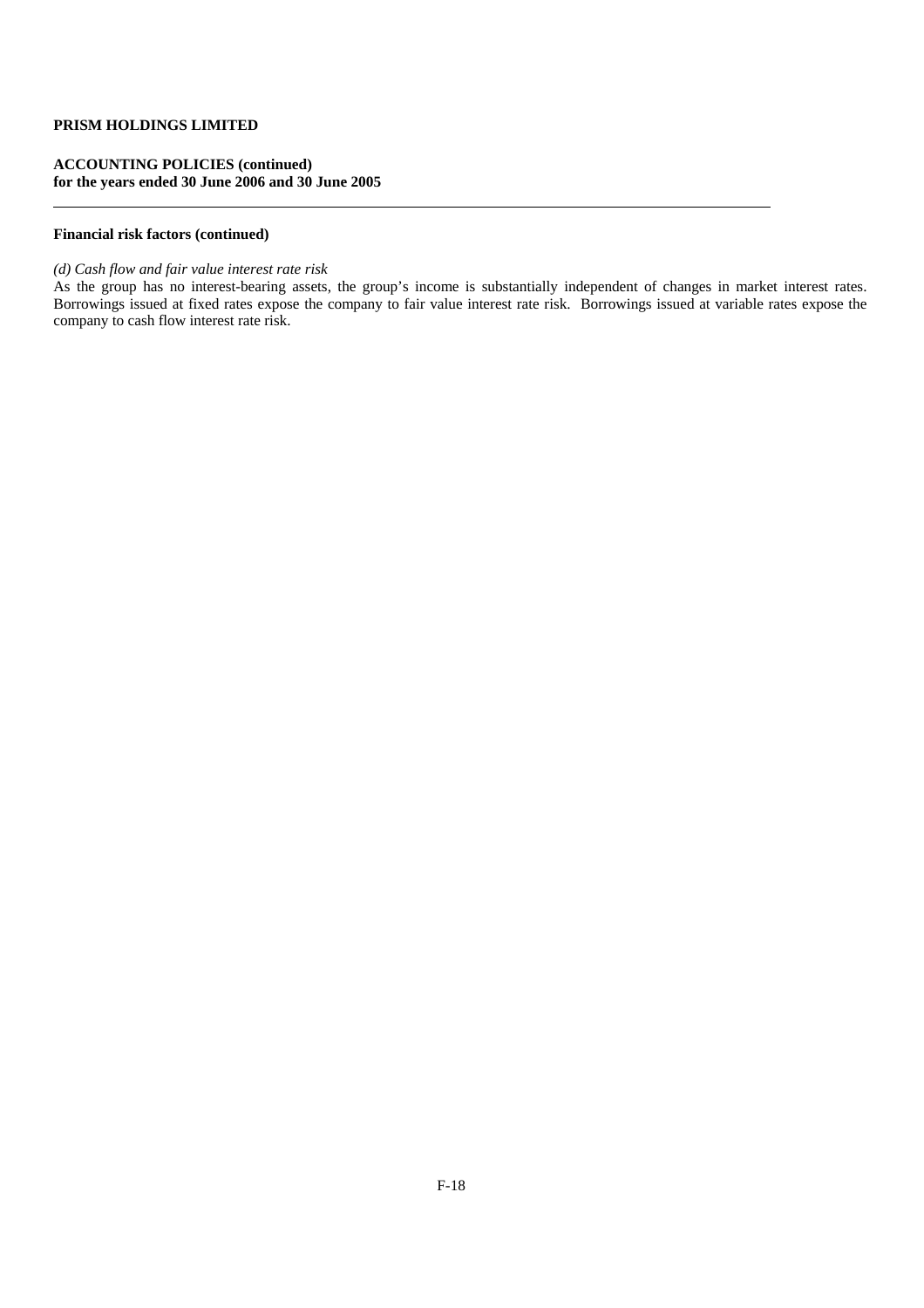### **NOTES TO THE ANNUAL FINANCIAL STATEMENTS for the years ended 30 June 2006 and 30 June 2005**

# **1 ACCOUNTING ESTIMATES AND JUDGMENTS**

 Estimates and judgments are continually evaluated and are based on historical experience and other factors, including expectations of future events that are believed to be reasonable under the circumstances.

#### **(a) Warranties**

The group provides in full for claims by customers in respect of defects in goods supplied or work performed when such claims are ascertainable. The provision is based on historical warranty costs.

#### **(b) Estimated impairment of goodwill**

The group tests annually whether goodwill has suffered any impairment, in accordance with the accounting policy. The recoverable amounts of cash-generating units have been determined based on value-in-use calculations. These calculations require the use of estimates. Based on the calculations performed there are no indications that an impairment of goodwill related to any of its cash generating units is required at year end.

# **2 TRANSITION TO IFRS**

### **Basis of transition**

#### **Application of IFRS 1**

 The group's financial statements for the years ended 30 June 2006 and 30 June 2005 will be the first annual financial statements that comply with IFRS. These financial statements have been prepared as described in the accounting policies. The group has applied IFRS 1 in preparing these financial statements.

 The group's transition date is 1 July 2004. The group prepared its opening balance sheet at that date. The group's IFRS adoption date is 1 July 2005.

 In preparing these financial statements in accordance with IFRS 1, the group has applied the mandatory exceptions and certain of the optional exemptions from full retrospective application of IFRS.

 In preparing the opening IFRS balance sheet, the group has adjusted amounts previously reported in financial statements prepared in accordance with its previous basis of accounting, SA GAAP. An explanation of how the transition from SA GAAP to IFRS has affected the group's financial position and performance is set out in the following tables and notes accompanying the tables. With the exception of the intangible asset reclassification, no other adjustments arising from the adoption of IFRS had an effect on the cash flows.

#### **Exemptions from full retrospective application elected by the group**

The group has elected to apply the following optional exemptions from full retrospective application: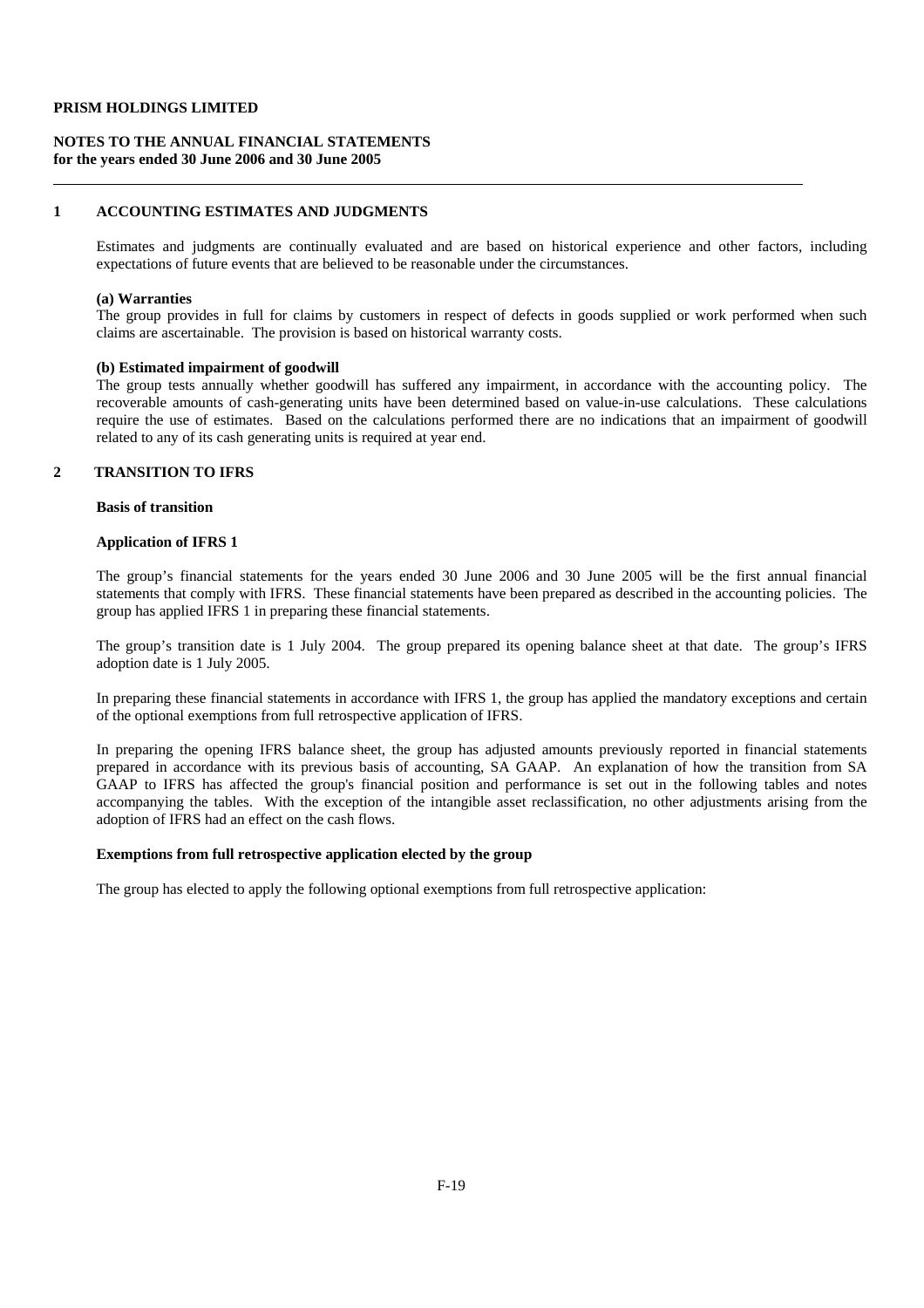#### **NOTES TO THE ANNUAL FINANCIAL STATEMENTS (continued) for the years ended 30 June 2006 and 30 June 2005**

#### **2 TRANSITION TO IFRS**

#### **a) Business combinations exemption**

 The group has applied the business combinations exemption under IFRS1. It has not restated business combinations that took place prior to the 1 July 2004 transition date. The group has not concluded any business combinations subsequent to 1 July 2004. Intangible assets written off to share premium on acquisitions prior to 1 July 2004 have been reinstated where the underlying business is still operational. Goodwill written off has not been reinstated.

#### **b) Fair value as deemed cost exemption**

The group has elected to measure property, plant and equipment at depreciated cost as at 1 July 2004, and this exemption is not applicable.

#### **c) Employee benefits exemption**

The group does not have a defined benefit fund, and this exemption is not applicable.

#### **d) Cumulative translation differences exemption**

 The group has applied this exemption and set the translation reserve to zero. The effect of the adjustment is disclosed at the end of this note.

#### **e) Compound financial instruments exemption**

The group has not issued any compound instruments, and this exemption is not applicable.

#### **f) Assets and liabilities of subsidiaries, associates and joint ventures exemption**

 This exemption is not applicable as the use of the exemption is made at the level of the subsidiary, associate or joint venture where it adopts IFRS later than its parent company.

#### **g) Exemption from restatement of comparatives for IAS 32 and IAS 39.**

 The group elected to apply this exemption. It applies previous SA GAAP rules to derivatives, financial assets and financial liabilities and to hedging relationships for the 2005 comparative information. There were no significant adjustments required for differences between SA GAAP and IAS 32 and IAS 39.

#### **h) Designation of financial assets and financial liabilities exemption**

 The group does not have any financial instruments where the initial designation can be changed, and this exemption is not applicable.

#### **i) Share-based payment transaction exemption**

The group has elected not to apply the provisions of IFRS 2 share based payments to equity settled instruments granted on or before 7 November 2002, or to awards granted after that date, but which were vested prior to 1 January 2005, as they have previously not disclosed the fair values of the instruments. The group has also not applied the provisions to the grant made to staff on 29 January 2003, as this grant is considered to be a modification of the original grant to staff. IFRS 1 provides an exemption from accounting for modifications if the modification occurred before the later of 1 July 2004 and 1 January 2005. The effect of the adjustment is disclosed at the end of this note.

#### **j) Insurance contracts exemption**

The group does not issue insurance contracts, and this exemption is not applicable.

#### **k) Changes in existing decommissioning, restoration and similar liabilities**

The group has no liabilities in this regard, and this exemption is not applicable.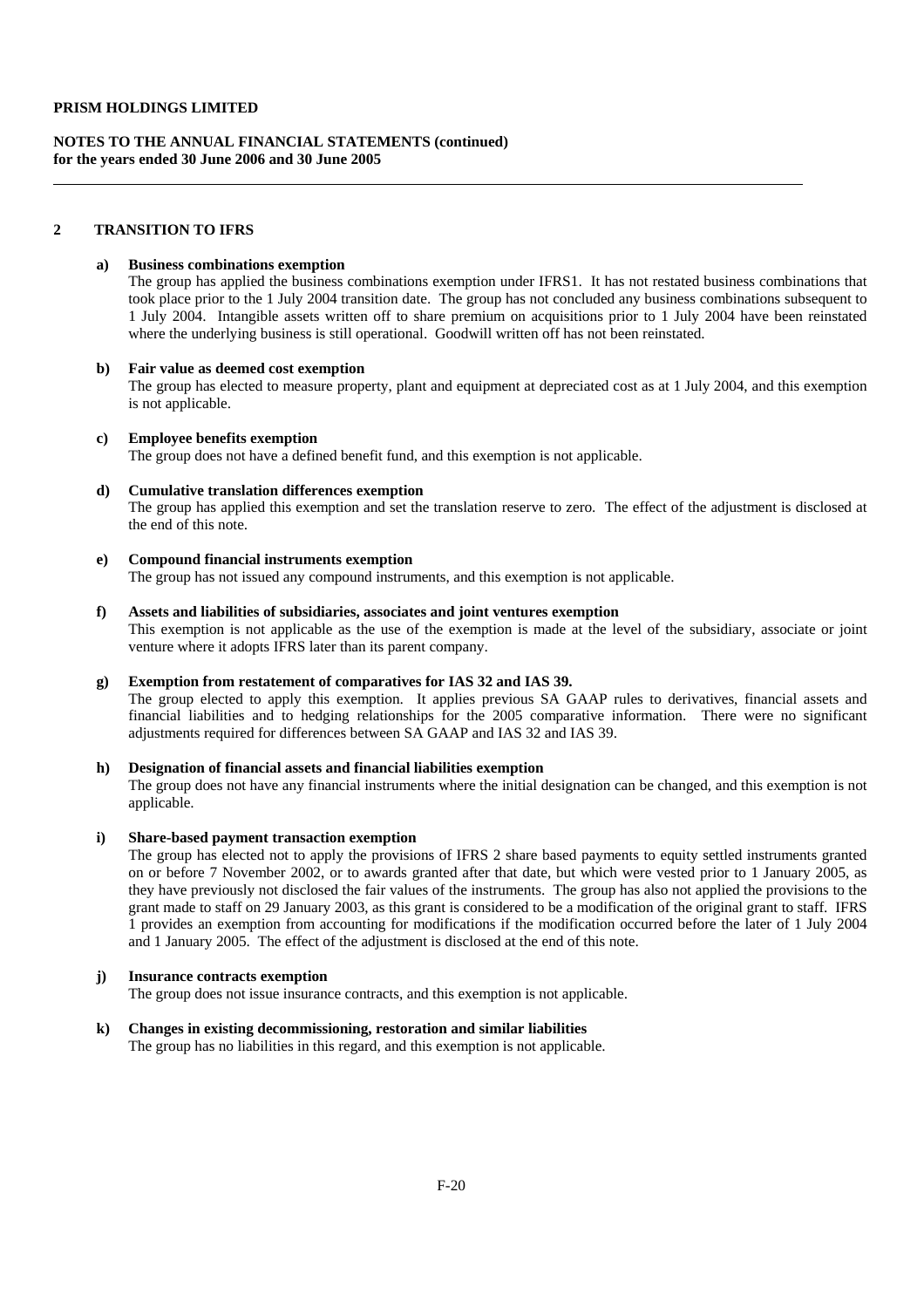#### **NOTES TO THE ANNUAL FINANCIAL STATEMENTS (continued) for the years ended 30 June 2006 and 30 June 2005**

#### **2 TRANSITION TO IFRS (continued)**

### **l) Fair value measurement of financial assets or liabilities at initial recognition**

 The group has not applied the exemption offered by the revision of IAS 39 on the initial recognition of the financial instruments measured at fair value through profit and loss where there is no active market. This exemption is, therefore, not applicable.

#### **m) Leases**

The group has considered the transitional provisions of IFRIC 4, Determining whether an arrangement contains a lease, and determined that this exemption is not applicable.

#### **Exceptions from full retrospective application followed by the company**

The group has applied the following mandatory exceptions from retrospective application:

#### **a) Derecognition of financial assets and liabilities exception**

 Financial assets and liabilities derecognised before 1 January 2004 are not re-recognised under IFRS. The application of the exemption from restating comparatives for IAS 32 and IAS 39 means that the group recognised from 1 July 2004 any financial assets and financial liabilities derecognised since 1 January 2004 that do not meet the IAS 39 derecognition criteria. Management did not choose to apply the IAS 39 derecognition criteria to an earlier date. There were no adjustments as a result of this exception.

#### **b) Hedge accounting exception**

The group does not apply hedge accounting, and this exception is not applicable.

#### **c) Estimates exception**

 Estimates under IFRS at 1 July 2004 should be consistent with estimates made for the same date under previous GAAP, unless there is evidence that those estimates were in error. No adjustments were made to the estimates at 1 July 2004.

#### **d) Assets held for sale and discontinued operations exception**

 Any assets held for sale or discontinued operations are recognised in accordance with IFRS 5 only from 1 January 2005. The company did not have any assets that met the held-for-sale or discontinued operations criteria during the period presented, and no adjustments were required.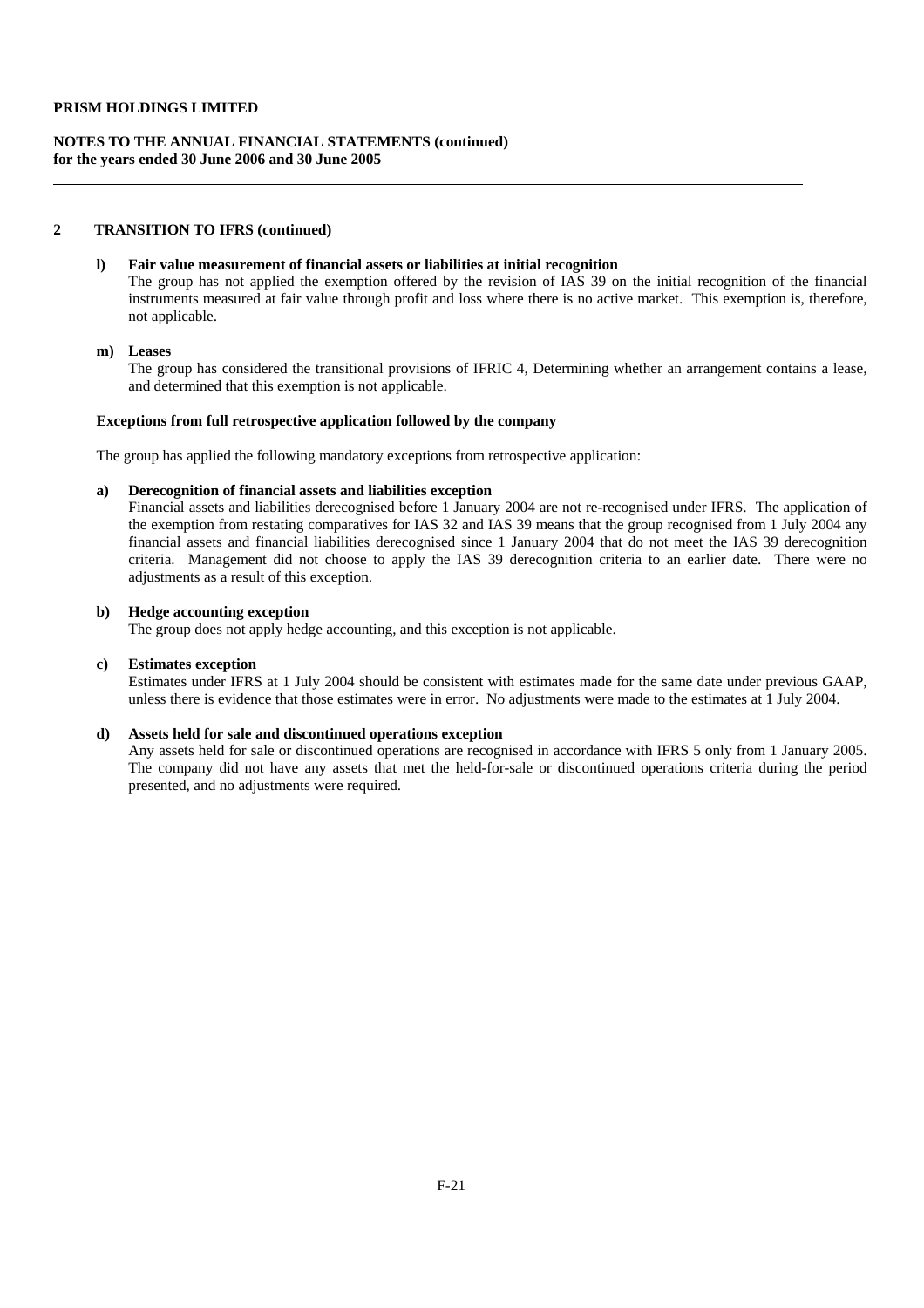### **NOTES TO THE ANNUAL FINANCIAL STATEMENTS (continued) for the years ended 30 June 2006 and 30 June 2005**

#### **2 TRANSITION TO IFRS (continued)**

#### **Reconciliations between IFRS and SA GAAP**

The following reconciliations provide a quantification of the effect of transition to IFRS.

| <b>GROUP</b><br>Reconciliation of equity at 1 July 2004 | <b>Notes</b> | <b>SA</b><br><b>GAAP</b><br>R'000 | <b>Transition</b><br>to IFRS<br>R'000 | <b>IFRS</b><br>R'000 |
|---------------------------------------------------------|--------------|-----------------------------------|---------------------------------------|----------------------|
| Share capital                                           |              |                                   |                                       |                      |
| - issued shares                                         |              | 592                               |                                       | 592                  |
| - share premium                                         |              | 282 825                           |                                       | 282 825              |
| - treasury shares                                       |              | (1797)                            |                                       | (1797)               |
|                                                         |              | 281 620                           |                                       | 281 620              |
| Other reserves                                          |              |                                   |                                       |                      |
| - accumulated currency translation                      | a            | (18946)                           | 18 9 46                               |                      |
| - employee share scheme                                 | $\mathbf b$  |                                   | 964                                   | 964                  |
|                                                         |              | (18946)                           | 19 9 10                               | 964                  |
| Accumulated deficit                                     |              | (144026)                          | (19024)                               | (163 050)            |
|                                                         |              |                                   |                                       |                      |
|                                                         |              | 118 648                           |                                       | 118 648              |
| Minority interest                                       |              | 848                               |                                       | 848                  |
| Total equity                                            |              | 119 496                           | 886                                   | 120 382              |
| Reconciliation of equity at 30 June 2005                |              |                                   |                                       |                      |
| Share capital                                           |              |                                   |                                       |                      |
| - issued shares                                         |              | 592                               |                                       | 592                  |
| - share premium                                         |              | 282 825                           |                                       | 282 825              |
| - treasury shares                                       |              | (44815)                           | $\blacksquare$                        | (44815)              |
|                                                         |              | 238 602                           | $\overline{a}$                        | 238 602              |
| Other reserves                                          |              |                                   |                                       |                      |
| - accumulated currency translation                      | a            | (18831)                           | 18 9 46                               | 115                  |
| - employee share scheme                                 | $\mathbf b$  |                                   | 1 2 2 8                               | 1 2 2 8              |
|                                                         |              | (18831)                           | 20 174                                | 1 3 4 3              |
| Accumulated deficit                                     |              | (125 692)                         | (20174)                               | (145 866)            |
|                                                         |              | 94 0 79                           |                                       | 94 079               |
| Minority interest                                       |              | 2 2 0 3                           |                                       | 2 2 0 3              |
| Total equity                                            |              | 96 282                            | $\overline{a}$                        | 96 282               |

The transition to IFRS affected the equity of the group, as set out above, the reinstatement of intangible assets on business combinations previously written off, and the reclassification of computer software. Intangible assets with a carrying value of R886 000 were reinstated. Computer software amounting to R3 592 000 in 2005 and R1 519 000 in 2004, previously included in property, plant and equipment under SA GAAP, has now been transferred to intangible assets under IFRS. As a result, no further balance sheet disclosures were considered necessary.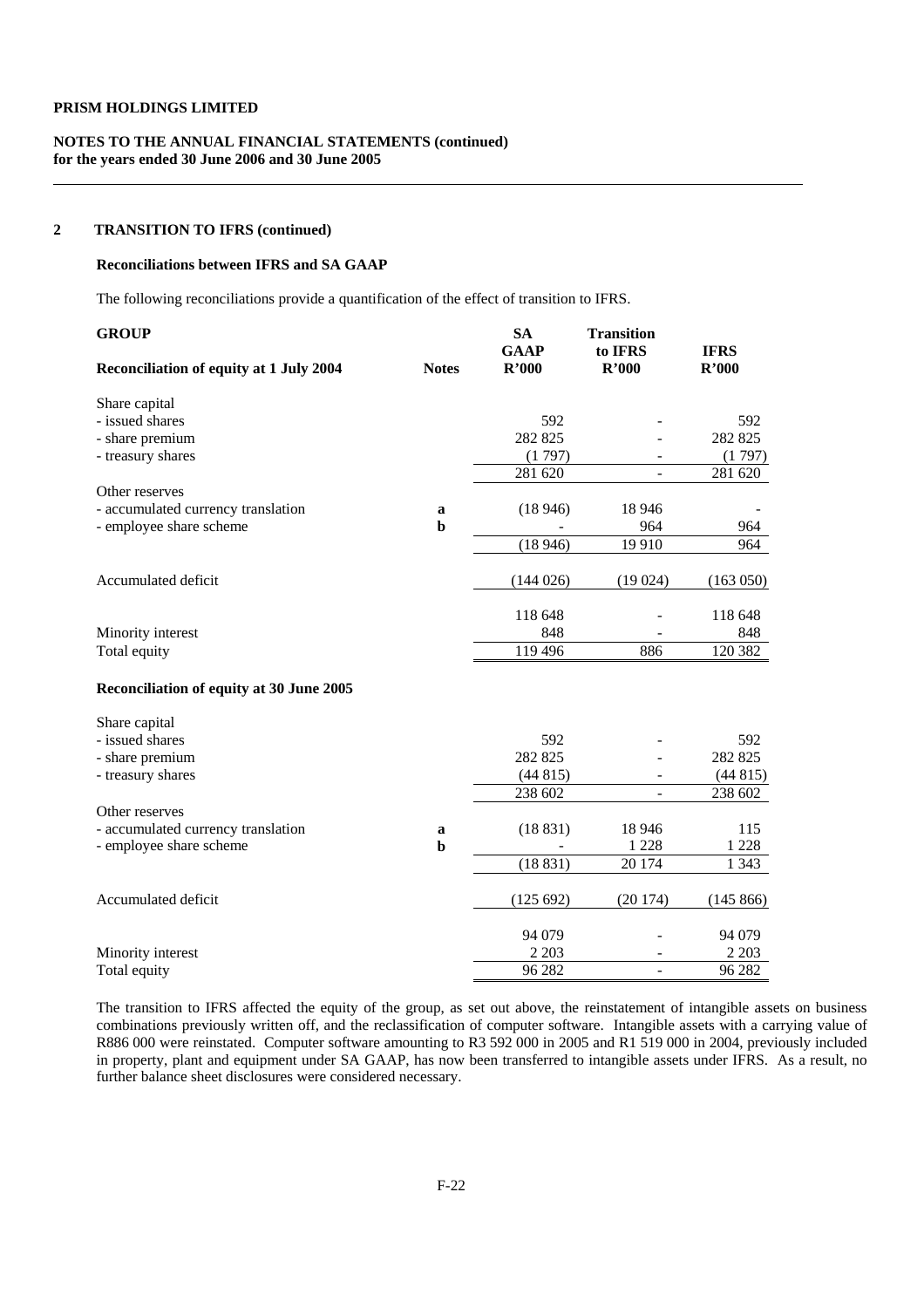### **NOTES TO THE ANNUAL FINANCIAL STATEMENTS (continued) for the years ended 30 June 2006 and 30 June 2005**

### **2 TRANSITION TO IFRS (continued)**

### **Reconciliation of profit for the year ended 30 June 2005**

| <b>GROUP</b>                       | <b>Notes</b> | <b>SA GAAP</b><br>as previously<br>reported<br>R'000 | <b>Effect</b> of<br>transition to<br><b>IFRS</b><br>R'000 | <b>IFRS</b><br><b>Restated</b><br>R'000 |
|------------------------------------|--------------|------------------------------------------------------|-----------------------------------------------------------|-----------------------------------------|
|                                    |              |                                                      |                                                           |                                         |
| <b>Revenue</b>                     |              | 301 066                                              |                                                           | 301 066                                 |
| <b>Material</b> costs              |              | (122317)                                             |                                                           | (122317)                                |
| <b>Gross profit</b>                |              | 178 749                                              |                                                           | 178 749                                 |
| Other income                       |              |                                                      | 3 2 5 3                                                   | 3 2 5 3                                 |
| Operating costs                    | b,d          | (122179)                                             | (27025)                                                   | (149 204)                               |
| Depreciation                       | $\mathbf c$  | (10756)                                              | 10756                                                     |                                         |
| Foreign exchange loss              |              | (1186)                                               | 1 1 8 6                                                   |                                         |
| <b>Operating profit</b>            |              | 44 628                                               | (11830)                                                   | 32798                                   |
| Goodwill impairment                |              | (12793)                                              | 12793                                                     |                                         |
| <b>Exceptional</b> items           |              | 3 2 5 3                                              | (3 253)                                                   |                                         |
| Finance income                     |              | 2 700                                                |                                                           | 2 700                                   |
| Finance costs                      |              | (61)                                                 |                                                           | (61)                                    |
| Net profit before taxation         |              | 37 7 27                                              | (2 290)                                                   | 35 437                                  |
| Taxation                           |              | (13054)                                              |                                                           | (13054)                                 |
| <b>Profit after taxation</b>       |              | 24 673                                               | (2 290)                                                   | 22 3 8 3                                |
| Earnings are attributable to:      |              |                                                      |                                                           |                                         |
| Equity holders of the company      |              | 20 30 6                                              | (2 290)                                                   | 18016                                   |
| Minority interest                  |              | 4 3 6 7                                              |                                                           | 4 3 6 7                                 |
|                                    |              | 24 673                                               | (2 290)                                                   | 22 3 8 3                                |
| Earnings per share (cents)         |              |                                                      |                                                           |                                         |
| - basic                            |              | 3,8                                                  |                                                           | 3,1                                     |
| - headline                         |              | 5,6                                                  |                                                           | 4,7                                     |
| Diluted earnings per share (cents) |              |                                                      |                                                           |                                         |
| - basic                            |              | 3,5                                                  |                                                           | 3,1                                     |
| - headline                         |              | 5,1                                                  |                                                           | 4,7                                     |

The disclosure of the expenses on the face of the income statement has been changed in order to comply with the requirements of IAS 1 Financial Statement Presentation.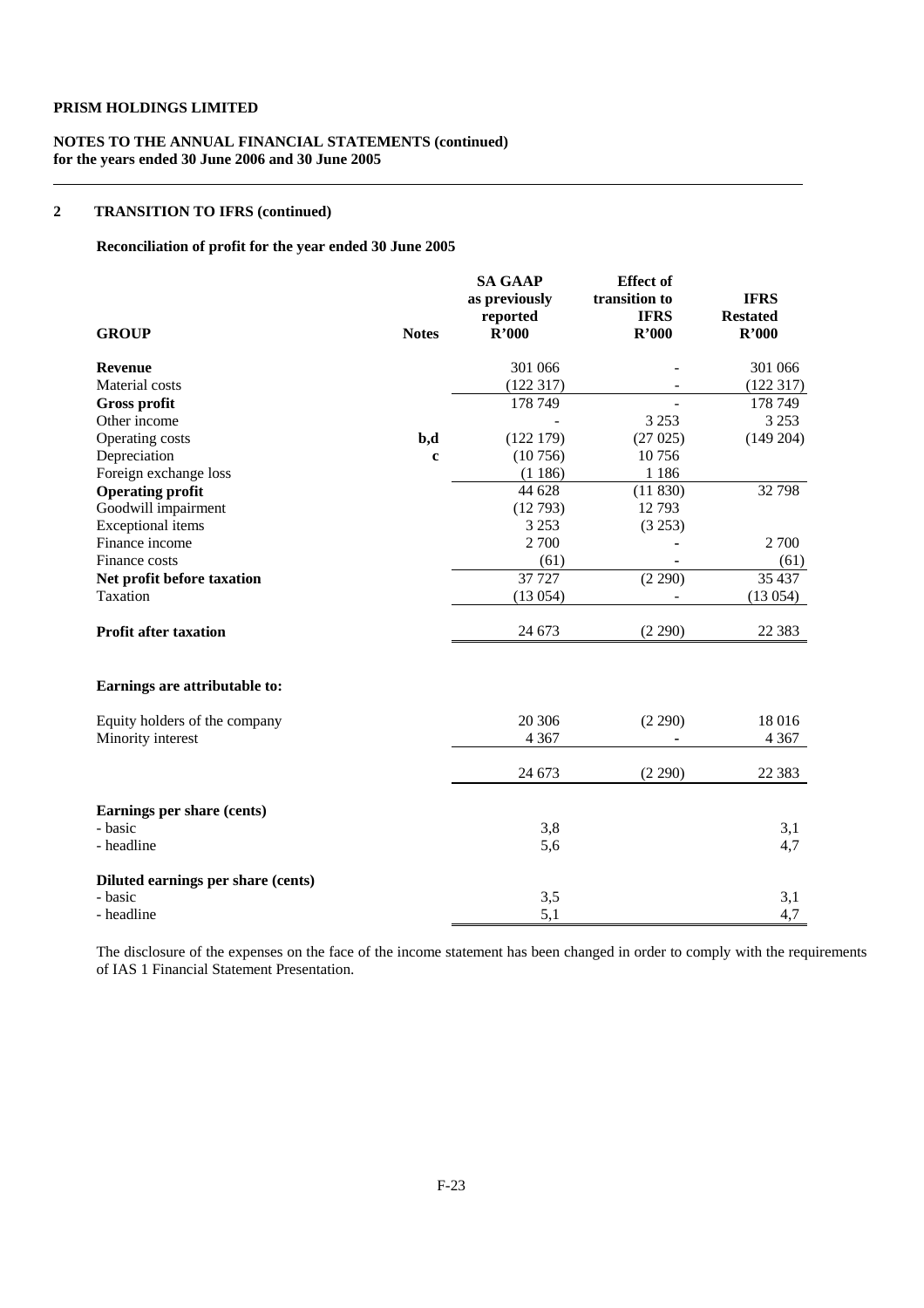#### **NOTES TO THE ANNUAL FINANCIAL STATEMENTS (continued) for the years ended 30 June 2006 and 30 June 2005**

### **2 TRANSITION TO IFRS (continued)**

| <b>GROUP</b>                                                                                                                                                                        | As at<br>1 July<br>2004<br>R'000 | As at<br>30 June<br>2005<br>R'000 | For the year<br>ended<br>June<br>2005<br>R'000 |
|-------------------------------------------------------------------------------------------------------------------------------------------------------------------------------------|----------------------------------|-----------------------------------|------------------------------------------------|
| Explanation of the effect of the transition to IFRS                                                                                                                                 |                                  |                                   |                                                |
| The following explains the adjustments to the balance<br>sheet and income statement:                                                                                                |                                  |                                   |                                                |
| (a) Foreign currency translation reserve<br>The foreign currency translation reserve has<br>been set to zero                                                                        | 18 9 46                          | 18 9 46                           |                                                |
| (b) Employee share based expense<br>Recognising expense in respect of the directors<br>and employees share options                                                                  | 964                              | 1 2 2 8                           | 1404                                           |
| (c) Property, plant and equipment<br>Computer software transferred to intangible<br>assets                                                                                          | (1519)                           | (3592)                            | (954)                                          |
| (d) Intangible assets<br>Computer software transferred from property,<br>plant and equipment<br>Capitalisation of customer relationships<br>previously written off to share premium | 1519<br>(886)                    | 3592                              | 954<br>886                                     |
| <b>Total impact</b><br>- increase in accumulated deficit                                                                                                                            | 19 024                           | 20 174                            |                                                |
| - decrease in earnings attributable to ordinary<br>shareholders                                                                                                                     |                                  |                                   | 2 2 9 0                                        |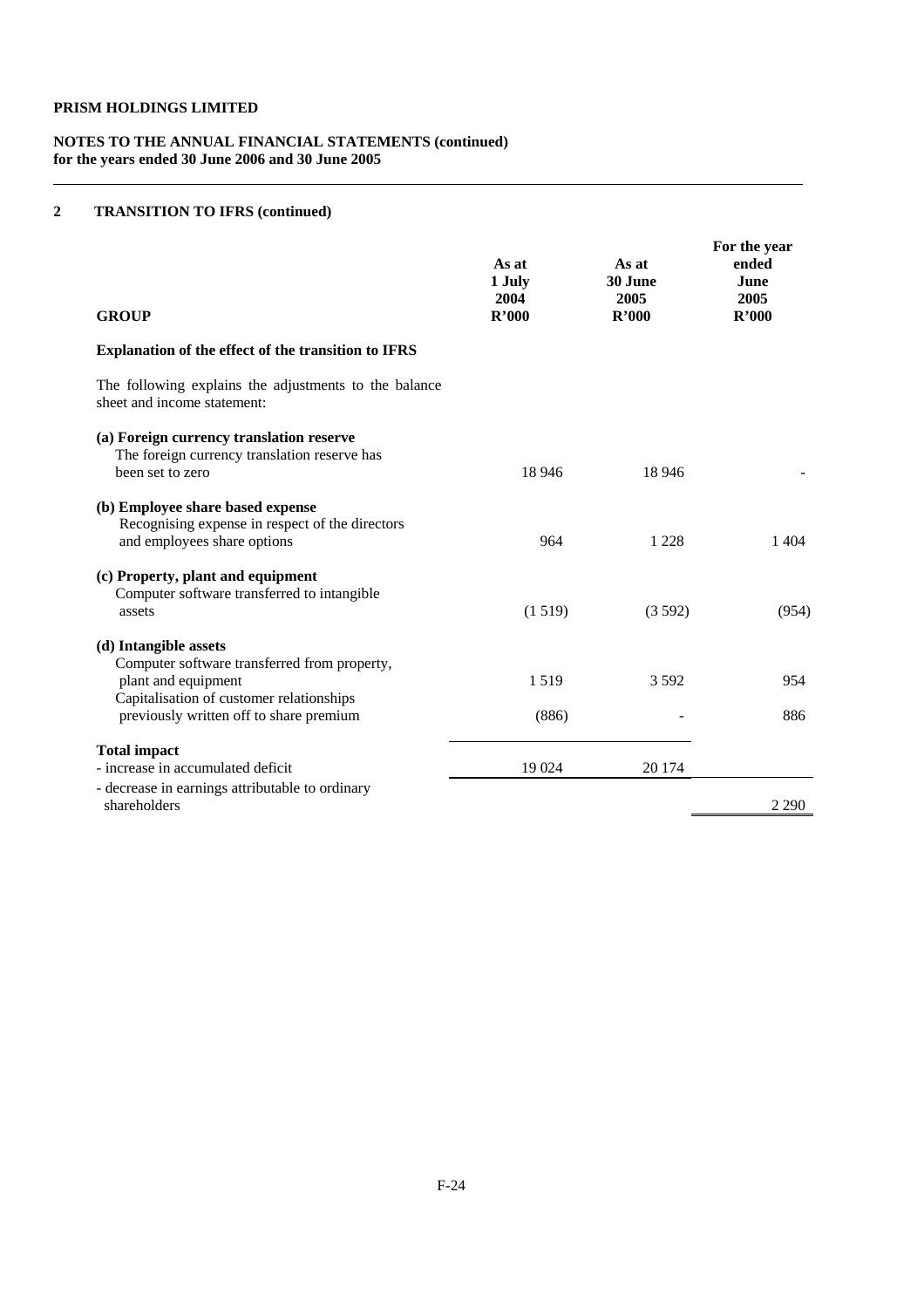### **NOTES TO THE ANNUAL FINANCIAL STATEMENTS (continued) for the years ended 30 June 2006 and 30 June 2005**

### **3 PROPERTY, PLANT AND EQUIPMENT**

|                                | <b>Plant</b> and<br>equipment<br>R'000 | <b>Office</b><br>equipment<br>R'000 | Computer<br>equipment<br>R'000 | <b>Furniture</b><br>and<br>fittings<br>R'000 | <b>Motor</b><br>vehicles<br>R'000 | Leasehold<br><i>improvements</i><br>R'000 | <b>Total</b><br>R'000 |
|--------------------------------|----------------------------------------|-------------------------------------|--------------------------------|----------------------------------------------|-----------------------------------|-------------------------------------------|-----------------------|
| Year ended 30 June 2006        |                                        |                                     |                                |                                              |                                   |                                           |                       |
| Opening net book value         | 13761                                  | 258                                 | 8789                           | 878                                          | 69                                | 2 1 7 1                                   | 25 9 26               |
| <b>Additions</b>               | 778                                    | 687                                 | 5 2 2 6                        | 258                                          | 65                                | 531                                       | 7545                  |
| Disposals                      |                                        | -                                   | (9)                            | ۰                                            | $\overline{\phantom{0}}$          | $\overline{\phantom{a}}$                  | (9)                   |
| <b>Translation differences</b> |                                        | 5                                   | 183                            | 4                                            | -                                 | 15                                        | 207                   |
| Depreciation                   | (4424)                                 | (142)                               | (5308)                         | (472)                                        | (26)                              | (397)                                     | (10769)               |
| <b>Closing net book</b>        |                                        |                                     |                                |                                              |                                   |                                           |                       |
| amount                         | 10 1 15                                | 808                                 | 8881                           | 668                                          | 108                               | 2 3 2 0                                   | 22 900                |
| <b>At 30 June 2006</b>         |                                        |                                     |                                |                                              |                                   |                                           |                       |
| Cost                           | 28 542                                 | 2 2 1 4                             | 25 154                         | 3836                                         | 191                               | 4933                                      | 64 870                |
| Accumulated depreciation       | (18427)                                | (1406)                              | $(16\,273)$                    | (3168)                                       | (83)                              | (2613)                                    | (41970)               |
| Net book amount                | 10 1 15                                | 808                                 | 8881                           | 668                                          | 108                               | 2 3 2 0                                   | 22 900                |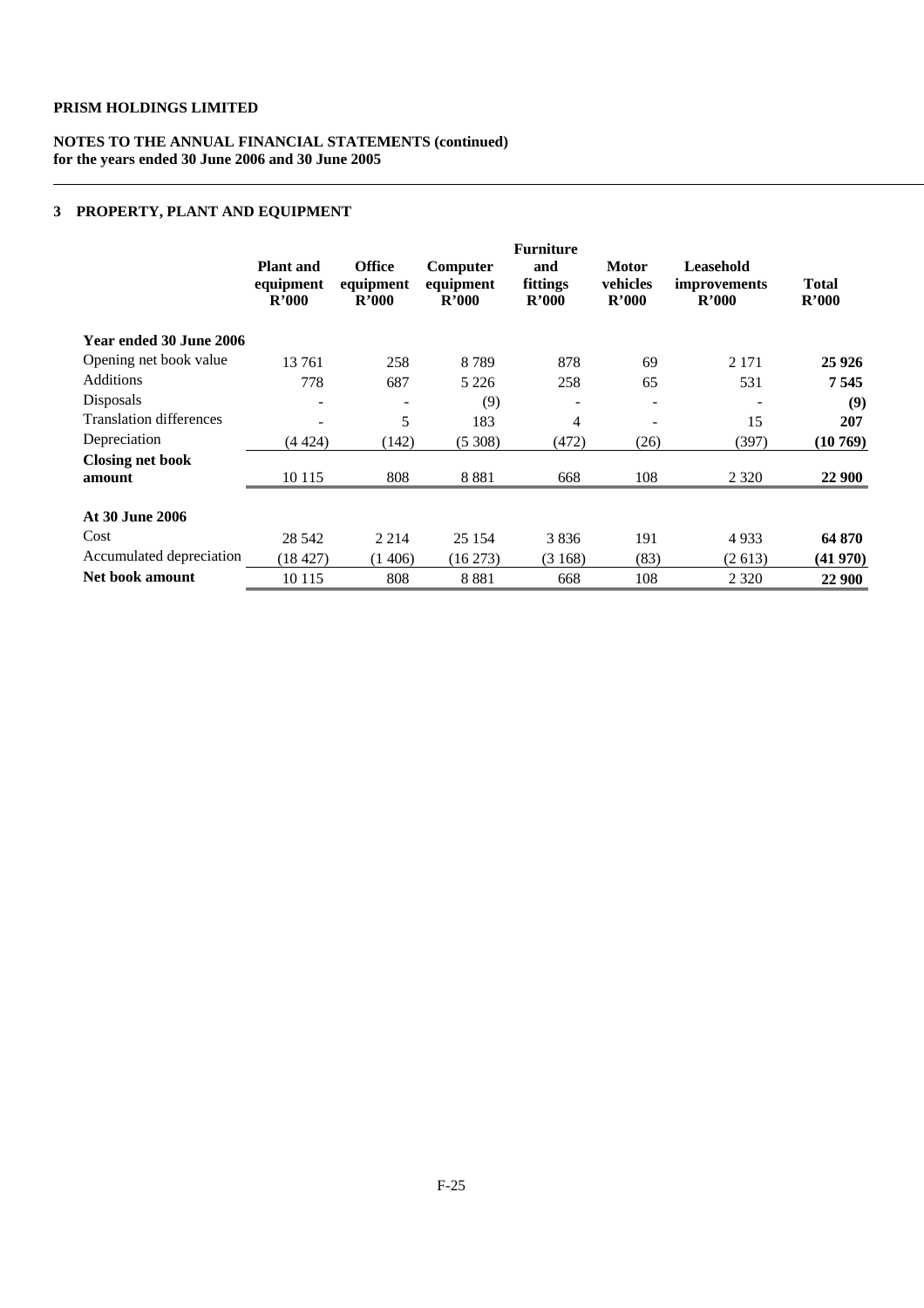### **NOTES TO THE ANNUAL FINANCIAL STATEMENTS (continued) for the years ended 30 June 2006 and 30 June 2005**

### **3 PROPERTY, PLANT AND EQUIPMENT (continued)**

|                                | <b>Plant</b> and<br>equipment<br>R'000 | <b>Office</b><br>equipment<br>R'000 | Computer<br>equipment<br>R'000 | <b>Furniture</b><br>and<br>fittings<br>R'000 | <b>Motor</b><br>vehicles<br>R'000 | Leasehold<br><i>improvements</i><br>R'000 | <b>Total</b><br>R'000 |
|--------------------------------|----------------------------------------|-------------------------------------|--------------------------------|----------------------------------------------|-----------------------------------|-------------------------------------------|-----------------------|
| Year ended 30 June 2005        |                                        |                                     |                                |                                              |                                   |                                           |                       |
| Opening net book value         | 8 4 0 7                                | 306                                 | 6 3 2 5                        | 1 0 9 9                                      | 145                               | 2 2 4 0                                   | 18 5 22               |
| <b>IFRS</b> transitional       |                                        |                                     |                                |                                              |                                   |                                           |                       |
| adjustment                     |                                        |                                     | (1519)                         |                                              |                                   | $\overline{\phantom{a}}$                  | (1519)                |
| Additions                      | 9 702                                  | 109                                 | 8 2 3 4                        | 301                                          |                                   | 374                                       | 18 7 20               |
| Disposals                      |                                        | $\overline{\phantom{a}}$            | (7)                            | ۰                                            |                                   |                                           | (7)                   |
| <b>Translation differences</b> |                                        | 3                                   | 5                              | 4                                            |                                   |                                           | 12                    |
| Depreciation                   | (4348)                                 | (160)                               | (4 249)                        | (526)                                        | (76)                              | (443)                                     | (9802)                |
| <b>Closing net book amount</b> | 13761                                  | 258                                 | 8789                           | 878                                          | 69                                | 2 1 7 1                                   | 25 9 26               |
| At 30 June 2005                |                                        |                                     |                                |                                              |                                   |                                           |                       |
| Cost                           | 27 762                                 | 1643                                | 36 743                         | 3 7 3 3                                      | 264                               | 4 7 0 3                                   | 74 848                |
| Accumulated depreciation       | (14001)                                | (1385)                              | (27954)                        | (2855)                                       | (195)                             | (2532)                                    | (48922)               |
| Net book amount                | 13761                                  | 258                                 | 8789                           | 878                                          | 69                                | 2 1 7 1                                   | 25 9 26               |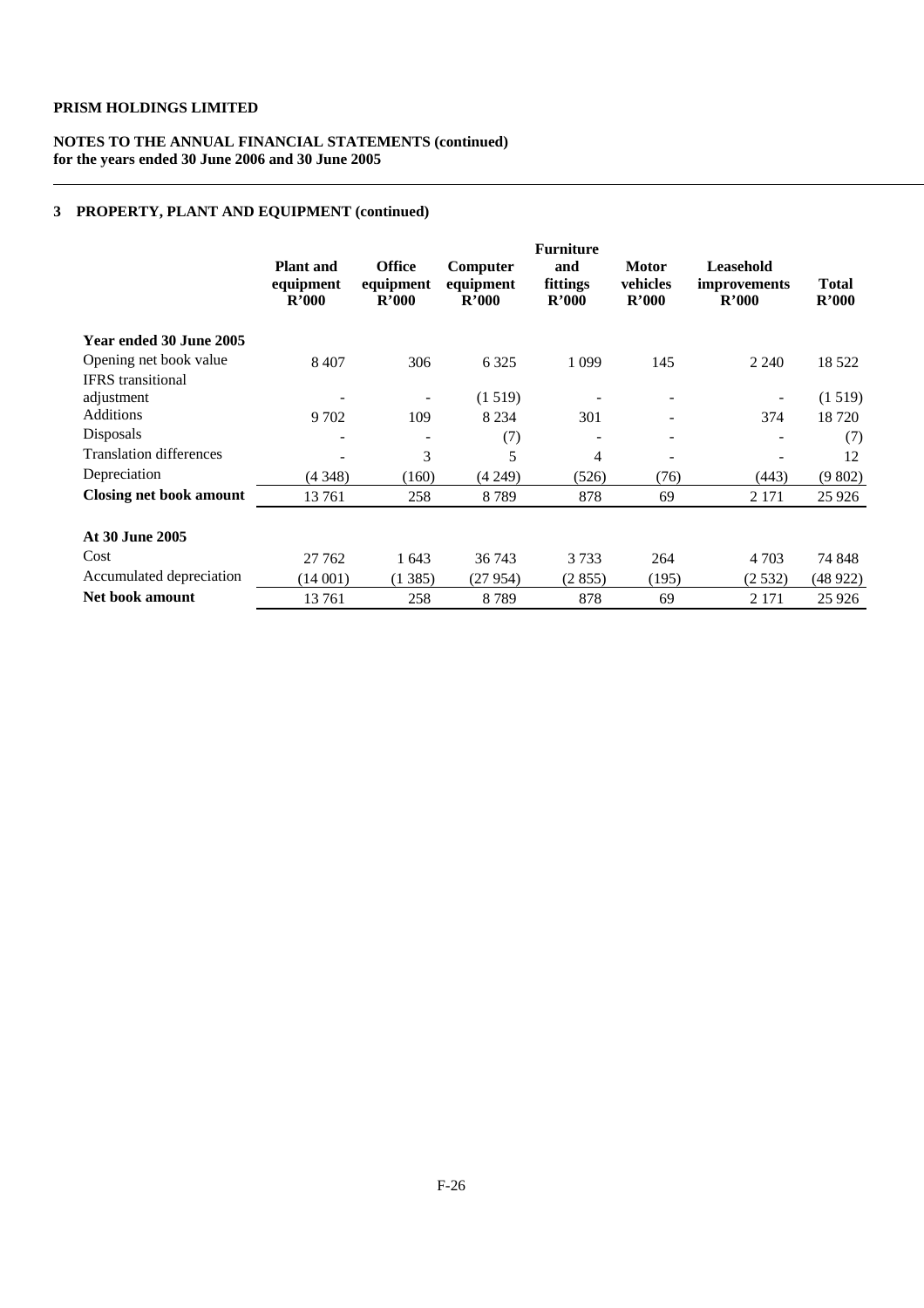#### **NOTES TO THE ANNUAL FINANCIAL STATEMENTS (continued) for the years ended 30 June 2006 and 30 June 2005**

| 4 | <b>INTANGIBLE ASSETS</b>      | <b>Customer</b><br>relationships<br>R'000 | Goodwill<br>R'000 | Computer<br>software<br>R'000 | <b>Total</b><br>R'000 |
|---|-------------------------------|-------------------------------------------|-------------------|-------------------------------|-----------------------|
|   | Year ended 30 June 2006       |                                           |                   |                               |                       |
|   | Opening net book value        |                                           | 4576              | 3592                          | 8 1 6 8               |
|   | <b>Additions</b>              |                                           |                   | 5993                          | 5993                  |
|   | Amortisation                  |                                           |                   | (2 091)                       | (2 091)               |
|   | <b>Closing net book value</b> |                                           | 4576              | 7494                          | 12 070                |
|   | At 30 June 2006               |                                           |                   |                               |                       |
|   | Cost                          | 13825                                     | 49 9 20           | 15 29 6                       | 79 041                |
|   | Accumulated amortisation      | (13825)                                   | (45344)           | (7802)                        | (66971)               |
|   | Net book value                |                                           | 4576              | 7494                          | 12 070                |
|   | Year ended 30 June 2005       |                                           |                   |                               |                       |
|   | Opening net book value        |                                           | 17 369            |                               | 17 369                |
|   | IFRS transitional adjustment  | 886                                       |                   | 1 5 1 9                       | 2405                  |
|   | <b>Additions</b>              |                                           |                   | 3 0 2 7                       | 3 0 2 7               |
|   | Impairment                    |                                           | (12793)           |                               | (12793)               |
|   | Amortisation                  | (886)                                     |                   | (954)                         | (1840)                |
|   | <b>Closing net book value</b> |                                           | 4576              | 3 5 9 2                       | 8 1 6 8               |
|   | At 30 June 2005               |                                           |                   |                               |                       |
|   | Cost                          | 13825                                     | 65 318            | 9 3 0 3                       | 88 4 46               |
|   | Accumulated amortisation      | (13825)                                   | (60742)           | (5711)                        | (80278)               |
|   | Net book value                |                                           | 4576              | 3592                          | 8 1 6 8               |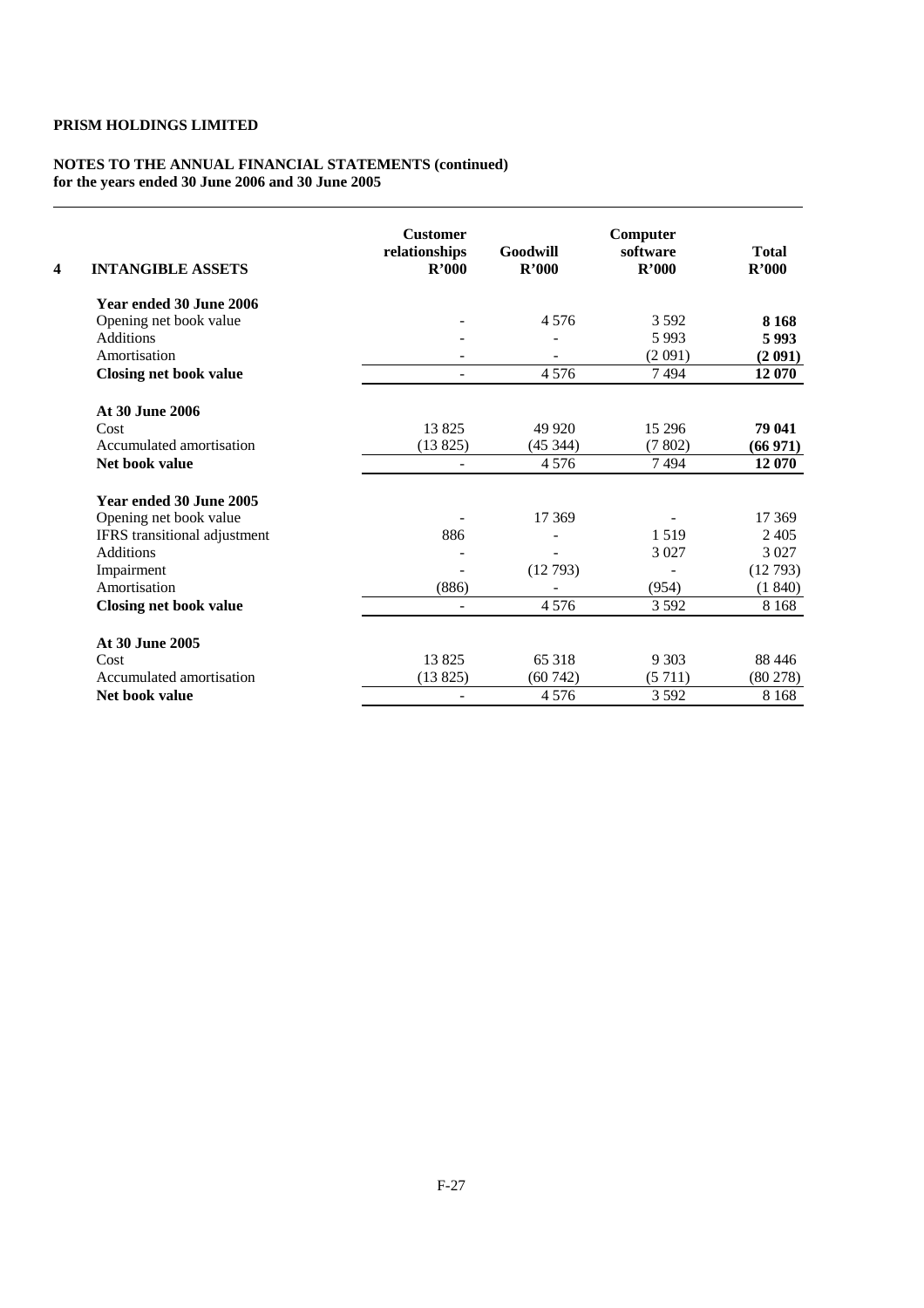#### **NOTES TO THE ANNUAL FINANCIAL STATEMENTS (continued) for the years ended 30 June 2006 and 30 June 2005**

|                                                                                                                                                                                                                                                                                                                                                                                            | Group         |               |
|--------------------------------------------------------------------------------------------------------------------------------------------------------------------------------------------------------------------------------------------------------------------------------------------------------------------------------------------------------------------------------------------|---------------|---------------|
|                                                                                                                                                                                                                                                                                                                                                                                            | 2006<br>R'000 | 2005<br>R'000 |
| <b>DEFERRED TAXATION</b>                                                                                                                                                                                                                                                                                                                                                                   |               |               |
| Deferred taxation is calculated on all temporary differences under the<br>liability method using a principal taxation rate of 29%. Deferred income<br>taxation assets and liabilities are off set when the income taxes relate to the<br>same fiscal authority, and there is a legal right to off set at settlement. The<br>following amounts are shown in the consolidated balance sheet: |               |               |
| Deferred taxation asset                                                                                                                                                                                                                                                                                                                                                                    |               |               |
| At beginning of year                                                                                                                                                                                                                                                                                                                                                                       | 30 432        | 35 150        |
| Movement during the year                                                                                                                                                                                                                                                                                                                                                                   |               |               |
| - current year temporary differences                                                                                                                                                                                                                                                                                                                                                       | (8283)        | (3.547)       |
| - change in taxation rate                                                                                                                                                                                                                                                                                                                                                                  |               | (1171)        |
|                                                                                                                                                                                                                                                                                                                                                                                            | 22 149        | 30 4 32       |
| The balance comprises:                                                                                                                                                                                                                                                                                                                                                                     |               |               |
| Provisions                                                                                                                                                                                                                                                                                                                                                                                 | 4 080         | 4 0 3 8       |
| Capital allowances                                                                                                                                                                                                                                                                                                                                                                         | 3 4 0 5       | 3 7 8 0       |
| Assessable losses                                                                                                                                                                                                                                                                                                                                                                          | 13 133        | 19838         |
| Secondary taxation on companies                                                                                                                                                                                                                                                                                                                                                            | 170           | 1873          |
| Other                                                                                                                                                                                                                                                                                                                                                                                      | 1 3 6 1       | 903           |
|                                                                                                                                                                                                                                                                                                                                                                                            | 22 149        | 30 4 32       |

Deferred taxation assets and deferred taxation charge/(credit) in the income statement are attributable to the following items:

|                                           | <b>Secondary</b><br>taxation on<br>companies<br>R'000 | Capital<br>allowances<br>R'000 | <b>Provisions</b><br>R'000 | <b>Assessable</b><br>losses<br>R'000 | <b>Other</b><br>R'000 | <b>Total</b><br>R'000 |
|-------------------------------------------|-------------------------------------------------------|--------------------------------|----------------------------|--------------------------------------|-----------------------|-----------------------|
| <b>30 June 2006</b>                       |                                                       |                                |                            |                                      |                       |                       |
| Opening balance<br>Charge/(credit) to the | 1873                                                  | 3780                           | 4 0 38                     | 19838                                | 903                   | 30 432                |
| income statement                          | (1703)                                                | (375)                          | 42                         | (6705)                               | 458                   | (8283)                |
| Closing balance                           | 170                                                   | 3 4 0 5                        | 4 0 8 0                    | 13 133                               | 1 3 6 1               | 22 149                |
| <b>30 June 2005</b>                       |                                                       |                                |                            |                                      |                       |                       |
| Opening balance<br>Charge/(credit) to the |                                                       | 5018                           | 4688                       | 23 906                               | 1538                  | 35 150                |
| income statement<br>Change in taxation    | 1873                                                  | (1070)                         | (494)                      | (3 272)                              | (584)                 | (3547)                |
| rate                                      |                                                       | (168)                          | (156)                      | (796)                                | (51)                  | (1171)                |
| Closing balance                           | 1873                                                  | 3 7 8 0                        | 4 0 38                     | 19838                                | 903                   | 30 4 32               |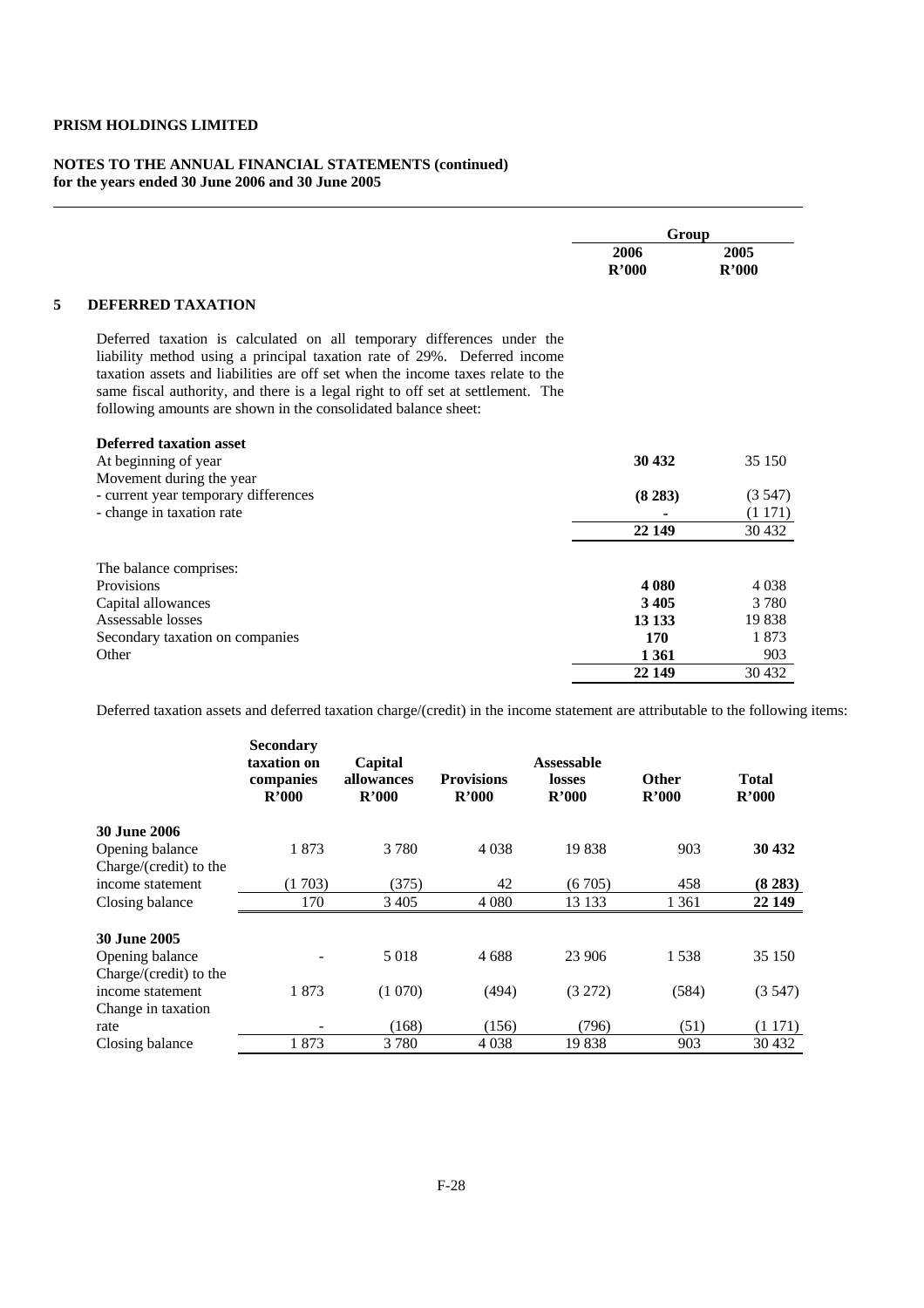#### **NOTES TO THE ANNUAL FINANCIAL STATEMENTS (continued) for the years ended 30 June 2006 and 30 June 2005**

|   |                      | Group         |               |
|---|----------------------|---------------|---------------|
|   |                      | 2006<br>R'000 | 2005<br>R'000 |
| 6 | <b>INVENTORIES</b>   |               |               |
|   | Components           | 3 5 2 8       | 1812          |
|   | Projects-in-progress | 96            | 232           |
|   | Finished goods       | 7 1 8 1       | 7 2 8 9       |
|   |                      | 10805         | 9 3 3 3       |

#### **7 TRADE AND OTHER RECEIVABLES**

| Trade receivables       | 58 743 | 49 995     |
|-------------------------|--------|------------|
| Impairment              | (5217) | (5217)     |
| Trade receivables – net | 53 526 | 44 778     |
| Other receivables       | 2430   | 2 5 6 6    |
|                         | 55956  | -344<br>47 |

Trade receivables amounting to R53.5 million (2005 : R42.2 million) have been ceded as security for banking facilities.

### **8 SHARE CAPITAL AND PREMIUM**

#### **Authorised**

| 1 000 000 000 ordinary shares of 0.1 cent each                   | 1 000    | l 000   |
|------------------------------------------------------------------|----------|---------|
| <b>Issued</b>                                                    |          |         |
| 592 190 814 (2005: 592 190 814) ordinary shares of 0.1 cent each | 592      | 592     |
| Share premium                                                    | 282 825  | 282 825 |
| Treasury share reserve                                           |          |         |
| - BEE transaction ordinary shares                                |          |         |
| 55 000 000 (2005: 55 000 000)                                    | (22 000) | (22000) |
| - Share Trust ordinary shares                                    |          |         |
| 49 044 601 (2005: 64 662 791)                                    | (21414)  | (22815) |
|                                                                  | 240 003  | 238 602 |

On 18 April 2005, the Mineworkers Investment Company (Proprietary) Limited ("MIC"), a broad-based black empowerment group, acquired an effective 16.89% interest in the company. MIC was founded by the National Union of Mineworkers in July 1995 to make direct contributions to the economic development and social upliftment of mineworkers, ex-mineworkers, construction and energy sector workers and their dependants. MIC represents a truly broad-based empowerment grouping and has, since 1997, disbursed R62 million to fund its social development projects and programmes that focus on poverty alleviation, job creation and education. MIC's investment strategy involves a hands-on approach and actively working with management to further develop strategic direction with regard to business challenges, workplace transformation and the development of previously disadvantaged individuals.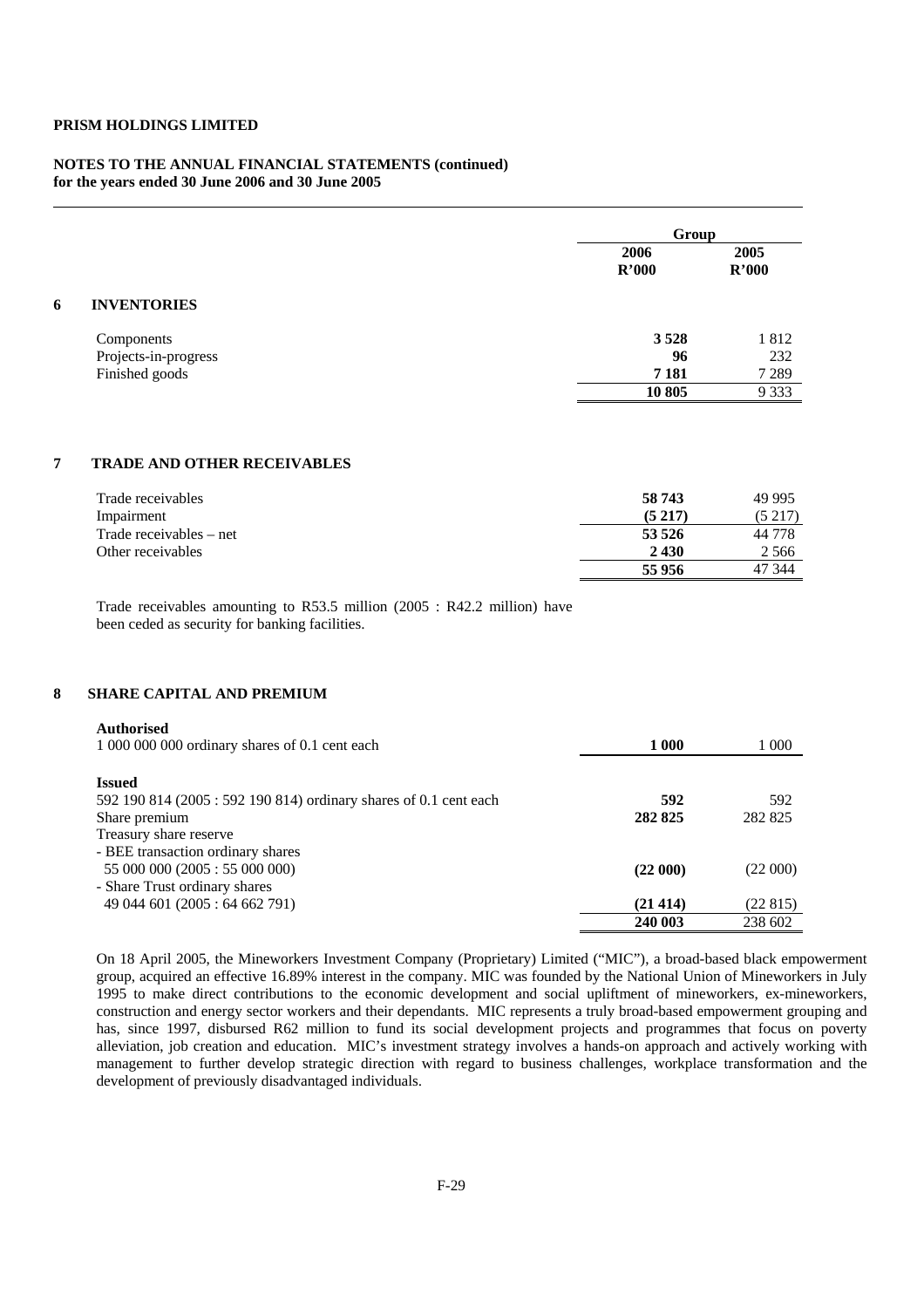#### **NOTES TO THE ANNUAL FINANCIAL STATEMENTS (continued) for the years ended 30 June 2006 and 30 June 2005**

#### **8 SHARE CAPITAL AND PREMIUM (continued)**

#### *Structure of the transaction*

The group facilitated the Black Ownership Initiative through the buy-back of Prism ordinary shares from shareholders. The Black Ownership Initiative is financed through fixed-rate redeemable cumulative preference shares. The redemption profile of such preference shares is dependent upon the future dividend stream of Prism, thus further enhancing the sustainability of the Black Ownership Initiative as it is not linked to the performance of the Prism share price. A new company, Black Ginger (Proprietary) Limited ("BEEco") was registered as a wholly owned subsidiary of Prism and used for the purposes of the BEE transaction. The BEE transaction was structured by way of a pro rata offer ("the offer") by BEEco to acquire 100 million Prism ordinary shares at a price of 40 cents per share.

#### *The offer was implemented as follows:*

- BEEco acquired 55 million Prism ordinary shares from the shareholders by way of a specific repurchase of shares in terms of Section 89 of the Companies Act, which was funded by Prism subscribing for preference shares in BEEco in an amount of R22 million; and

- immediately thereafter, Prism sold all its ordinary shares in BEEco to MIC for a nominal amount and thereafter BEEco acquired the remaining 45 million Prism ordinary shares. MIC provided R5.5 million of the funding required with the balance of R12.5 million provided by Rand Merchant Bank, a division of FirstRand Bank Limited.

The BEE transaction ordinary shares equate to an investment in redeemable cumulative preference shares in Black Ginger (Proprietary) Limited with a coupon rate of 5.72% per annum.

The directors are authorised, by resolution of the shareholders, and until the forthcoming annual general meeting, to allot or issue such shares at their discretion, subject to the provisions of the Companies Act.

#### **Share Trust**

The group issues equity settled share based payments to employees and directors. Equity settled share based payments are measured at fair value (excluding the effect of non-market based vesting conditions) at the grant date. The fair value determined at the grant date of the equity settled share based payments is expensed on a straight-line basis over the vesting period, based on the group's estimate of the shares that will eventually vest, and adjusted for the effect of non-market based vesting conditions. The expected useful life used in the valuation model has been adjusted, based on management's best estimate for the effects of transferability, exercise restrictions and behavioural considerations.

Share options and deferred delivery shares are exercisable as follows: up to 15% of the allocation after one year, up to 40% after two years, up to 70% after three years, and up to 100% after four years, with all the options and deferred delivery shares lapsing if not exercised within five years from the date of being granted.

The movement in the share options and deferred delivery shares granted under the scheme were as follows:

| <b>Share options</b> | <b>Number of shares</b> |            |  |
|----------------------|-------------------------|------------|--|
|                      | 2006                    | 2005       |  |
| At beginning of year | 44 269 537              | 44 608 528 |  |
| Granted              | 17 679 072              | 7 218 800  |  |
| Forfeited            | (2946460)               | (2179940)  |  |
| Exercised            | (12956755)              | (5377851)  |  |
| At end of year       | 46 045 394              | 44 269 537 |  |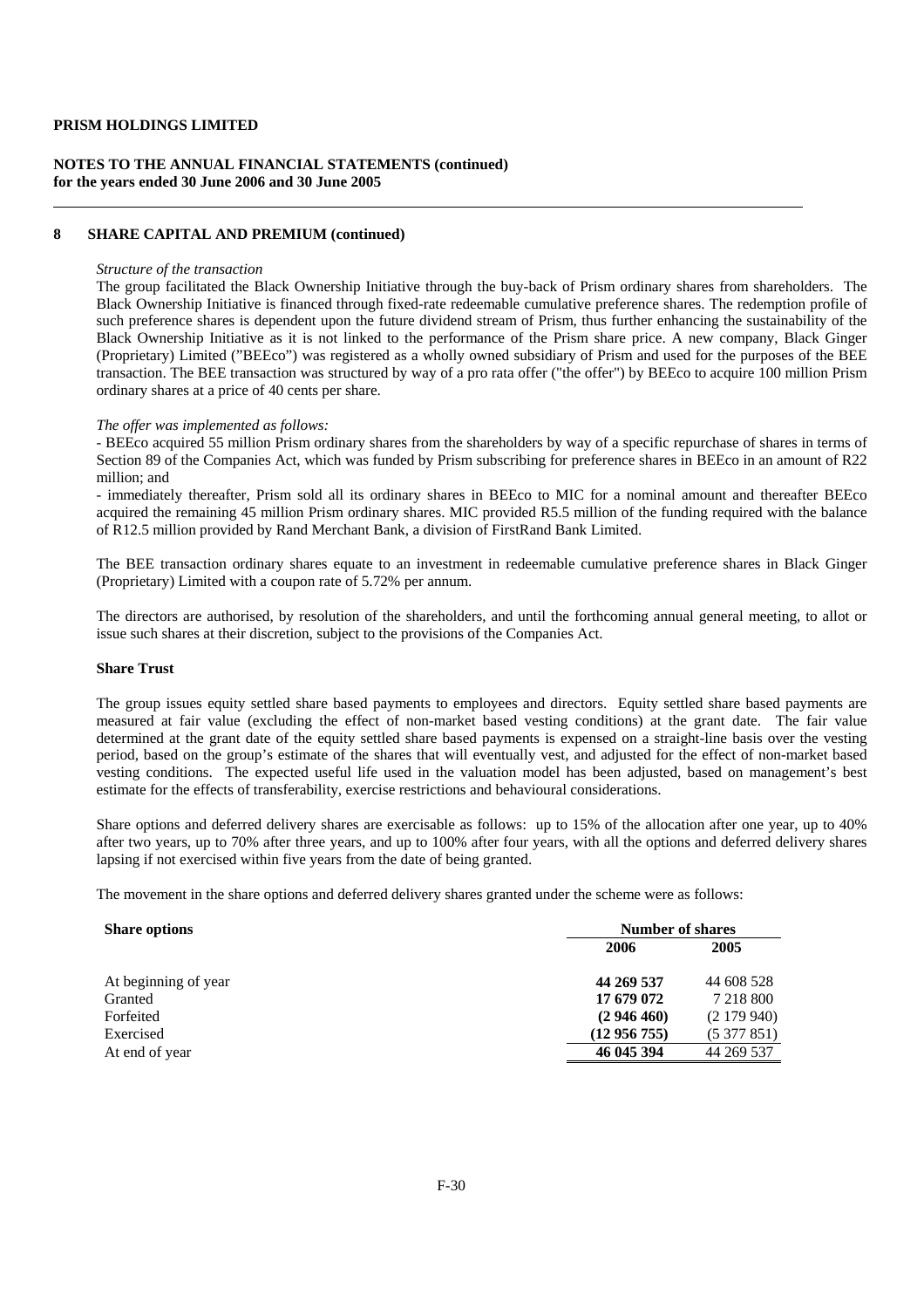### **NOTES TO THE ANNUAL FINANCIAL STATEMENTS (continued) for the years ended 30 June 2006 and 30 June 2005**

# **8 SHARE CAPITAL AND PREMIUM (continued)**

### **Share Trust (continued)**

| <b>Number of shares</b>  |                  |  |
|--------------------------|------------------|--|
| 2006                     | 2005             |  |
| 46 939 611               | 57 064 511       |  |
| ۰                        |                  |  |
| $\overline{\phantom{0}}$ | (88259)          |  |
| $(16\ 295\ 005)$         | $(14\,248\,641)$ |  |
| 30 644 606               | 46 939 611       |  |
|                          |                  |  |

The following rights to acquire shares have been granted to directors and staff of the group and are still outstanding.

|             |             | <b>Exercise date</b>                                                                                                                                                                      |                                      |                                                                                        |
|-------------|-------------|-------------------------------------------------------------------------------------------------------------------------------------------------------------------------------------------|--------------------------------------|----------------------------------------------------------------------------------------|
| 2006        | 2005        | <b>Earliest</b>                                                                                                                                                                           | Latest                               | <b>Exercise price</b><br>in cents                                                      |
| 22 795 782  | 37 050 737  |                                                                                                                                                                                           |                                      | 16                                                                                     |
| 3883800     | 4 4 68 8 00 |                                                                                                                                                                                           | <b>July 2009</b>                     | 25                                                                                     |
| 2 2 18 3 70 | 2 750 000   | December 2005                                                                                                                                                                             | December 2009                        | 40                                                                                     |
| 17 147 442  |             | September 2007                                                                                                                                                                            | September 2010                       | 56                                                                                     |
| 46 045 394  | 44 269 537  |                                                                                                                                                                                           |                                      |                                                                                        |
|             |             |                                                                                                                                                                                           | <b>Exercise date</b>                 |                                                                                        |
|             |             |                                                                                                                                                                                           |                                      | <b>Exercise price</b>                                                                  |
| 2006        | 2005        | <b>Earliest</b>                                                                                                                                                                           | Latest                               | in cents                                                                               |
| 26 432 606  | 42 727 611  | <b>July 2003</b>                                                                                                                                                                          | <b>July 2007</b>                     | 16                                                                                     |
| 4 212 000   | 4 212 000   | <b>July 2003</b>                                                                                                                                                                          | <b>July 2009</b>                     | 25                                                                                     |
| 30 644 606  | 46 939 611  |                                                                                                                                                                                           |                                      |                                                                                        |
|             |             |                                                                                                                                                                                           |                                      | Deferred delivery shares                                                               |
|             |             |                                                                                                                                                                                           |                                      | 0,57                                                                                   |
|             |             |                                                                                                                                                                                           |                                      | 0,41                                                                                   |
|             |             |                                                                                                                                                                                           |                                      |                                                                                        |
|             |             |                                                                                                                                                                                           |                                      | 1                                                                                      |
|             |             |                                                                                                                                                                                           |                                      | $\overline{2}$                                                                         |
|             |             | <b>Number of options</b><br>Number of deferred<br>delivery shares<br>Market weighted average share price on the dates exercised:<br>Weighted average remaining contractual life in years: | <b>July 2003</b><br><b>July 2005</b> | <b>July 2007</b><br><b>Options</b><br>0,76<br>0,38<br>$\overline{c}$<br>$\overline{2}$ |

The options granted during the year were granted at market value of 56 cents per option.

The inputs into the fair value calculation were as follows:

|                                           | 2006            | 2005            |
|-------------------------------------------|-----------------|-----------------|
| Valuation model                           | <b>Binomial</b> | <b>Bermudan</b> |
| Weighted average share price for the year | 0.57            | 0.30            |
| Weighted average exercise price           | 0.56            | 0.29            |
| Expected life                             | 6               | 6               |
| Risk free rate                            | 7.96%           | 8.88%           |
| Expected dividend yield                   | 4.47%           | 3.87%           |
| Expected volatility                       | 50.7%           | 79.62%          |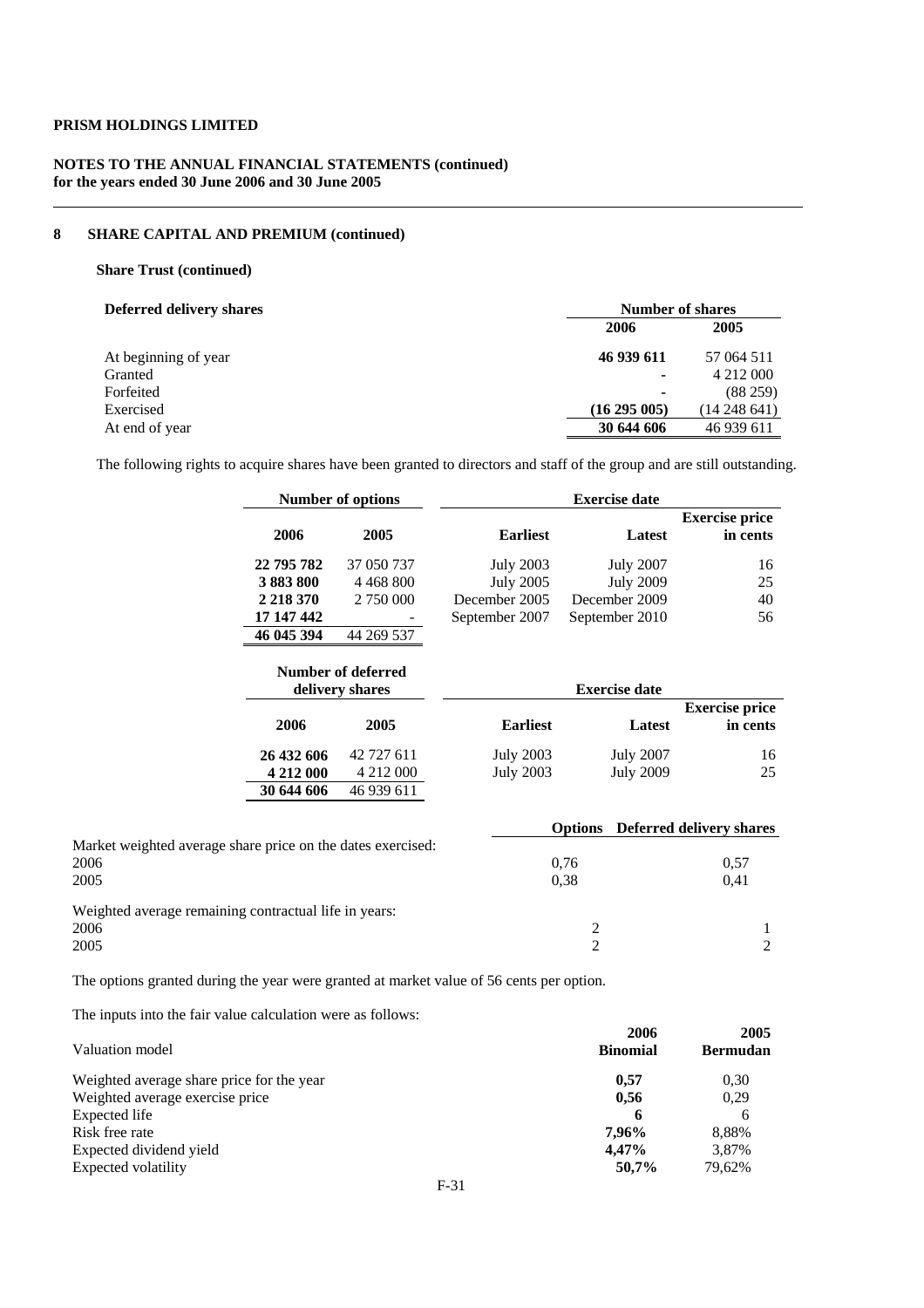#### **NOTES TO THE ANNUAL FINANCIAL STATEMENTS (continued) for the years ended 30 June 2006 and 30 June 2005**

| 9 | <b>OTHER RESERVES</b>                                     | <b>Accumulated</b><br>currency<br>translation<br>reserve<br>R'000 | <b>Employee</b><br>share<br>scheme<br>R'000 | <b>Total</b><br>other<br>reserves<br>R'000 |
|---|-----------------------------------------------------------|-------------------------------------------------------------------|---------------------------------------------|--------------------------------------------|
|   | Balance at 1 July 2005                                    | 115                                                               | 1 2 2 8                                     | 1 3 4 3                                    |
|   | Currency translation differences<br>Employee share scheme | 1 1 3 2                                                           |                                             | 1 1 3 2                                    |
|   | - value of employee services                              |                                                                   | 1809                                        | 1809                                       |
|   | - transfer to accumulated deficit                         |                                                                   | (1085)                                      | (1085)                                     |
|   | Balance at 30 June 2006                                   | 1 2 4 7                                                           | 1952                                        | 3 1 9 9                                    |
|   | Balance at 1 July 2004                                    | (18946)                                                           |                                             | (18946)                                    |
|   | IFRS transitional adjustment                              | 18 946                                                            | 964                                         | 19 9 10                                    |
|   |                                                           |                                                                   | 964                                         | 964                                        |
|   | Employee share scheme                                     |                                                                   |                                             |                                            |
|   | - value of employee services                              |                                                                   | 1404                                        | 1404                                       |
|   | - transfer to accumulated deficit                         |                                                                   | (1140)                                      | (1140)                                     |
|   | Currency translation differences                          | 115                                                               |                                             | 115                                        |
|   | Balance at 30 June 2005                                   | 115                                                               | 1 2 2 8                                     | 1 3 4 3                                    |

|                                       | Group         |               |
|---------------------------------------|---------------|---------------|
|                                       | 2006<br>R'000 | 2005<br>R'000 |
| <b>TRADE AND OTHER PAYABLES</b><br>10 |               |               |
| Trade payables                        | 31 2 25       | 35 022        |
| Payroll accruals                      | 24 4 55       | 24 37 1       |
| Other payables                        | 19 213        | 17935         |
|                                       | 74 893        | 77 328        |

### **11 PROVISIONS**

| Warranty             |       |         |
|----------------------|-------|---------|
| At beginning of year | 5 000 | 3 000   |
| Amounts raised       |       | 2 0 0 0 |
| At end of year       | 5 000 | 5 000   |
|                      |       |         |

# **12 OTHER INCOME**

| Recoupment on disposal of investments |  |
|---------------------------------------|--|
|                                       |  |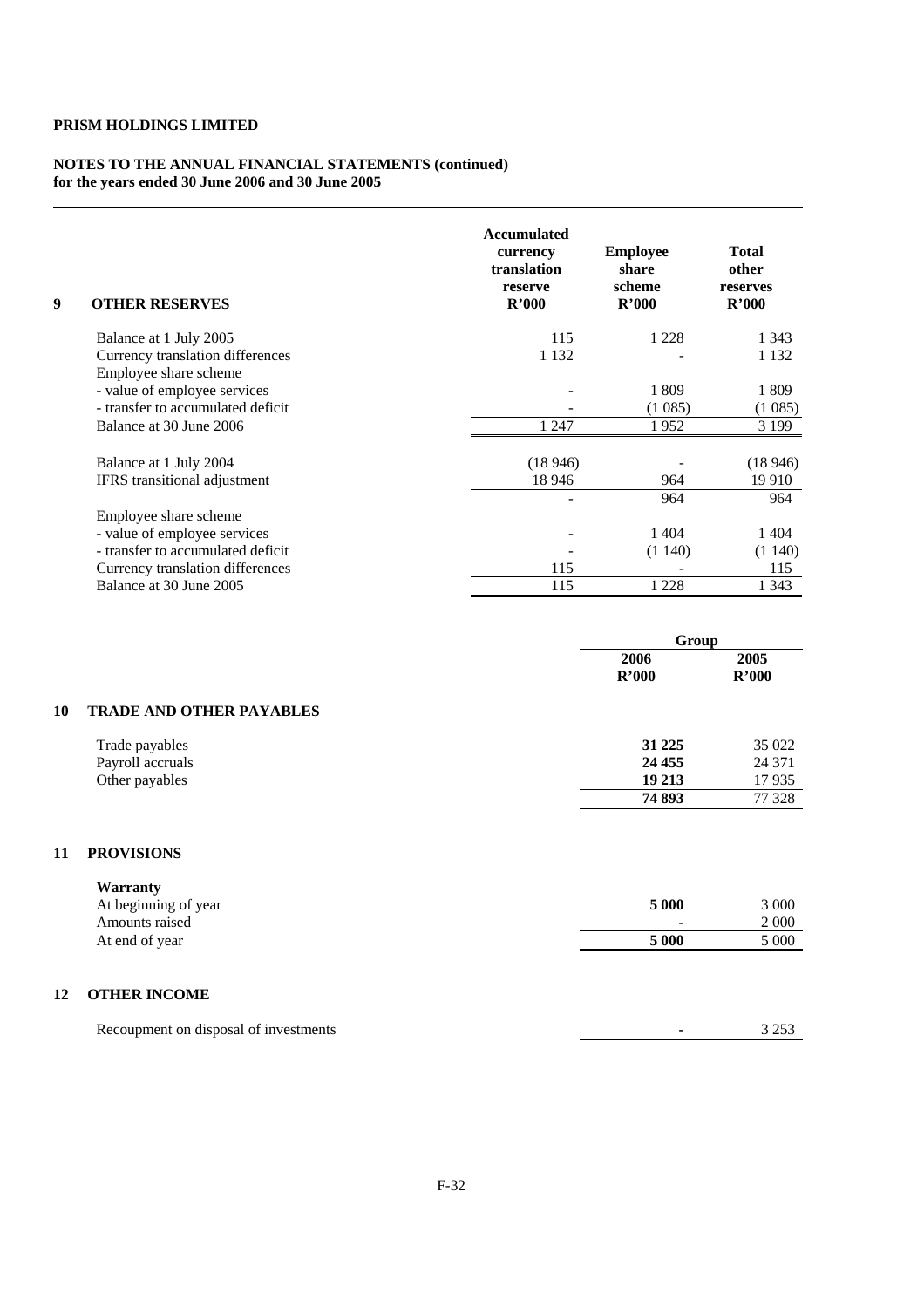### **NOTES TO THE ANNUAL FINANCIAL STATEMENTS (continued) for the years ended 30 June 2006 and 30 June 2005**

|                                         | Group   |         |
|-----------------------------------------|---------|---------|
|                                         | 2006    | 2005    |
|                                         | R'000   | R'000   |
| 13<br><b>OPERATING COSTS</b>            |         |         |
| Employee benefit expense (note 14)      | 95718   | 90 189  |
| Operating lease expenses                | 5488    | 5 9 5 0 |
| Marketing expenses                      | 6443    | 4 8 6 5 |
| Costs relating to scheme of arrangement | 3 3 7 8 |         |
| Depreciation                            | 10769   | 9 802   |
| Amortisation                            | 2 0 9 1 | 1 840   |
| Foreign exchange loss                   | 1 2 3 1 | 1 1 8 6 |
| Intangible asset impairment             |         | 12793   |
| Computer expenses                       | 2802    | 2 3 6 9 |
| Communication expenses                  | 2 2 8 3 | 2 1 9 9 |
| Membership fees                         | 1614    | 770     |
| Staff training                          | 1 0 6 7 | 934     |
| Staff recruitment                       | 1 1 7 8 | 761     |
| Consulting fees                         | 2573    | 2 2 0 4 |
| Other                                   | 16 536  | 13 342  |
|                                         | 153 171 | 149 204 |
| <b>EMPLOYEE BENEFIT EXPENSE</b><br>14   |         |         |
| Directors' remuneration                 | 12 508  | 11 377  |
| Salaries, wages and bonuses             | 78 132  | 73 741  |
| Pension fund contributions              | 4 2 6 4 | 4 1 3 6 |
| Share options granted to employees      | 656     | 628     |
| <b>Termination benefits</b>             | 158     | 307     |
|                                         | 95 718  | 90 189  |
| Number of employees at 30 June          |         |         |
| - South Africa                          | 281     | 263     |
| - foreign                               | 14      | 12      |

- full time **295** 275

#### **Retirement benefit information**

The subsidiary companies provide pension fund benefits for employees and their dependants. The defined contribution pension fund is administered by Sanlam, and is subject to the provisions of the Pension Fund Act of 1956.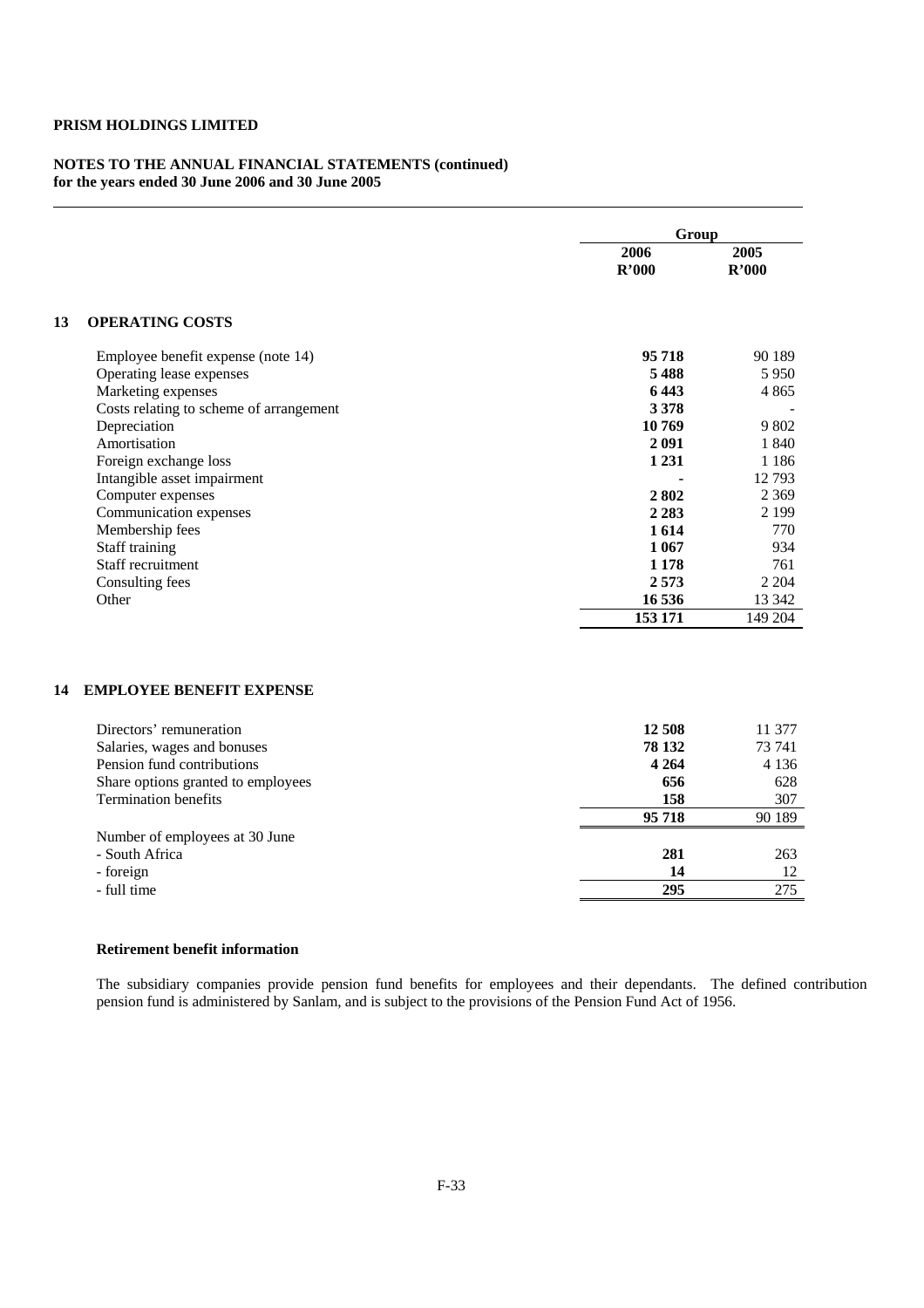#### **NOTES TO THE ANNUAL FINANCIAL STATEMENTS (continued) for the years ended 30 June 2006 and 30 June 2005**

|                                                                          | Group   |         |
|--------------------------------------------------------------------------|---------|---------|
|                                                                          | 2006    | 2005    |
|                                                                          | R'000   | R'000   |
| 15<br><b>OPERATING PROFIT</b>                                            |         |         |
| Is stated after charging/(crediting) the following items:                |         |         |
| Amortisation of intangible assets                                        | 2 0 9 1 | 1 840   |
| Auditors' remuneration                                                   |         |         |
| - audit fees                                                             | 694     | 493     |
| - fees for other services                                                | 1 0 1 9 |         |
| Loss/(profit) on disposal of property, plant and equipment               | 2       | (9)     |
| Depreciation                                                             | 10 769  | 9 802   |
| Foreign exchange losses                                                  | 1463    | 1 1 8 6 |
| Impairment of intangible asset                                           |         |         |
| - goodwill                                                               |         | 12793   |
| Operating lease charges                                                  |         |         |
| - property                                                               | 5 1 6 7 | 5 3 4 6 |
| - office equipment                                                       | 321     | 604     |
| Recoupment on disposal of investments previously impaired                |         | (3 253) |
| Research and development costs expensed (included in operating costs and |         |         |
| depreciation)                                                            | 29 188  | 31 537  |

# **16 FINANCE INCOME**

| Interest received |         |       |
|-------------------|---------|-------|
| - bank            | 2 3 7 0 | 2 498 |
| - other           | 07      | 202   |
|                   | 2467    | 2 700 |

# **17 FINANCE COSTS**

| Interest paid                    |       |                          |
|----------------------------------|-------|--------------------------|
| - bank overdraft                 | (108) | (61)                     |
| - South African Revenue Services | (297) | ۰                        |
| - other                          | (243) | $\overline{\phantom{a}}$ |
|                                  | (648) | (61)                     |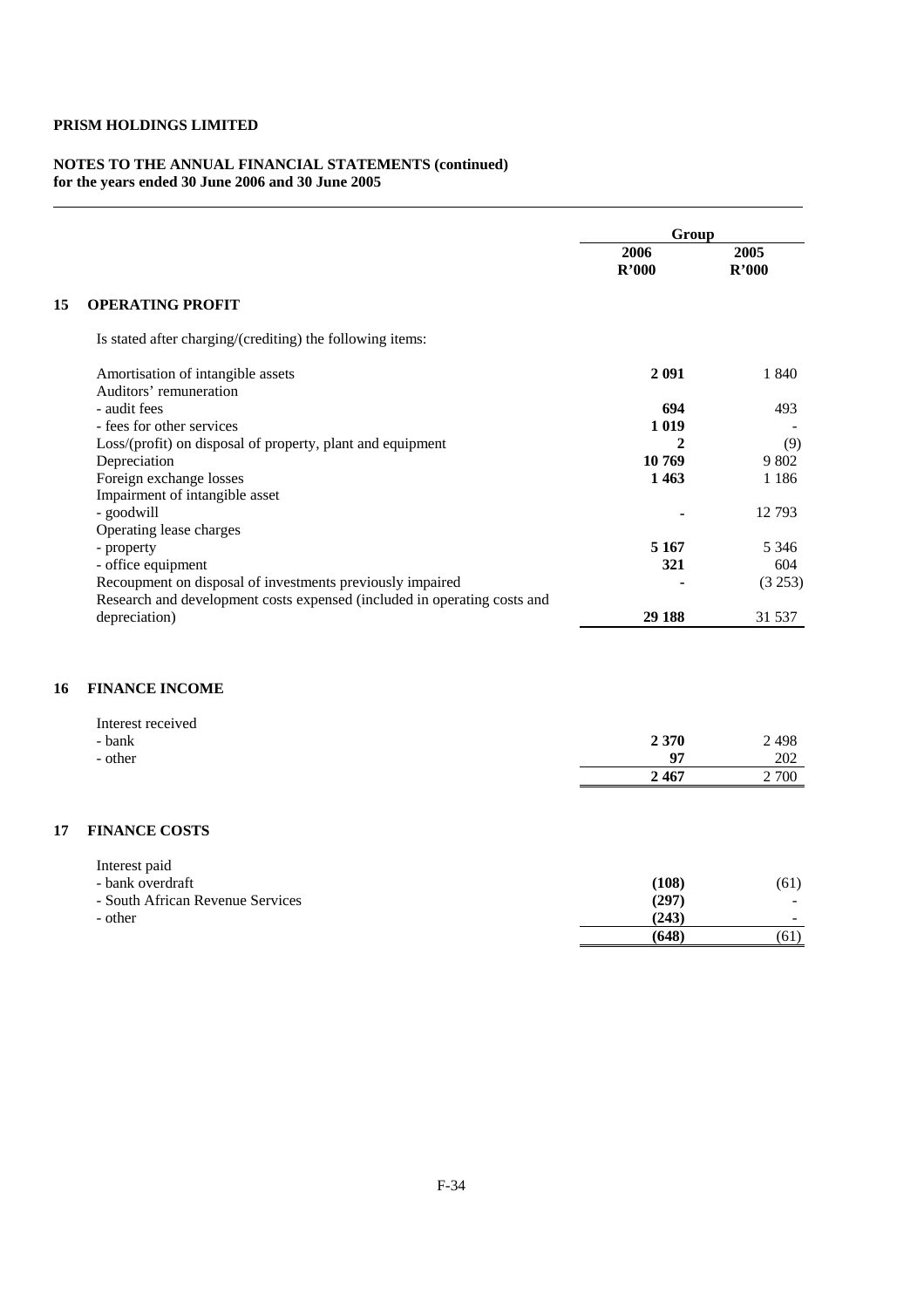#### **NOTES TO THE ANNUAL FINANCIAL STATEMENTS (continued) for the years ended 30 June 2006 and 30 June 2005**

|                                                                      | Group         |               |
|----------------------------------------------------------------------|---------------|---------------|
|                                                                      | 2006<br>R'000 | 2005<br>R'000 |
| <b>TAXATION</b>                                                      |               |               |
| <b>South African normal taxation</b>                                 |               |               |
| Current taxation                                                     |               |               |
| - current year                                                       | (9442)        | (7730)        |
| - prior year                                                         |               | (2)           |
| Deferred taxation                                                    |               |               |
| - current year                                                       | (6580)        | (7186)        |
| - change in taxation rate                                            |               | (1171)        |
| - prior year                                                         |               | 1766          |
| Secondary taxation on companies                                      |               |               |
| - current year                                                       | (125)         | (1500)        |
| - deferred                                                           | (1703)        | 1873          |
|                                                                      | (17850)       | (13950)       |
| Foreign and withholding taxation                                     |               |               |
| Current taxation                                                     |               |               |
| - prior year                                                         |               | 896           |
|                                                                      |               | 896           |
|                                                                      | (17850)       | (13054)       |
| Taxation losses at the end of the year arising from operating losses | 45 287        | 68 407        |
| Utilised to create deferred taxation asset                           | (45287)       | (68407)       |
| Unutilised taxation losses                                           |               |               |
| <b>Reconciliation of rate of taxation</b>                            | $\frac{0}{0}$ | $\frac{0}{0}$ |
| South African normal taxation                                        | 29,0          | 29,0          |
| Adjusted for:                                                        |               |               |
| Change in taxation rate                                              |               | 3,3           |
| Exempt income                                                        |               | (0,9)         |
| Prior year under provision                                           | 0,1           | (7,5)         |
| Foreign taxation holiday                                             | (3,0)         | 1,9           |
| Secondary taxation on companies                                      | 3,3           | (1,1)         |
| Expenses not deductible                                              | 2,6           | 12,1          |
|                                                                      | 3,0           | 7,8           |
| Taxation as a percentage of profit before taxation                   | 32,0          | 36,8          |
|                                                                      |               |               |

# **Capital gains taxation**

The group has capital gains taxation losses of approximately R75 948 000 (2005 : R75 948 000) available for set off against future capital gains.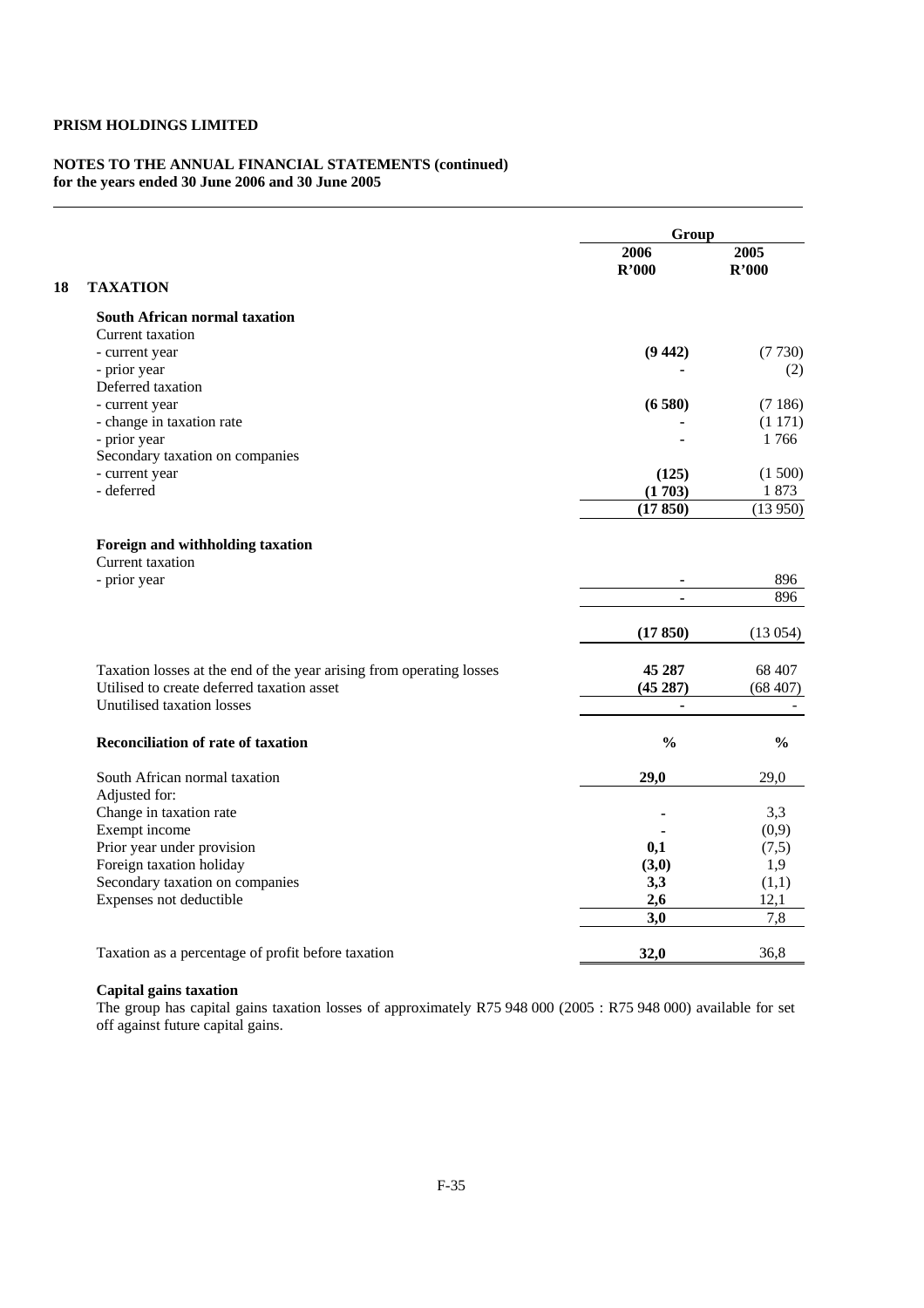#### **NOTES TO THE ANNUAL FINANCIAL STATEMENTS (continued) for the years ended 30 June 2006 and 30 June 2005**

|      |                                                                                                                           | Group                    |                  |
|------|---------------------------------------------------------------------------------------------------------------------------|--------------------------|------------------|
|      |                                                                                                                           | 2006                     | 2005             |
| 19   | <b>EARNINGS PER SHARE</b>                                                                                                 |                          |                  |
|      | The calculations of earnings per share and fully diluted earnings and fully<br>diluted earnings per share are as follows: |                          |                  |
|      | Attributable earnings (R'000)<br>Headline earnings (R'000) (Note 19.1)                                                    | 32 265<br>32 267         | 18 016<br>27 550 |
|      | <b>EARNINGS PER SHARE</b>                                                                                                 |                          |                  |
|      | Weighted average ordinary shares in issue                                                                                 | 486 437 291              | 536 119 064      |
|      | Earnings per share (cents)                                                                                                | 6,6                      | 3,4              |
|      | Headline earnings per share (cents)                                                                                       | 6,6                      | 5,1              |
|      | <b>DILUTED EARNINGS PER SHARE</b>                                                                                         |                          |                  |
|      | Number of diluted shares are calculated as follows:<br>Weighted average ordinary shares in issue (number of shares)       | 486 437 291              | 536 119 064      |
|      | Dilution from share incentive scheme (Note 19.3)                                                                          | 50 330 478               | 46 320 876       |
|      | Dilution from BEE transaction share (Note 19.4)                                                                           | 30 528 365               |                  |
|      | Fully diluted weighted average ordinary shares in issue                                                                   | 567 296 134              | 582 439 940      |
|      | Fully diluted earnings per share (cents)                                                                                  | 5,7                      | 3,1              |
|      | Fully diluted headline earnings per share (cents)                                                                         | 5,7                      | 4,7              |
|      |                                                                                                                           |                          |                  |
|      | 19.1 Reconciliation of headline earnings (R'000)<br>Earnings attributable to ordinary shareholders                        | 32 265                   | 18 016           |
|      | Impairment of goodwill                                                                                                    |                          | 12793            |
|      | Loss/(profit) on disposal of plant and equipment                                                                          | 2                        | (9)              |
|      | Recoupment on disposal of investments                                                                                     |                          | (3 253)          |
|      | Headline earnings                                                                                                         | 32 267                   | 27 550           |
| 19.2 | Average fair value of shares                                                                                              |                          |                  |
|      | - average fair value of one ordinary share during the year (cents)                                                        | 89,9                     | 38,2             |
|      | - value of shares traded in the year (R'000)                                                                              | 228 546                  | 64 653           |
|      | - number of shares traded in the year                                                                                     | 254 336 160              | 169 460 030      |
|      |                                                                                                                           |                          |                  |
|      | 19.3 Dilution from share incentive scheme<br>- average exercise price for shares under option (including IFRS 2           |                          |                  |
|      | future expense) (cents)                                                                                                   | 30,9                     | 18,8             |
|      | - total exercise value of outstanding in-the-money share options                                                          |                          |                  |
|      | (R'000)                                                                                                                   | 23 697                   | 17 147           |
|      | - total number of in-the-money share options outstanding                                                                  | 76 690 000               | 91 209 148       |
|      | - dilution from shares eligible for issue in terms of the group share                                                     |                          |                  |
|      | incentive scheme $-65,6\%$ (2005: 50,8%) of in-the-money share<br>options outstanding (number of shares)                  | 50 330 478               | 46 320 876       |
|      |                                                                                                                           |                          |                  |
| 19.4 | <b>Dilution from BEE transaction undertaken</b>                                                                           |                          |                  |
|      | - average fair value of one ordinary share during the year (cents)                                                        | 89,9                     | 38,2             |
|      | - elective price of shares repurchased and sold to BEE (cents)                                                            | 40,0                     | 40,0             |
|      | - number of BEE transaction shares<br>- dilution from BEE transaction shares (number of shares)                           | 55 000 000<br>30 528 365 | 55 000 000       |
|      |                                                                                                                           |                          |                  |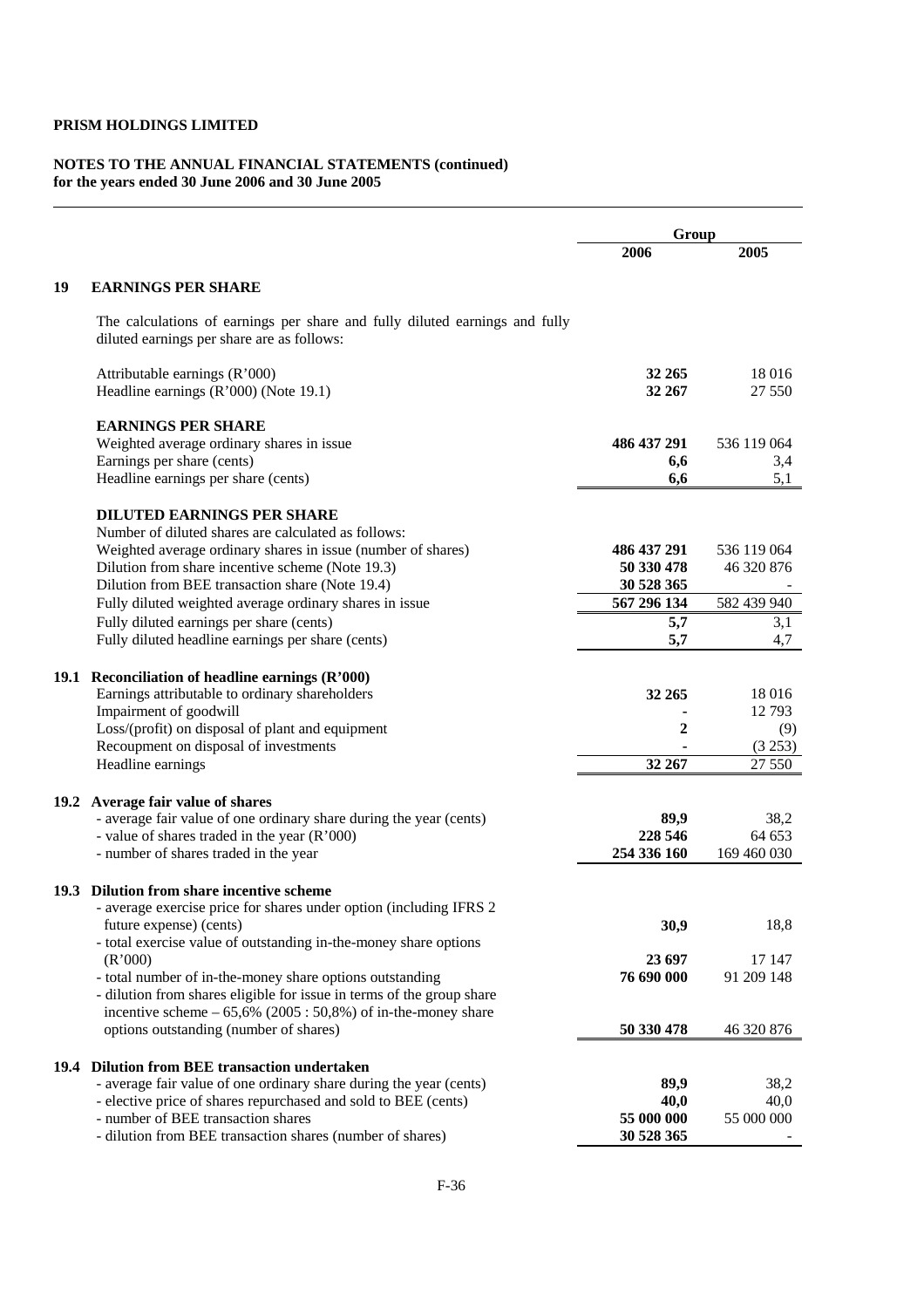### **NOTES TO THE ANNUAL FINANCIAL STATEMENTS (continued) for the years ended 30 June 2006 and 30 June 2005**

### **19 EARNINGS PER SHARE (continued)**

The 49 044 601 (2005 : 64 662 791) ordinary shares held in the trust for participants are accounted for as treasury shares, and are deducted from the number of shares in issue in determining the weighted average number of shares. The cost price of these treasury shares has been deducted from the group's equity.

The preference share investment relating to the funding of the BEE transaction with MIC is not recognised as an asset, but is accounted for as a reduction in equity. Equity will be restated in future to the extent that the preference share investment has been redeemed. Accordingly, the 55 000 000 (2005: 55 000 000) BEE transaction shares have been treated as treasury shares.

|    |                                         | Group       |       |
|----|-----------------------------------------|-------------|-------|
|    |                                         | 2006        | 2005  |
|    |                                         | R'000       | R'000 |
| 20 | <b>DIVIDENDS PER SHARE</b>              |             |       |
|    | <b>Reconciliation of dividends paid</b> |             |       |
|    | Dividends paid                          | 13 620      |       |
|    | Received by Share Trust                 | (946)       |       |
|    | Net dividend paid                       | 12674       |       |
|    | Number of shares issued                 | 592 190 814 |       |
|    | Dividend per share (cents)              | 2,1         |       |
|    |                                         |             |       |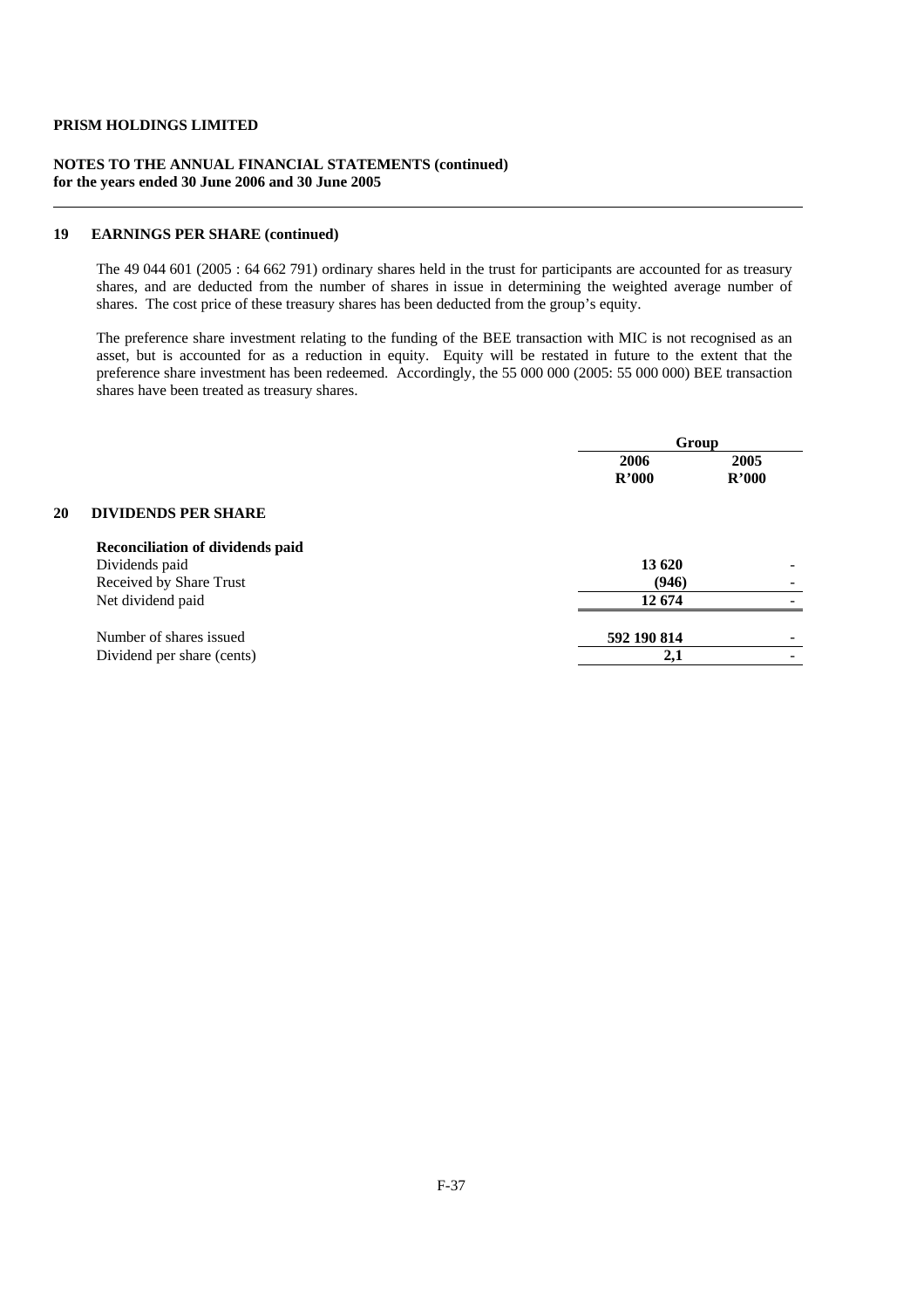#### **NOTES TO THE ANNUAL FINANCIAL STATEMENTS (continued) for the years ended 30 June 2006 and 30 June 2005**

|      |                                                               | Group         |               |
|------|---------------------------------------------------------------|---------------|---------------|
|      |                                                               | 2006<br>R'000 | 2005<br>R'000 |
| 21   | <b>CASH FLOW INFORMATION</b>                                  |               |               |
|      | 21.1 Cash flow from operations                                |               |               |
|      | Operating profit<br>Adjusted for:                             | 53 908        | 32 798        |
|      | - depreciation                                                | 10 769        | 9 802         |
|      | - translation differences                                     | 925           | (19)          |
|      | - share based payment expense                                 | 1809          | 1 4 0 4       |
|      | - loss /(profit) on disposal of property, plant and equipment | 2             | (9)           |
|      | - recoupment on disposal of investments                       |               | (3 253)       |
|      | - impairment of intangible assets                             |               | 12793         |
|      | - amortisation of intangible assets                           | 2 0 9 1       | 1 840         |
|      |                                                               | 69 504        | 55 356        |
|      | Changes in working capital                                    |               |               |
|      | Increase in inventories                                       | (1472)        | (3555)        |
|      | Increase in trade and other receivables                       | (8612)        | (1917)        |
|      | (Decrease)/increase in trade and other payables               | (2435)        | 19 240        |
|      | Increase in provisions                                        |               | 2 0 0 0       |
|      |                                                               | (12519)       | 15 768        |
|      |                                                               | 56 985        | 71 124        |
|      | 21.2 Taxation paid                                            |               |               |
|      | Amounts owing at beginning of year                            | (7741)        | (4940)        |
|      | <b>Translation differences</b>                                |               | 12            |
|      | Amount charged to income statement                            | (9567)        | (8336)        |
|      | Amounts owing at end of year                                  | 6 3 3 6       | 7 741         |
|      |                                                               | (10972)       | (5523)        |
| 21.3 | Cash and cash equivalents                                     |               |               |
|      | Cash resources                                                | 81 866        | 63 458        |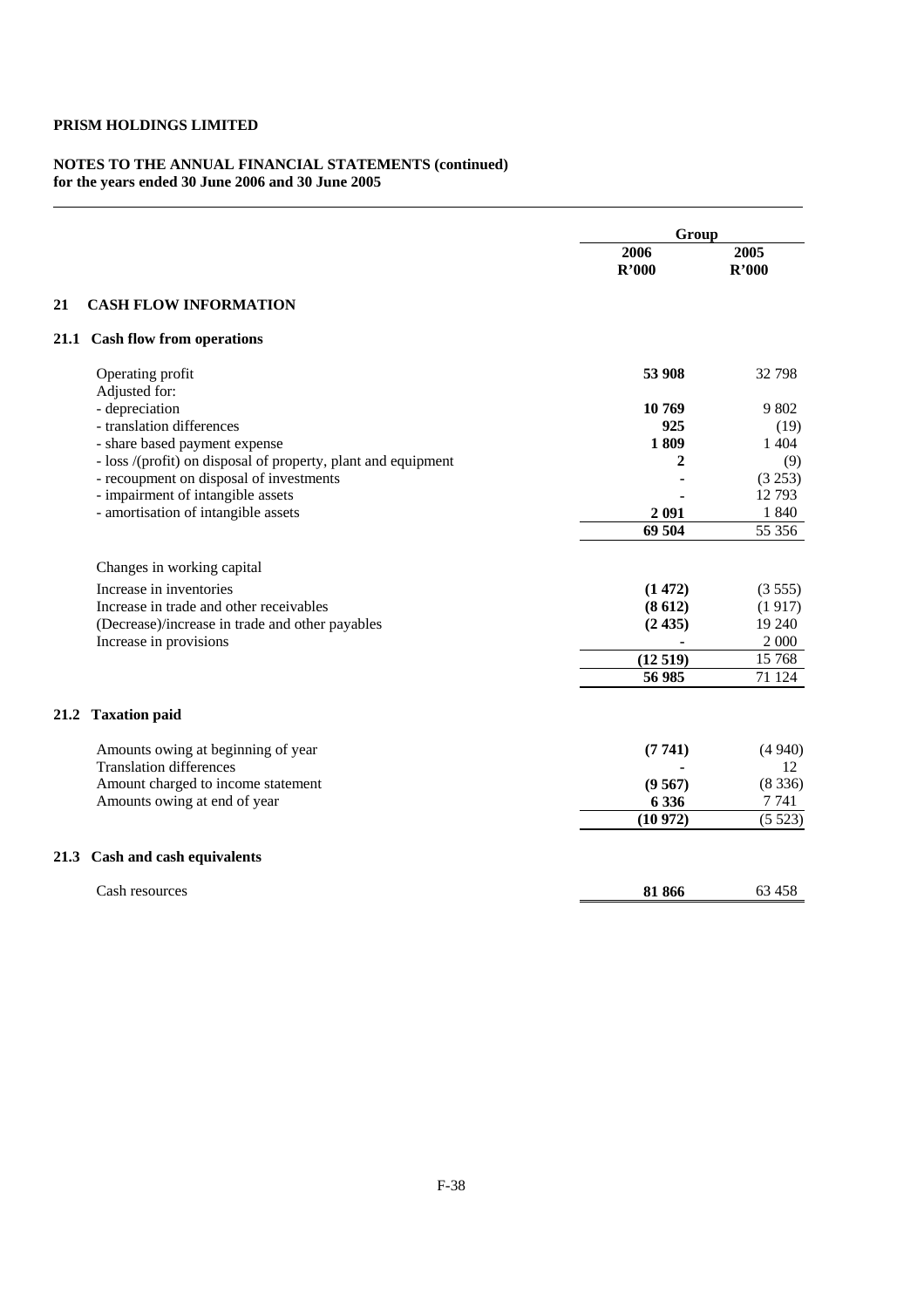### **NOTES TO THE ANNUAL FINANCIAL STATEMENTS (continued) for the years ended 30 June 2006 and 30 June 2005**

### **22 FINANCIAL INSTRUMENTS**

### **22.1 Foreign currency exposure**

 The following foreign currency assets and liabilities, recognised in the group balance sheet, are not covered by forward exchange contracts:

| 2006                 | Foreign<br>currency<br>000's | Rand<br>equivalent<br>000's |
|----------------------|------------------------------|-----------------------------|
| <b>Assets</b>        |                              |                             |
| <b>British Pound</b> | $\overline{c}$               | 28                          |
| Euro                 | 64                           | 579                         |
| Malaysian Ringitt*   | 7517                         | 14 5 69                     |
| <b>US Dollar</b>     | 2856                         | 20 330                      |
| <b>Liabilities</b>   |                              |                             |
| Euro                 | 497                          | 4 5 0 2                     |
| <b>US Dollar</b>     | 2 3 7 9                      | 16929                       |
| <b>British Pound</b> | 42                           | 555                         |
| Malaysian Ringitt*   | 1 1 9 6                      | 2 3 1 7                     |

\*These balances reflect the net assets and liabilities of Prism Transactive (M) Sendirian Berhad at 30 June 2006.

|                                | Group |      |
|--------------------------------|-------|------|
|                                | 2006  | 2005 |
| Foreign exchange rates         |       |      |
| Rand/US Dollar exchange rates: |       |      |
| Opening rate                   | 6.63  | 6.27 |
| Closing rate                   | 7.12  | 6.63 |
| Weighted average               | 6.39  | 6.18 |

### **23 BORROWING POWERS**

In terms of the company's articles of association, the borrowing powers of the company are unlimited.

### **24 RELATED PARTY TRANSACTIONS**

#### **Transactions between group companies**

In the ordinary course of business, the group entered into transactions with other group companies. These intergroup transactions have been eliminated on consolidation.

 The company had entered into a service agreement with Mineworkers Investment Company (Proprietary) Limited, which was cancelled on 10 July 2006. During the year, a total of R258 720 (2005 : R66 500) was paid under this agreement.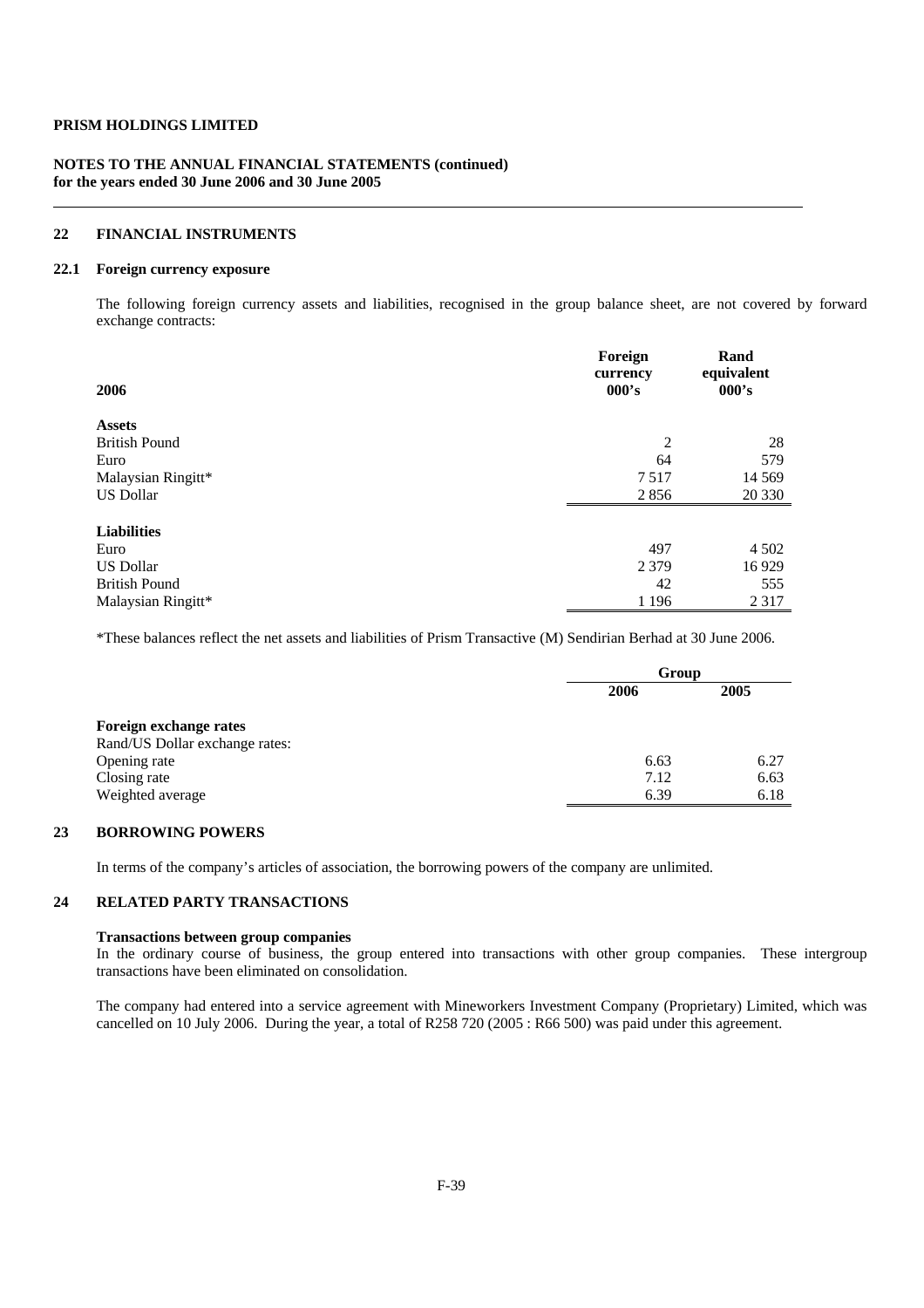#### **NOTES TO THE ANNUAL FINANCIAL STATEMENTS (continued) for the years ended 30 June 2006 and 30 June 2005**

#### **24 RELATED PARTY TRANSACTIONS (continued)**

 The directors have certified that they have no material interests in any transactions of any significance with the company or any of its subsidiaries.

### **25 BANKING FACILITIES**

The following securities are held by The Standard Bank of South Africa Limited:

- deed of pledge and cession of shares and rights in subsidiaries
- unlimited cross guarantees by group companies (with the exception of EasyPay (Proprietary) Limited)
- unlimited cession of trade receivables by group companies (with the exception of EasyPay (Proprietary) Limited)
- negative pledge by group companies (with the exception of EasyPay (Proprietary) Limited)
- cession of bank account balances (with the exception of EasyPay (Proprietary) Limited).

The following securities are held by FirstRand Bank Limited:

- cession of trade receivables by EasyPay (Proprietary) Limited which amounted to R10.5 million at 30 June 2006
- cession of EasyPay (Proprietary) Limited bank balances which amounted to R20,2 million at 30 June 2006
- suretyship by group companies for R46.7 million.

|    |                                                                           | Group         |               |
|----|---------------------------------------------------------------------------|---------------|---------------|
|    |                                                                           | 2006<br>R'000 | 2005<br>R'000 |
| 26 | <b>COMMITMENTS</b>                                                        |               |               |
|    | <b>Capital commitments</b><br>Authorised but not contracted for           | 12957         | 11 9 95       |
|    | The expenditure will be financed from internally generated funds          |               |               |
|    | <b>Operating lease commitments</b>                                        |               |               |
|    | The future minimum lease payments under non-cancellable agreements are as |               |               |
|    | follows:                                                                  |               |               |
|    | Less than one year                                                        | 4885          | 4 8 4 8       |
|    | One to five years                                                         | 4415          | 8 1 3 6       |
|    |                                                                           | 9 300         | 12 9 84       |
|    |                                                                           |               |               |

### **27 CONTINGENT LIABILITIES**

The group has outstanding performance guarantees granted by the bank amounting to R460 000 (2005 : R710 000).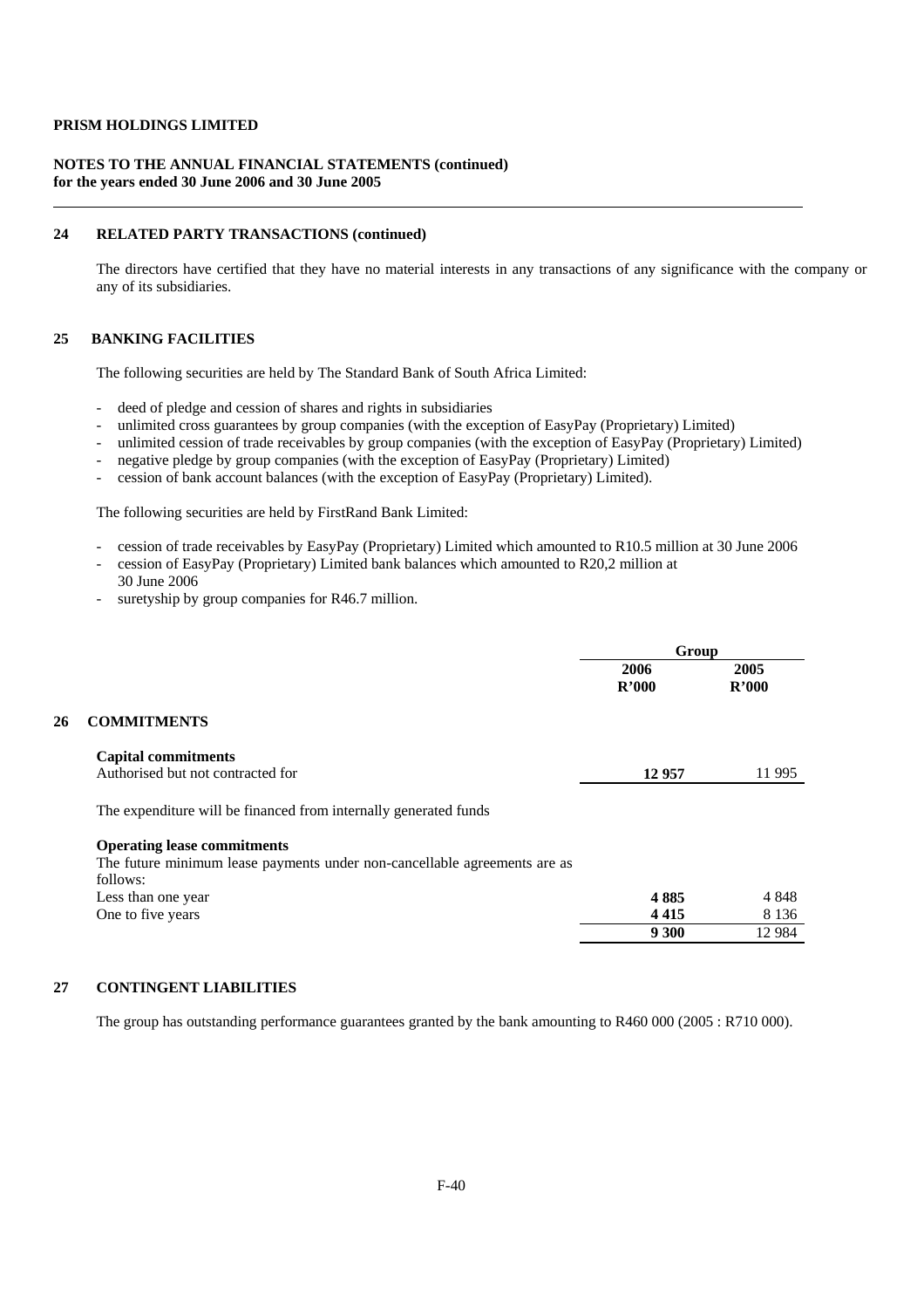#### **NOTES TO THE ANNUAL FINANCIAL STATEMENTS (continued) for the years ended 30 June 2006 and 30 June 2005**

|    |                                                                         | Group   |         |
|----|-------------------------------------------------------------------------|---------|---------|
|    |                                                                         | 2006    | 2005    |
|    |                                                                         | R'000   | R'000   |
| 28 | <b>SUPPLEMENTARY INFORMATION</b>                                        |         |         |
|    | <b>Revenue</b>                                                          |         |         |
|    | Revenue allocations are based on the country where the order is placed. |         |         |
|    | 28.1 Business segments                                                  |         |         |
|    | Chip and wireless                                                       | 103 303 | 155 040 |
|    | <b>Services</b>                                                         | 97490   | 80783   |
|    | <b>Payment Solutions</b>                                                | 66 500  | 36 4 20 |
|    | <b>Transaction Security</b>                                             | 78 876  | 28 823  |
|    |                                                                         | 346 169 | 301 066 |
|    | 28.2 Geographical segments                                              |         |         |
|    | Africa                                                                  | 278 109 | 220 111 |
|    | South East Asia                                                         | 67894   | 79 160  |
|    | Europe                                                                  | 166     | 1795    |
|    |                                                                         | 346 169 | 301 066 |

#### **29 SUBSEQUENT EVENTS**

In anticipation of the transaction with Net 1 Applied Technologies South Africa Limited (Net 1), all options granted to staff that have not yet vested were cancelled, and a bonus payment was made equal to R1.16 per option. In terms of the rules of the scheme, the vesting for the deferred delivery shares was accelerated, and all shares vested on 2 July 2006. All staff members then took delivery of their shares from the Share Trust.

On 3 July 2006, Net 1 Applied Technologies South Africa Limited (Net1) acquired the entire issued share capital of Prism Holdings Limited pursuant to a scheme of arrangement in terms of Section 311 of the Companies Act for R1.16 per share totalling R687 million. On 23 June 2006, the company suspended the trading of its shares on the JSE Securities Exchange, and delisted on 3 July 2006. As a result of the Net 1 transaction, all treasury shares relating to the BEE transaction and the Share Trust were sold to Net 1.

With the exception of the above matter the directors are not aware of any matter or circumstance arising since the end of the financial year, not otherwise dealt with in the financial statements, which would affect the operations of the company and the group or the results of those operations significantly.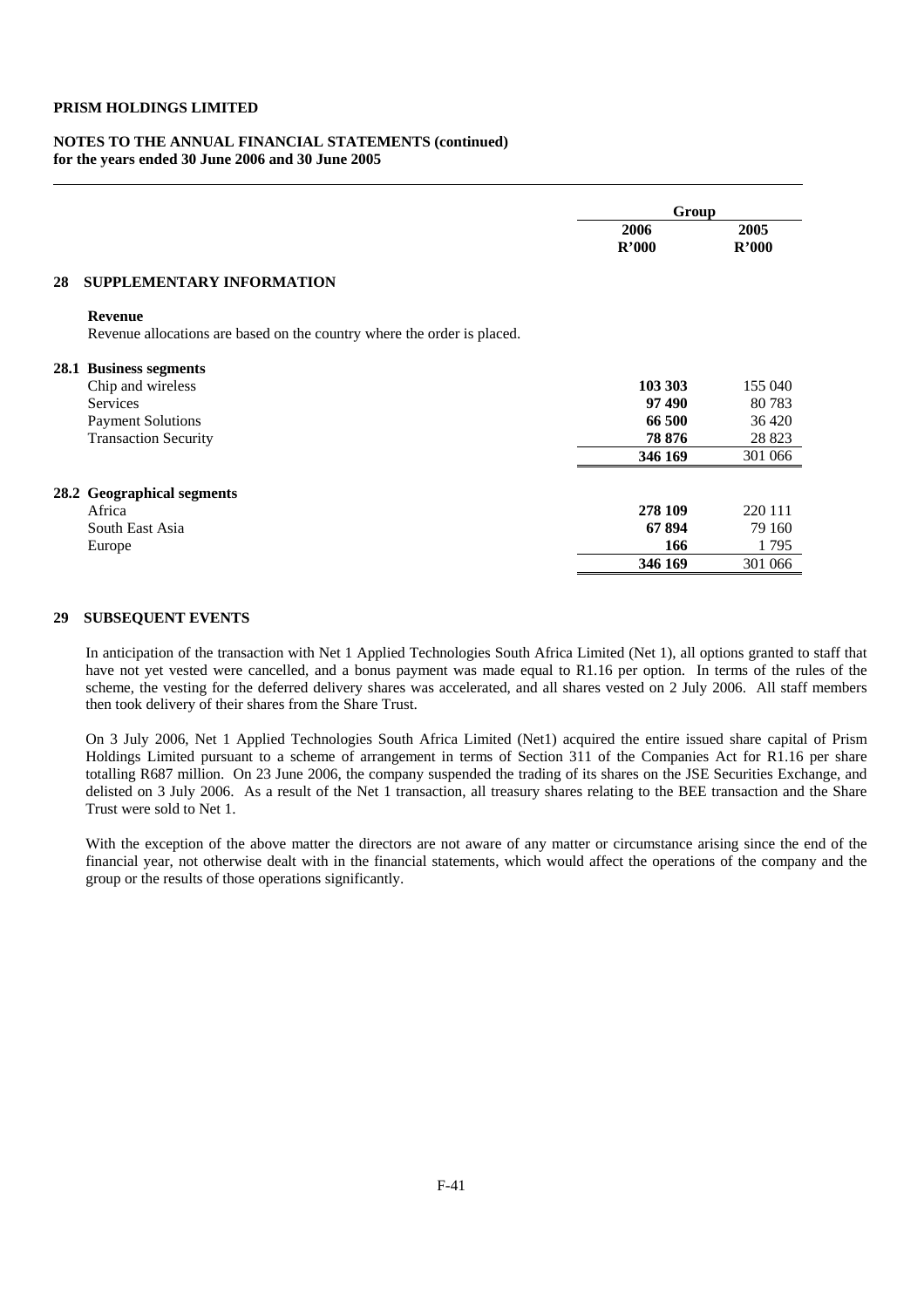#### **NOTES TO THE ANNUAL FINANCIAL STATEMENTS (continued) for the years ended 30 June 2006 and 30 June 2005**

### **30 Differences between International Financial Reporting Standards and United States Generally Accepted Accounting Principles**

 The consolidated annual financial statements are prepared in accordance with International Financial Reporting Standards ("IFRS"), which differ in certain material respects from accounting principles generally accepted in the United States of America ("US GAAP"). Such differences include methods for measuring the amounts shown in the consolidated annual financial statements and the presentation of amounts shown in the consolidated annual financial statements. The principle differences between IFRS and US GAAP that impact the group are presented below together with explanations of certain adjustments that affect consolidated net income and total shareholders' equity for the years ended 30 June 2006 and 30 June 2005.

|                                                                     | <b>Notes</b> | Group         |               |
|---------------------------------------------------------------------|--------------|---------------|---------------|
| <b>INCOME STATEMENT RECONCILIATION</b>                              |              | 2006<br>R'000 | 2005<br>R'000 |
| Net income attributable to equity holders of the company under IFRS |              | 32 265        | 18016         |
| <b>US GAAP Adjustments</b>                                          |              |               |               |
| - share based compensation expense                                  | b            | (553)         | (1664)        |
| - taxation                                                          | $\mathbf c$  | 984           | (1154)        |
| Net income under US GAAP                                            |              | 32 696        | 15 198        |
| <b>EQUITY RECONCILIATION</b>                                        |              |               |               |
| Total shareholders' equity under IFRS                               |              | 119 517       | 96 282        |
| <b>US GAAP Adjustments</b>                                          |              |               |               |
| - goodwill                                                          | a            | 13 238        | 13 2 38       |
| - taxation                                                          | $\mathbf c$  | (170)         | (1154)        |
| - minority interest                                                 | d            | (6811)        | (2 203)       |
| Total shareholders' equity under US GAAP                            |              | 125 774       | 106 163       |

(a) Goodwill

 Previously, goodwill recorded on acquisitions prior to 1 April 2000 was written off against share premium after obtaining an order of the High Court in South Africa. The group adopted IFRS on 1 July 2004 but did not retroactively apply the provisions of IFRS 3 "Business Combinations". For purposes of US GAAP, all goodwill written off against share premium has been reinstated as an asset on the balance sheet. Goodwill was amortised in accordance with US GAAP between 2000 and 2002. Subsequent to that, the group adopted Statement of Financial Accounting Standards No. 142,"Goodwill and Other Intangible Assets" ("FAS 142"), and goodwill is no longer amortised but is instead tested annually for impairment by each reporting unit.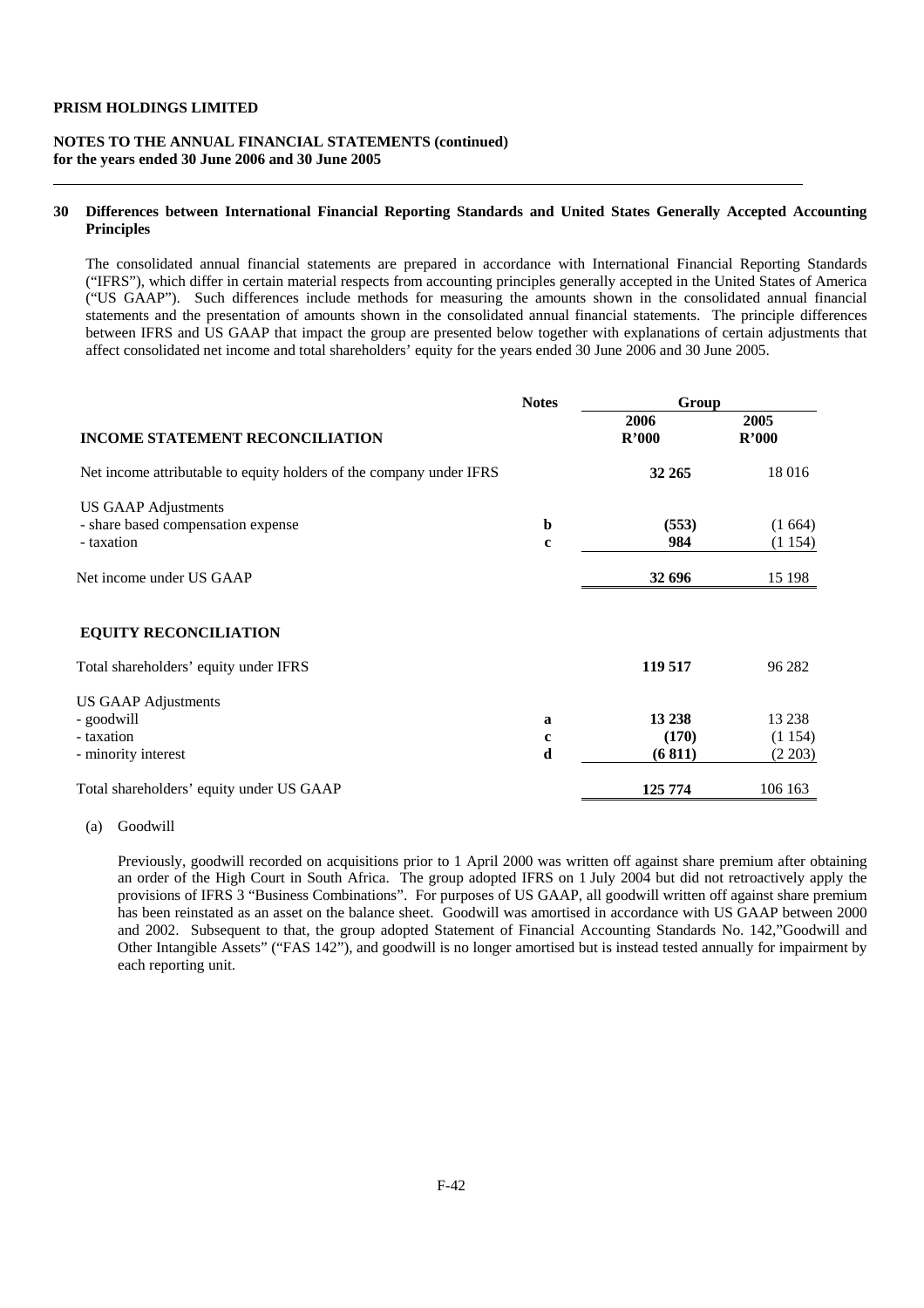### **NOTES TO THE ANNUAL FINANCIAL STATEMENTS (continued) for the years ended 30 June 2006 and 30 June 2005**

### **30 Differences between International Financial Reporting Standards and United States Generally Accepted Accounting Principles**

(b) Share based compensation

The company accounts for its share options in accordance with IFRS 2, and has recognised a compensation expense in the income statement, representing the fair value of share options granted to employees.

 For US GAAP purposes, the group accounts for its share options granted to employees under Statement of Financial Accounting Standards No. 123 - Revised 2004 "Accounting for Stock Based Compensation" ("FAS 123R"). FAS 123R is similar to IFRS and requires that compensation expense be recorded in the income statement based on the fair value of share options granted to employees. However, IFRS 2 only applies to share option grants made subsequent to 7 November 2002 and in which options remain unvested as of 1 July 2004 whereas FAS 123R applies to all share option grants subsequent to 15 December 1994.

 In January 2003, the company cancelled existing share option awards and concurrently granted new awards. This event was treated as a modification under both IFRS and US GAAP. Under US GAAP, any incremental compensation expense was determined at the time of the modification and recognised over the remaining vesting period of the new options that were issued. For IFRS purposes, in accordance with the transition provisions of IFRS 1 "First-time Adoption of International Financial Reporting Standards" any modification that occurred before the later of the conversion to IFRS of 1 July 2004 and 1 January 2005 does not need to be accounted for in accordance with the requirements of IFRS 2.

(c) Taxation

 The adjustment to taxation includes an adjustment for secondary taxation on companies (see discussion in additional disclosure items), as well as the adjustment to record amounts based on enacted tax rates for US GAAP purposes. The amounts recorded under IFRS for taxes in fiscal year 2005 were based on the South African tax rate of 29% that had been announced by the government as of the fiscal year end but not yet signed into law (substantially enacted). For US GAAP purposes, only the enacted tax rate (30%) is allowed to be used to calculate taxes. The new tax rate of 29% was signed into law during fiscal year 2006.

(d) Minority interest

 Under US GAAP, minority interest is presented as a separate component of the balance sheet outside of equity. Under IFRS, minority interest is included in equity. The reconciling item is included to properly classify minority interest for US GAAP purposes.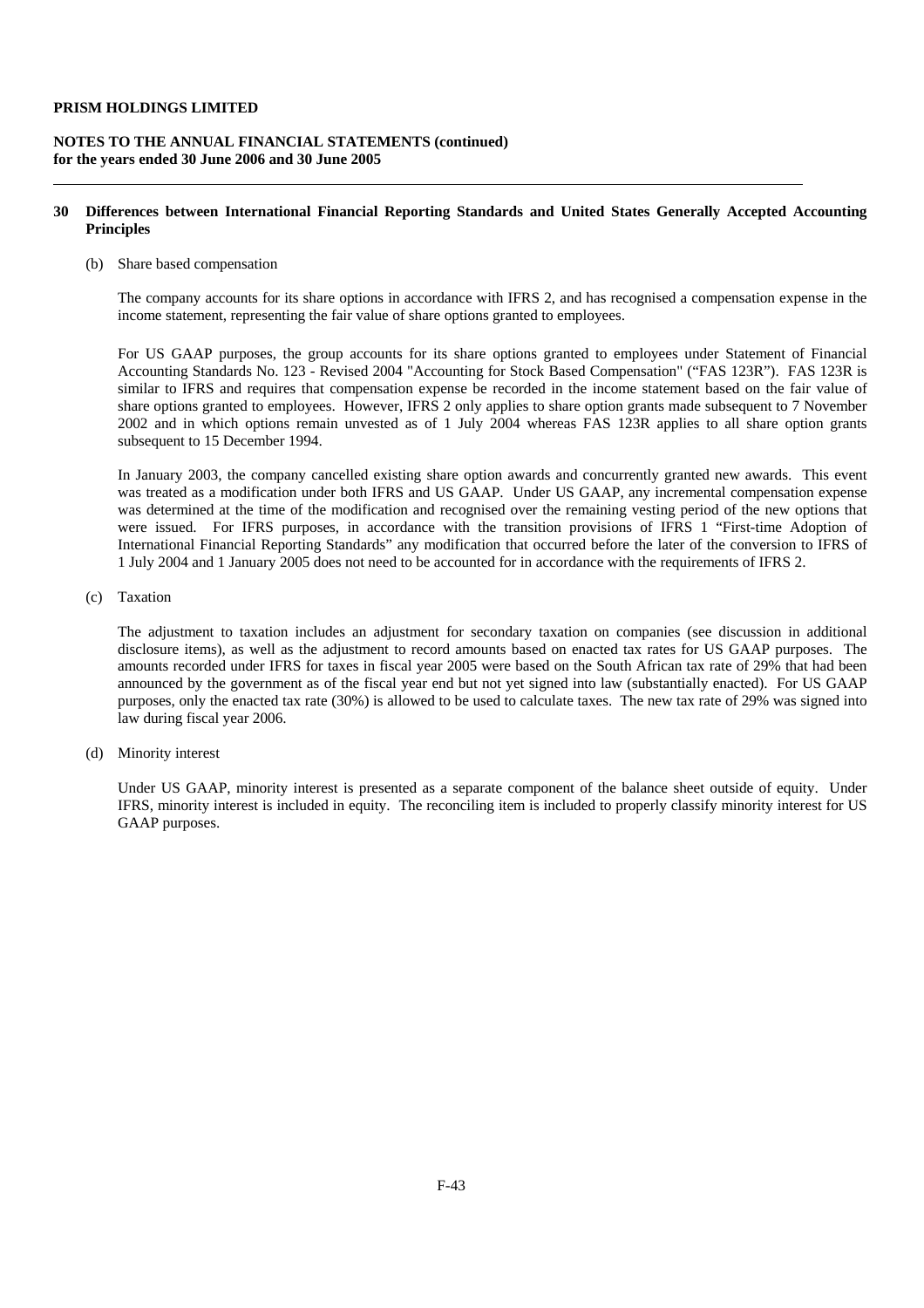### **NOTES TO THE ANNUAL FINANCIAL STATEMENTS (continued) for the years ended 30 June 2006 and 30 June 2005**

### **30 Differences between International Financial Reporting Standards and United States Generally Accepted Accounting Principles**

### **Additional disclosure items**

### *Cumulative translation differences*

Under IFRS, the company applied the requirements of IAS 21 "Effects of Changes in Foreign Exchange Rates" ("IAS 21") prospectively from the date of adoption of IFRS for cumulative translation differences of all foreign operations. The company therefore set the previously accumulated cumulative translation differences to zero at 1 July 2004 and applied IAS 21 effective from this date. Under US GAAP, amounts recorded as the accumulated cumulative translation adjustment may not be reset to zero; therefore, differences arise when determining the gain/loss on sale of items that are included in the accumulated translation reserve account.

### *Secondary Tax on Companies ("STC")*

 STC is a tax levied on South African companies at a rate of 12,5% of dividends distributed. However, in the case of companies liquidated after 1 April 1993, STC is only payable on undistributed earnings earned after 1 April 1993. On declaration of a dividend, the group includes the tax of 12,5% on this dividend in its computation of the income tax expense in the period of such declaration.

 Under IFRS, a tax liability is not raised on dividends until they are actually declared. With the adoption of AC501, "Accounting for South African secondary tax on companies" the group has recorded a deferred tax asset related to STC credits where it is probable that a dividend will be declared and that the credit would be utilised in the future.

 Under US GAAP, the company has adopted the allowed disclosure only approach related to the deferred taxation impact of STC on unremitted earnings of the company. All deferred tax assets recorded in accordance with AC501 have been reversed for US GAAP purposes. If all the earnings attributable to shareholders for the years ended 30 June 2006 and 30 June 2005 were distributed, there would be a R5 531 000 STC charge (2005: R4 191 000, 2004: R3 943 000, 2003: R4 694 000), notwithstanding the fact that certain companies in the group have accumulated deficits.

#### *Comprehensive income (US GAAP basis)*

|                                                        |               | Group         |  |  |
|--------------------------------------------------------|---------------|---------------|--|--|
|                                                        | 2006<br>R'000 | 2005<br>R'000 |  |  |
| Net income under US GAAP<br>Other comprehensive income | 32 696        | 15 195        |  |  |
| - foreign currency translation reserve                 | 1 1 3 2       | 115           |  |  |
| Comprehensive income                                   | 33 828        | 15 3 10       |  |  |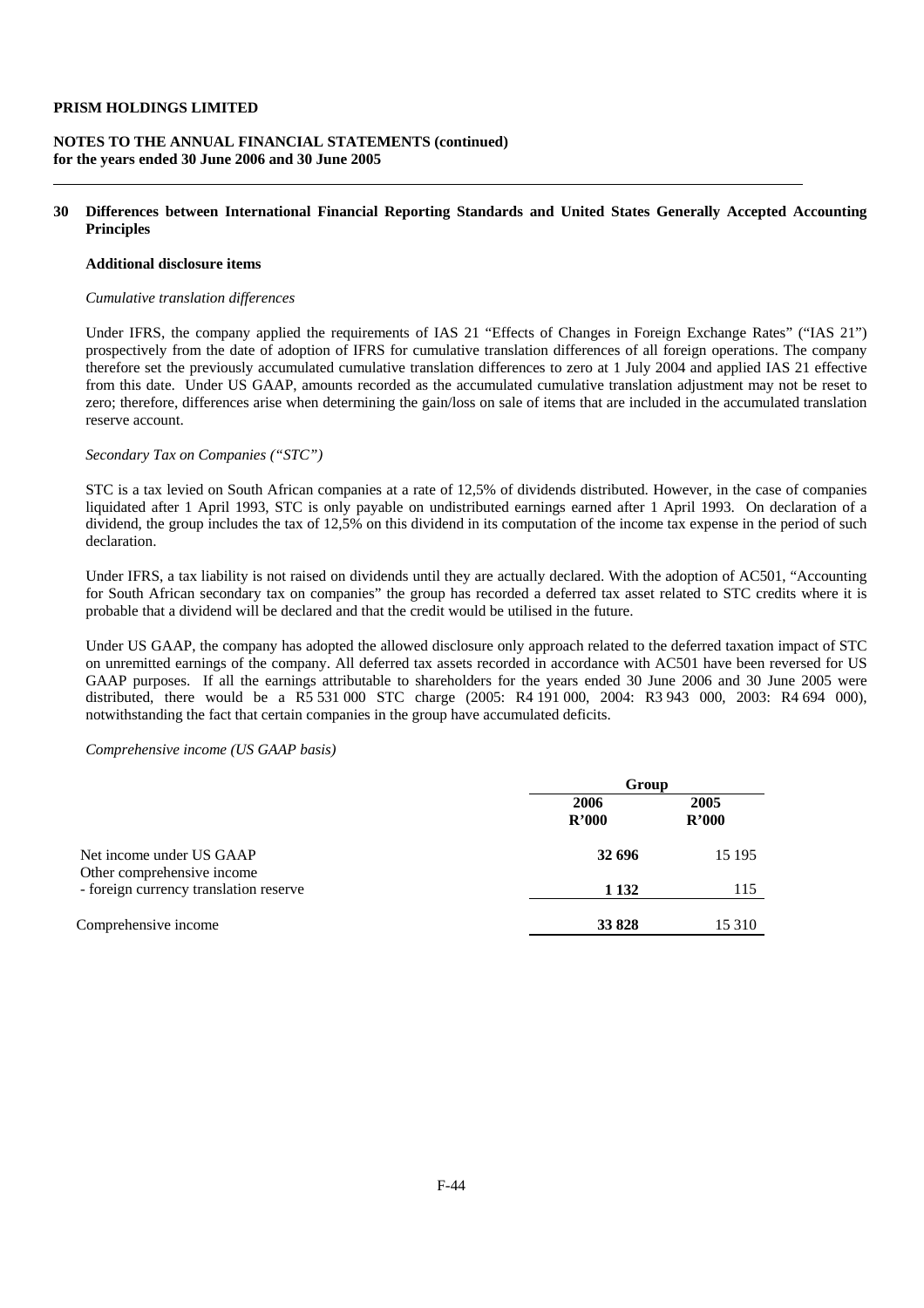# **NET 1 UEPS TECHNOLOGIES, INC. UNAUDITED PRO FORMA COMBINED FINANCIAL STATEMENTS**

The following unaudited pro forma combined financial statements have been prepared to give effect to our acquisition of Prism Holdings Limited ("Prism"), which occurred on July 3, 2006, and are derived from our historical audited consolidated financial statements and the historical audited consolidated financial statements of Prism. The historical audited consolidated financial statements have been adjusted as described in the notes to the unaudited pro forma combined financial statements.

For purposes of the unaudited pro forma combined balance sheet, we assumed the acquisition occurred on June 30, 2006. For purposes of the unaudited pro forma combined statement of operations, we assumed the acquisition occurred on July 1, 2005. We applied the purchase method of accounting, which requires an allocation of the purchase price to the assets acquired and the liabilities assumed, at fair value.

The unaudited pro forma combined financial statements have been prepared based upon currently available information and assumptions that are deemed appropriate by management. The pro forma information is for informational purposes only and is not intended to be indicative of the actual consolidated financial position or consolidated results of operations that would have been reported had the acquisition occurred on the dates indicated, nor does the information present a forecast of the consolidated financial position at any future date or the combined results of operations of Net 1 UEPS Technologies, Inc. ("Net1") and Prism for any future period.

The unaudited pro forma combined financial statements should be read in conjunction with Prism's audited annual financial statements for the years ended June 30, 2006 and 2005, included in this Form 8-K/A and our audited consolidated financial statements included in our annual report on Form 10-K for the year ended June 30, 2006.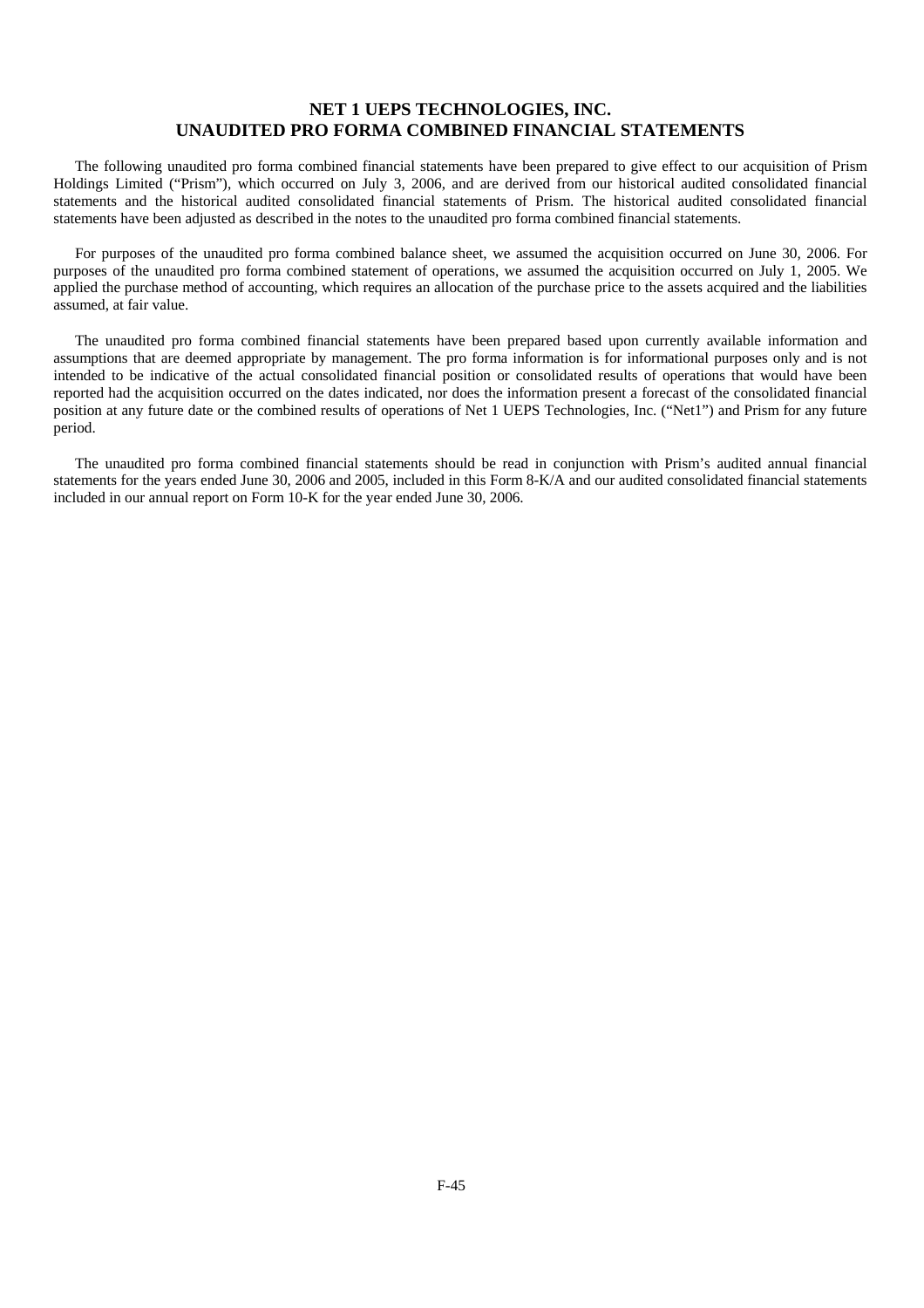# **UNAUDITED PRO FORMA COMBINED BALANCE SHEET (in thousands, except per share data or unless otherwise indicated)**

**As of June 30, 2006** 

|                                        | <b>Historical</b><br>(US GAAP) | <b>Adjusted (US GAAP)</b>            |                                   |                          |                  | Net1                                   |
|----------------------------------------|--------------------------------|--------------------------------------|-----------------------------------|--------------------------|------------------|----------------------------------------|
|                                        | Net1<br>(USD<br>(000)<br>1(a)  | Prism<br>(ZAR)<br>(000)<br>1(b) 1(c) | Prism<br>$($ USD<br>(000)<br>1(d) | Pro forma<br>adjustments | <b>Notes</b>     | pro forma<br>combined<br>(USD<br>(000) |
| <b>ASSETS</b>                          |                                |                                      |                                   |                          |                  |                                        |
| Current assets                         |                                |                                      |                                   |                          |                  |                                        |
| Cash and cash equivalents              | 189,735                        | 81,866                               | 11,261                            | (94, 489)                | 3(g)             | 106,507                                |
| Pre-funded social welfare grants       |                                |                                      |                                   |                          |                  |                                        |
| receivable                             | 17,223                         |                                      |                                   |                          |                  | 17,223                                 |
| Accounts receivable, net               | 21,219                         | 55,976                               | 7,700                             | (582)                    | 3 <sub>(d)</sub> | 28,337                                 |
| Finance loans receivable, net          | 6,713                          |                                      |                                   |                          |                  | 6,713                                  |
| Deferred expenditure on smart cards    | 656                            |                                      |                                   |                          |                  | 656                                    |
| Inventory                              | 1,935                          | 10,805                               | 1,487                             |                          |                  | 3,422                                  |
| Deferred income taxes                  | 3,237                          | 21,979                               | 3,023                             |                          |                  | 6,260                                  |
| Total current assets                   | 240,718                        | 170,626                              | 23,471                            | (95,071)                 |                  | 169,118                                |
| Long term receivable                   | 946                            |                                      |                                   |                          |                  | 946                                    |
| Property, plant and equipment, net     | 3,757                          | 30,394                               | 4,181                             |                          |                  | 7,938                                  |
| Equity accounted investments           | 4,986                          |                                      |                                   |                          |                  | 4,986                                  |
| Goodwill                               | 13,923                         | 17,814                               | 2,450                             | 62,583                   | 3(f)             | 78,956                                 |
| Intangible assets, net                 | 5,649                          |                                      |                                   | 27,698                   | 3(b)             | 33,347                                 |
| <b>TOTAL ASSETS</b>                    | 269,979                        | 218,834                              | 30,102                            | (4,790)                  |                  | 295,291                                |
| <b>LIABILITIES</b>                     |                                |                                      |                                   |                          |                  |                                        |
| <b>Current liabilities</b>             |                                |                                      |                                   |                          |                  |                                        |
| <b>Bank</b> overdrafts                 | 20                             |                                      |                                   |                          |                  | 20                                     |
| Trade payables                         | 2,073                          | 31,225                               | 4,295                             | 1,532                    | 3(d)             | 7,900                                  |
| Other payables                         | 28,575                         | 48,668                               | 6,694                             |                          |                  | 35,269                                 |
| Income taxes payable                   | 12,455                         | 6,356                                | 875                               |                          |                  | 13,330                                 |
| Total current liabilities              | 43,123                         | 86,249                               | 11,864                            | 1,532                    |                  | 56,519                                 |
| Deferred income taxes                  | 17,846                         | 5,531                                | 761                               | 10,218                   | 3(b)             | 28,825                                 |
| <b>TOTAL LIABILITIES</b>               | 60,969                         | 91,780                               | 12,625                            | 11,750                   |                  | 85,344                                 |
|                                        |                                |                                      |                                   |                          |                  |                                        |
| Minority interest                      |                                | 6,811                                | 937                               |                          |                  | 937                                    |
| Common stock                           | 50                             | 592                                  | 81                                | (81)                     | 3(e)             | 50                                     |
| Special convertible preferred stock    | 7                              |                                      |                                   |                          |                  | 7                                      |
| B class preference shares              | 9                              |                                      |                                   |                          |                  | 9                                      |
| Additional paid-in-capital             | 105,792                        | 315,606                              | 43,412                            | (43, 412)                | 3(e)             | 105,792                                |
| Treasury shares                        | (3,958)                        | (43, 414)                            | (5,972)                           | 5,972                    | 3(e)             | (3,958)                                |
| Accumulated other comprehensive income | (9,763)                        | (17,699)                             | (2, 434)                          | 2,434                    | 3(e)             | (9,763)                                |
| Retained earnings                      | 116,873                        | (134, 842)                           | (18, 547)                         | 18,547                   | 3(e)             | 116,873                                |
| <b>TOTAL SHAREHOLDERS' EQUITY</b>      | 209,010                        | 120,243                              | 16,540                            | (16, 540)                |                  | 209,010                                |
| <b>TOTAL LIABILITIES AND</b>           |                                |                                      |                                   |                          |                  |                                        |
| <b>SHAREHOLDERS' EQUITY</b>            | 269,979                        | 218,834                              | 30,102                            | (4,790)                  |                  | 295,291                                |

See accompanying notes to unaudited pro forma combined financial statements.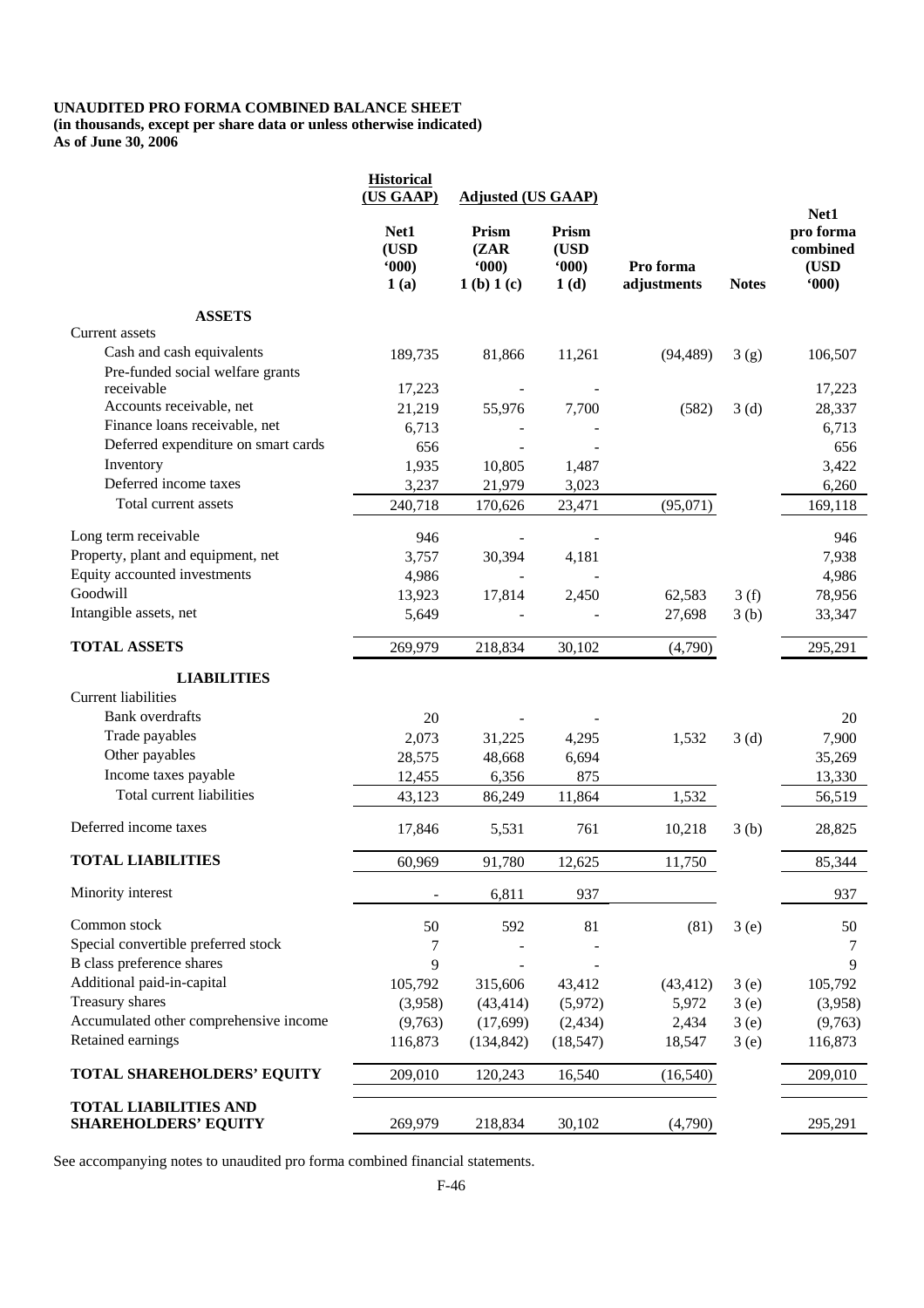### **UNAUDITED PRO FORMA COMBINED STATEMENT OF OPERATIONS (in thousands, except per share data or unless otherwise indicated) For the year ended June 30, 2006**

|                                                                                                                                          | <b>Historical</b><br>(US GAAP) | <b>Adjusted (US GAAP)</b>        |                             |                          |              |                                             |
|------------------------------------------------------------------------------------------------------------------------------------------|--------------------------------|----------------------------------|-----------------------------|--------------------------|--------------|---------------------------------------------|
|                                                                                                                                          | Net1<br>(USD '000)<br>1(a)     | Prism<br>(ZAR '000)<br>1(b) 1(c) | Prism<br>(USD '000)<br>1(d) | Pro forma<br>adjustments | <b>Notes</b> | Net1<br>pro forma<br>combined<br>(USD '000) |
| Revenue                                                                                                                                  | 196,098                        | 346,169                          | 53,850                      |                          |              | 249,948                                     |
| Expenses<br>Cost of goods sold, IT<br>processing, servicing and                                                                          |                                |                                  |                             | 581                      |              | 86,034                                      |
| support<br>General and administration                                                                                                    | 50,619<br>48,627               | 223,926<br>56,028                | 34,834<br>8,716             | 551                      | 3(a)<br>3(a) | 57,894                                      |
| Depreciation and amortization                                                                                                            | 5,710                          | 12,860                           | 2,001                       | 5,687                    | 3(b)         | 13,398                                      |
| Costs related to public offering                                                                                                         |                                |                                  |                             |                          |              |                                             |
| and Nasdaq listing                                                                                                                       | 1,529                          |                                  |                             |                          |              | 1,529                                       |
| Operating income                                                                                                                         | 89,613                         | 53,355                           | 8,299                       | (6, 819)                 |              | 91,093                                      |
| Interest income (expense), net                                                                                                           | 5,889                          | 1,819                            | 283                         | (8,250)                  | 3(c)         | (2,078)                                     |
| Net income before income taxes<br>and minority interest                                                                                  | 95,502                         | 55,174                           | 8,582                       | (15,069)                 |              | 89,015                                      |
| Income tax expense                                                                                                                       | 36,653                         | 18,206                           | 2,832                       | (5, 145)                 | 3(b)<br>3(c) | 34,340                                      |
| Net income<br>from<br>continuing<br>operations<br>before<br>minority<br>interest and earnings from equity<br>accounted investments       | 58,849                         | 36,968                           | 5,750                       | (9, 924)                 |              | 54,675                                      |
| Minority interest                                                                                                                        |                                | 5,612                            | 873                         |                          |              | 873                                         |
| Earnings from equity accounted<br>investments                                                                                            | 383                            |                                  |                             |                          |              | 383                                         |
| Net income                                                                                                                               | 59,232                         | 31,356                           | 4,877                       | (9,924)                  |              | 54,185                                      |
| Net income per share:<br>Basic earnings- common stock<br>and linked units                                                                | 1.05                           |                                  |                             |                          |              | 0.96                                        |
| Diluted earnings- common stock<br>and linked units                                                                                       | 1.03                           |                                  |                             |                          |              | 0.95                                        |
| Weighted-average<br>number<br>of<br>outstanding shares of common<br>stock and linked units used to<br>calculate basic earnings per share | 56,513,568                     |                                  |                             |                          |              | 56,513,568                                  |
| Weighted-average<br>number<br>οf<br>outstanding shares of common<br>stock and linked units used to<br>calculate diluted earnings per     |                                |                                  |                             |                          |              |                                             |
| share                                                                                                                                    | 57, 331, 281                   |                                  |                             |                          |              | 57,331,281                                  |

See accompanying notes to unaudited pro forma combined financial statements.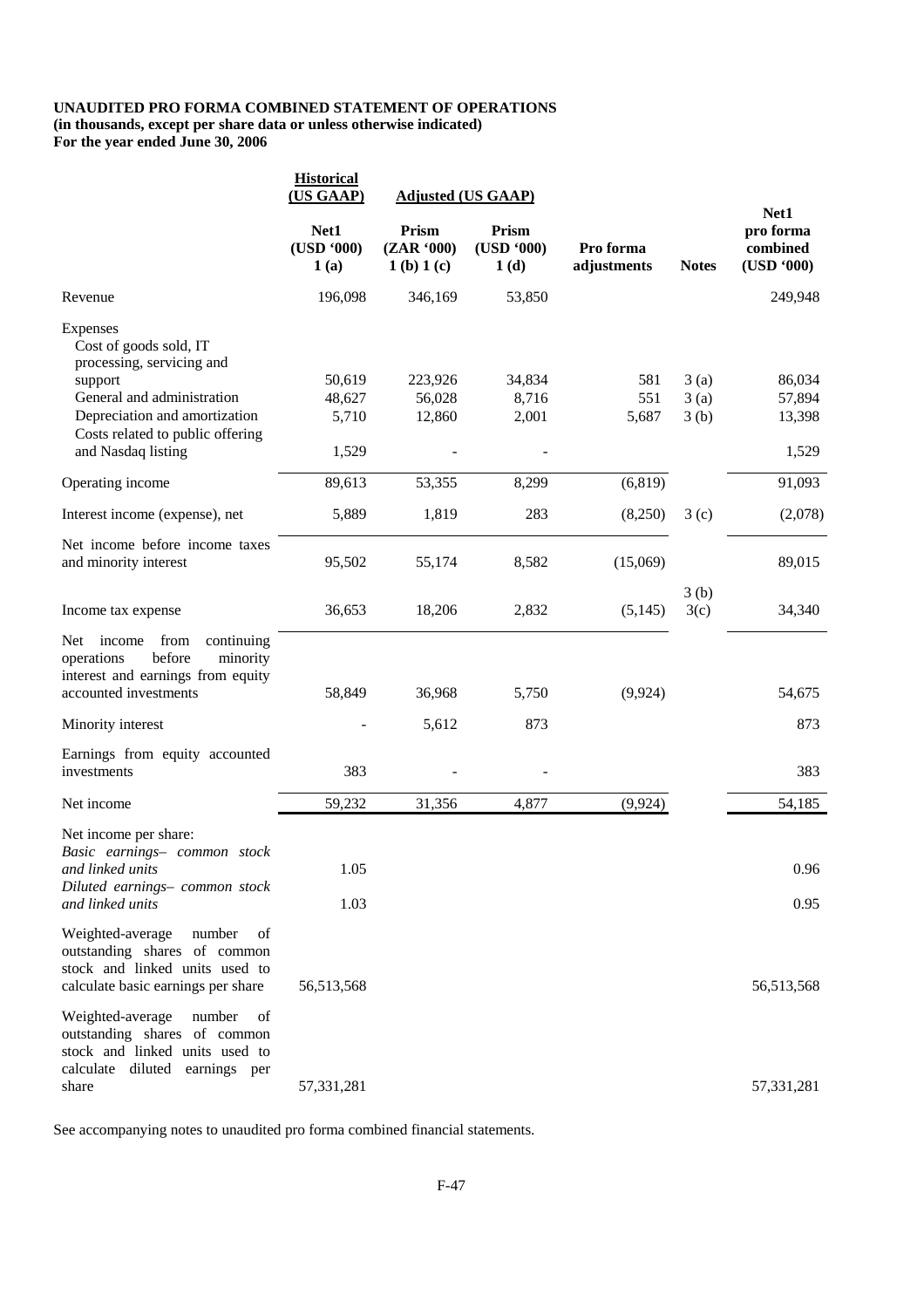#### **NET 1 UEPS TECHNOLOGIES, INC.**

#### **NOTES TO UNAUDITED PRO FORMA COMBINED FINANCIAL STATEMENTS**

### **1. Basis of presentation**

The accompanying unaudited pro forma combined financial statements present the pro forma results of operations and financial position of Net 1 UEPS Technologies, Inc., or Net1, and Prism Holdings Limited, or Prism, on a combined basis based on the historical financial information of each company and after giving effect to the acquisition of Prism by Net1. The acquisition will be recorded using the purchase method of accounting, with Net1 as the acquirer.

The Net1 and Prism statements of operations and balance sheets included in the pro forma combined statement of operations and pro forma combined balance sheets, as well as the exchange rates used, were obtained from the following sources.

- (a) Net1 derived from the audited consolidated financial statements of Net1 included in our annual report on Form 10-K for the year ended June 30, 2006, which were prepared in accordance with US GAAP.
- (b) Prism derived from the audited consolidated financial statements of Prism for the year ended June 30, 2006 prepared in accordance with International Financial Reporting Standards, or IFRS. Prism's audited annual financial statements for the year ended June 30, 2006 include a reconciliation of amounts reported in accordance with IFRS to US GAAP (See Note 30 to Prism's audited annual financial statements.) In addition, as Prism's functional currency is the South African Rand, or ZAR, its historical financial statements are reported in ZAR. Certain line items reported by Prism on its historical balance sheet and income statement have been reclassified by us as shown in (c) below and presented to conform to the method of balance sheet and statement of income presentation utilized by Net1.
- (c) Adjustments and reclassifications to conform with Net1's accounting and presentation The historical IFRS financial statements reconciled to US GAAP for Prism include the following adjustments and reclassifications in order to align them with the US GAAP financial statements of Net1.

|                                               | <b>Historical</b> |                   |              | <b>Adjusted</b> |
|-----------------------------------------------|-------------------|-------------------|--------------|-----------------|
|                                               | (US GAAP)         |                   |              | (US GAAP)       |
|                                               | <b>ZAR '000</b>   | <b>Adjustment</b> | Ref          | <b>ZAR '000</b> |
| Balance Sheet translated at \$1:ZAR 7.2701    | 125,774           | (5.531)           | $(i)$ $(ii)$ | 120.243         |
| Income statement translated at \$1:ZAR 6.4284 | 32.696            | (1.340)           | $\rm(i)$     | 31,356          |

 (i) Net1 measures its income taxes and deferred income taxes using a combined rate of 36.89%. The historic US GAAP accounts of Prism includes income taxes and deferred income taxes using a rate of 29%, with footnote disclosure of the possible contingent liabilities related to Secondary Taxes on Companies, or STC, of approximately \$0.8 million (approximately ZAR 5.5 million) at the June 30, 2006 exchange rate of \$1:ZAR 7.2701. Net1 recognizes an STC liability in its accounts and an adjustment is required to record the potential STC liability of Prism. An adjustment of \$0.2 million (ZAR 1.3 million) at the average daily rate for the year ended June 30, 2006 of \$1:ZAR 6.4284, related to the STC charge for the year ended June 30, 2006, has been included in the income statement.

 (ii) Software of approximately \$1.0 million (ZAR 7.5 million), at the June 30, 2006 exchange rate of \$1:7.2701, has been reclassified from intangible assets to property, plant and equipment. There is no effect on total shareholder's equity for this adjustment.

(d) Exchange rates - the translation of amounts included on Prism's audited consolidated balance sheet as of June 30, 2006 and its audited consolidated income statement for the year ended June 30, 2006, prepared on a US GAAP basis, from ZAR to US dollars, or \$, at a rate of ZAR 7.2701 = \$1.00 for the balance sheet, which is the closing exchange rate as reported by an independent external source (www.oanda.com) on June 30, 2006 and ZAR 6.4284 = \$1.00 for the statement of operations, which is the average daily exchange rate for the year ended June 30, 2006 as reported by an independent external source (www.oanda.com).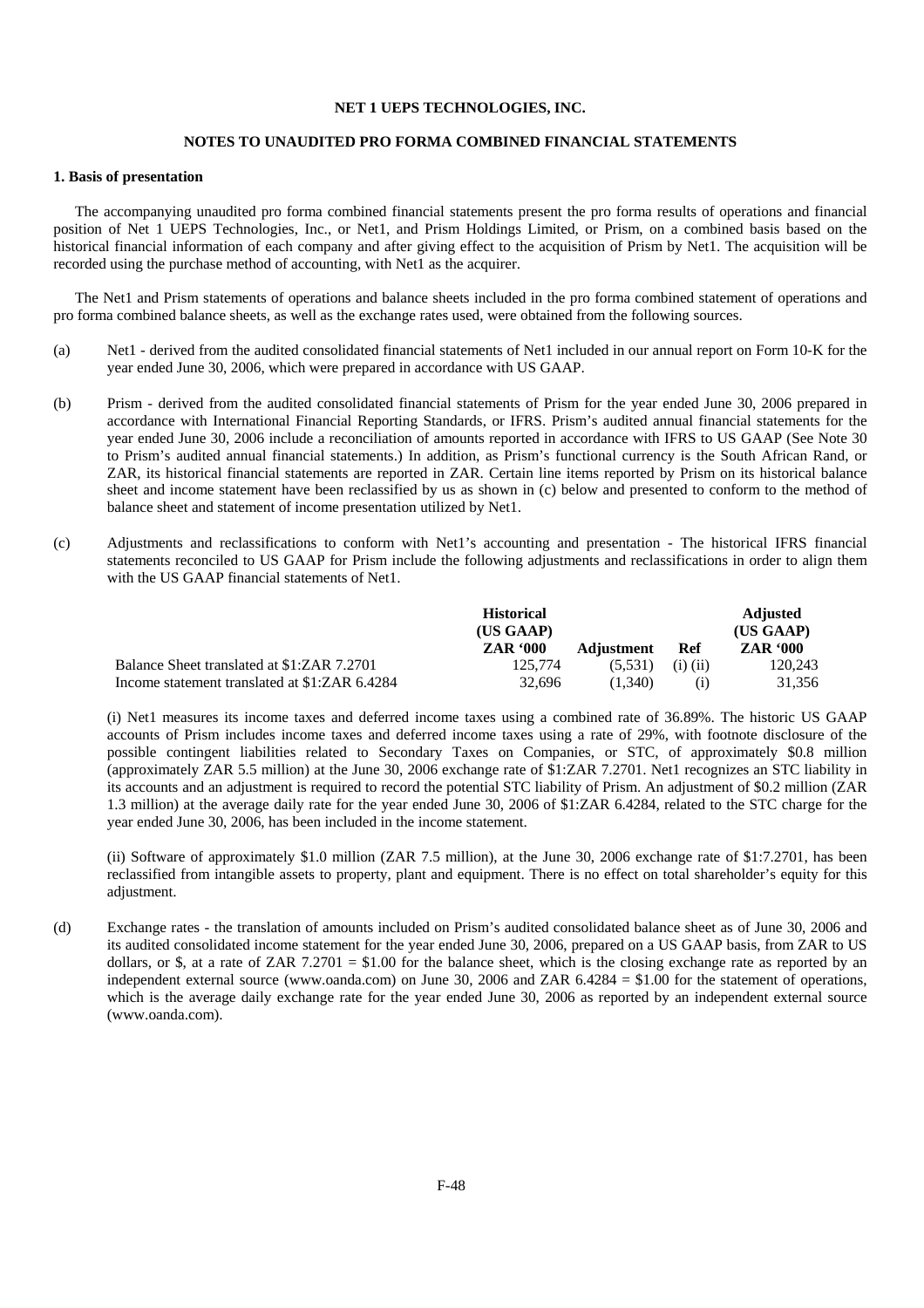### **2. Acquisition of Prism**

The following table sets forth the amount paid for Prism using exchange rates applicable as of June 30, 2006, as if the acquisition occurred on June 30, 2006:

|                                                                                  | USD'000 |
|----------------------------------------------------------------------------------|---------|
| Acquisition of the entire issued and outstanding share capital of Prism for cash | 94.489  |
| Estimated costs related to the acquisition                                       | 2.114   |
| Total purchase price                                                             | 96.603  |

The following table sets forth the preliminary allocation of the purchase price:

|                                             | <b>USD '000</b> |
|---------------------------------------------|-----------------|
| Cash and cash equivalents                   | 11,261          |
| Accounts receivable, net                    | 7,700           |
| Inventory                                   | 1,487           |
| Property, plant and equipment               | 4,181           |
| Intangible assets (see Note $3(b)$ )        | 27,698          |
| Trade and other payables                    | (10,989)        |
| Income taxes payable                        | (875)           |
| Deferred tax assets                         | 3,023           |
| Deferred tax liabilities (see Note $3(b)$ ) | (10,979)        |
| Minority interests                          | (937)           |
| Goodwill                                    | 65,033          |
| Total purchase price                        | 96,603          |

The preliminary purchase price allocation is based on an independent appraisal and management estimates as of September 7, 2006 and may be adjusted up to one year following the closing of the transaction. The purchase price allocation has not been finalized as management has not yet analyzed in detail the assets and liabilities acquired. In addition, all costs related to the acquisition have not been identified and allocated. We expect to finalize the purchase price allocation on or before December 31, 2006. We do not expect any significant re-allocations between the preliminary purchase price allocation and the final purchase price allocation.

#### **3. Pro forma adjustments**

 The following are descriptions of each of the pro forma adjustments included in the unaudited pro forma combined financial statements:

- (a) Represents the stock-based compensation charge related to options granted to Prism employees to purchase 904,674 shares of Net1 common stock at an exercise price of \$22.51 per share. These options vest and become exercisable ratably over a period of approximately five years. The expected stock compensation charge for the year ended June 30, 2006 would have been approximately \$1.1 million. The stock compensation charge has been allocated to cost of goods sold, IT processing, servicing and support and general and administration based on the allocation of the cash compensation paid to the employees.
- (b) Represents the portion of the purchase price allocated to Prism's intangible assets acquired, at estimated fair values based on an independent appraisal and management's estimates. As of June 30, 2006, these assets had a carrying value on Prism's balance sheet of \$0. As noted above, this identification and estimation of fair value is provisional and may change when the final purchase price allocation is made. Since the tax bases of these identifiable intangible assets is less than their accounting bases, the purchase price allocated to these assets results in additional deferred tax liabilities. The fair value (\$) has been converted from ZAR to USD using the balance sheet translation rate described in note 1(d) above.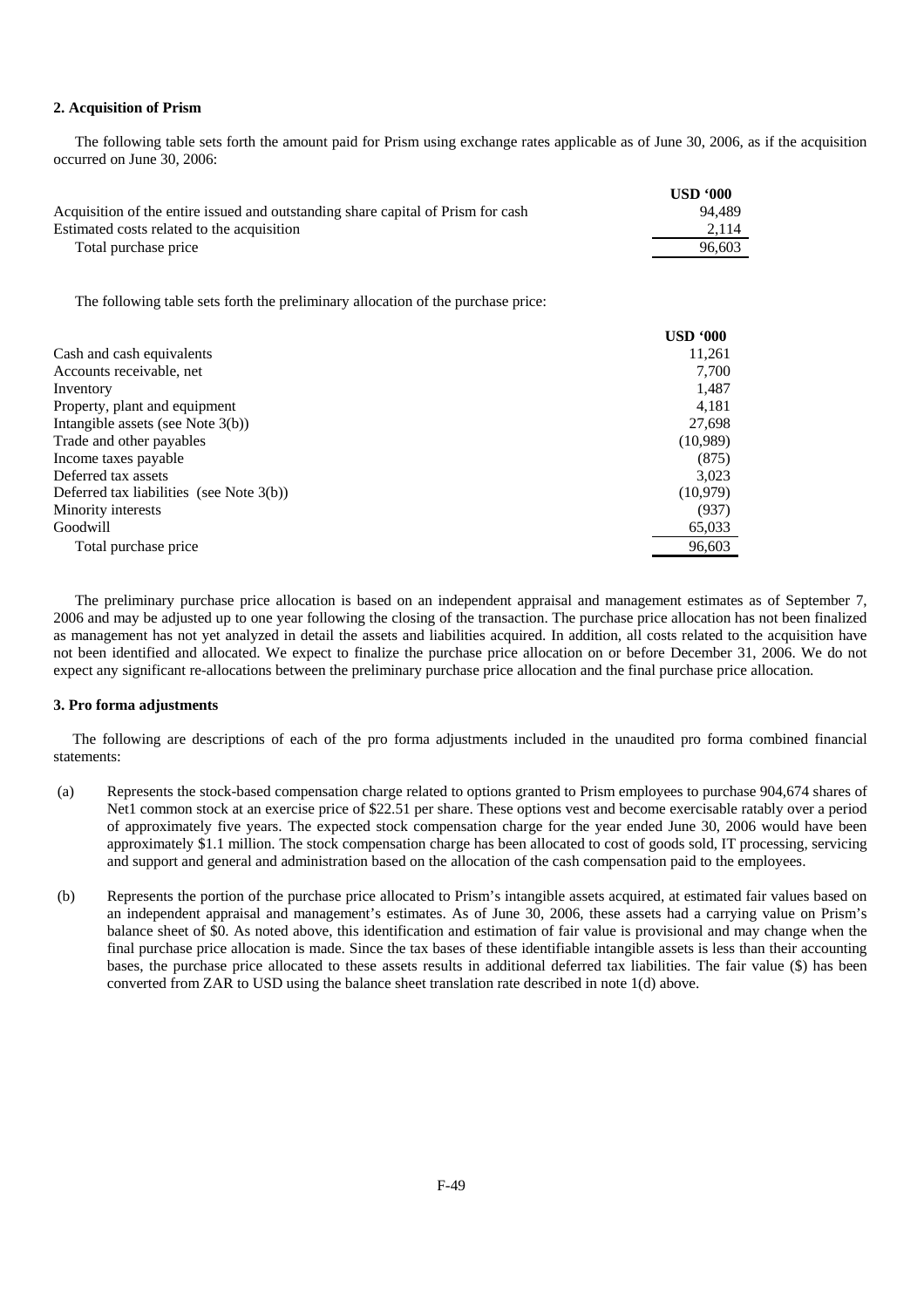| <b>Fair value</b><br>(ZAR '000) | <b>Fair value</b><br>(USD '000) | <b>Estimated</b><br>useful life<br>(in years) | Annual<br>amortization<br>expense<br>(USD '000) | Annual<br>tax effect<br>(USD '000) |
|---------------------------------|---------------------------------|-----------------------------------------------|-------------------------------------------------|------------------------------------|
|                                 |                                 |                                               |                                                 | 495                                |
| 23.759                          |                                 | $5 - 20$                                      | 383                                             | 141                                |
| 76,512                          | 10,525                          | 3                                             | 3,967                                           | 1.463                              |
| 201,368                         | 27,698                          |                                               | 5,687                                           | 2,099                              |
|                                 |                                 |                                               |                                                 |                                    |
| 37.295                          | 5,130                           |                                               |                                                 |                                    |
| 8,765                           | 1,206                           |                                               |                                                 |                                    |
| 28,225                          | 3,882                           |                                               |                                                 |                                    |
| 74.285                          | 10.218                          |                                               |                                                 |                                    |
|                                 | 101.097                         | 13.905<br>3,268                               | $3 - 15$                                        | 1.337                              |

Using the translation rate for the year ended June 30, 2006, the total annual amortization expense related to these intangible assets was \$5.7 million and the total deferred tax effect on the statement of operations related to these intangible assets was \$2.1 million.

- (c) Represents estimated interest foregone by Net1 for the year ended June 30, 2006 on the cash consideration of \$94.5 million that would have been paid on July 1, 2005 had the acquisition closed on that date and therefore would not have been held by Net1. The payment of the cash price results in an increase in the utilization of Net1's overdraft facilities, for a portion of every month, for the pre-funding of social welfare grants. Accordingly, an estimated pre-tax interest rate of 7.72% has been used in respect of the year ended June 30, 2006 to reflect the additional interest paid on our overdraft facility. The adjustment has been tax-effected using a fully distributed rate of 36.89%. The tax effect related to this adjustment is included on the income tax expense line on the unaudited pro forma combined statements of operations.
- (d) Represents the expected amount of \$1.5 million owing to external professional advisors for services provided related to the acquisition that are not reflected in Net1's June 30, 2006 consolidated balance sheet. Fees paid to professional advisors of \$0.6 million are included in other receivables as of June 30, 2006. These costs have been included in the estimated costs related to the acquisition included in Note 2 above.
- (e) Represents the elimination of Prism equity, i.e. common stock, additional paid in capital, treasury shares, accumulated other comprehensive income (foreign currency translation reserve) and retained earnings, acquired by Net1.
- (f) Goodwill represents the excess of the purchase price over the fair value of net assets acquired.
- (g) Represents the cash purchase price paid for the entire issued and outstanding ordinary shares of Prism.

#### **4. Cost savings, revenue enhancements and restructuring charges**

The unaudited pro forma combined financial statements do not reflect any cost savings relating to duplicative departments and redundant infrastructure, the benefit of operational efficiencies, or the benefit of revenue enhancements which may be achieved after the Prism acquisition. In addition, the unaudited pro forma combined financial statements do not include any charges related to restructuring the combined group.

#### **5. Non-recurring items**

Prism's statement of operations for the year ended June 30, 2006, includes expenses of approximately \$0.6 million for transactionrelated services performed by external advisors. As this is a non-recurring item, it is not expected to have a continuing impact on our statement of operations and therefore no adjustment has been made for this item in the unaudited pro forma combined financial statements.